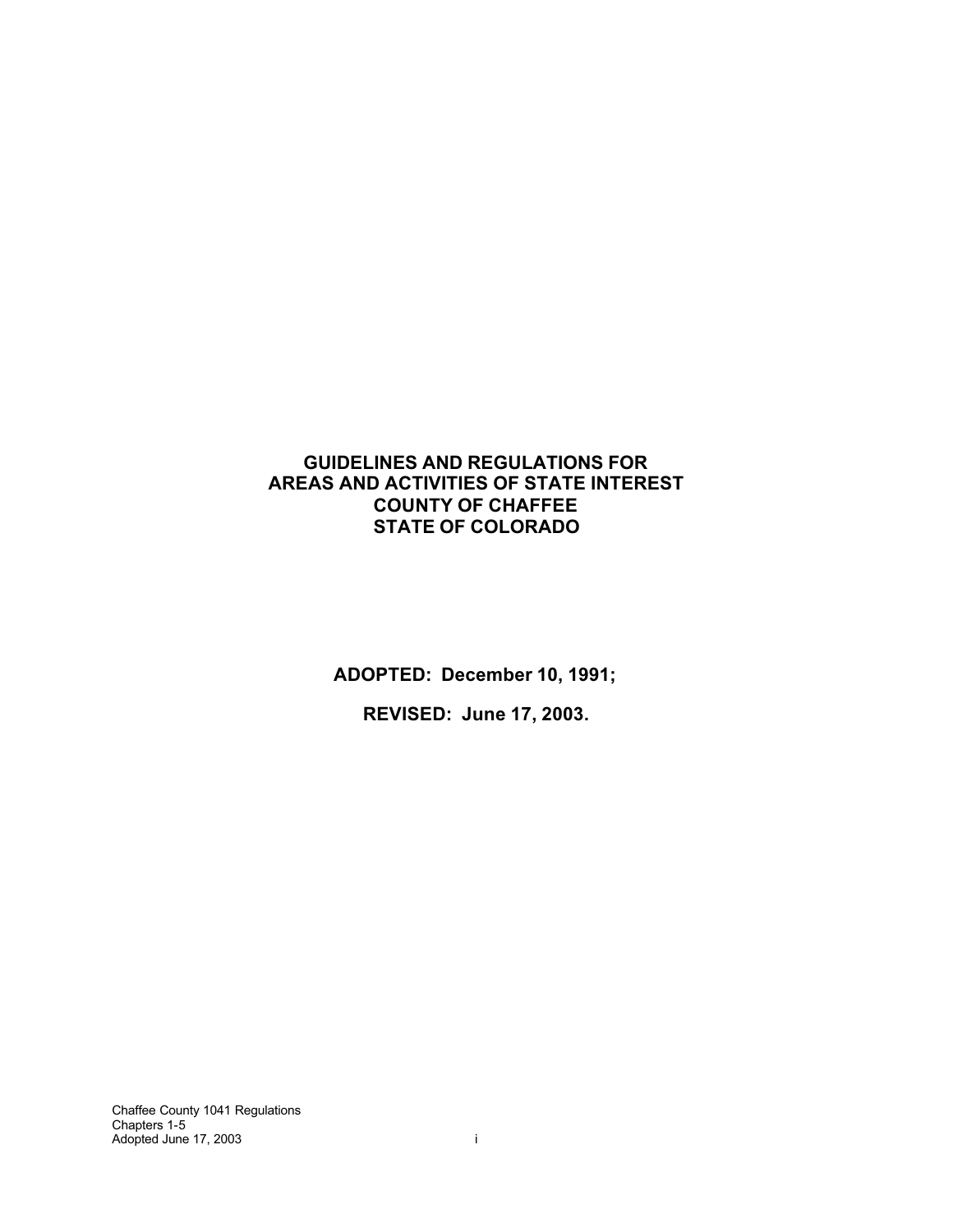## **CONTENTS**

- Chapter 1: Administrative Regulations
- Chapter 2: Permit Regulations
- Chapter 3: Regulations for Efficient Utilization of Municipal and Industrial Water **Projects**
- Chapter 4: Regulations for Site Selection and Construction of Major New Domestic Water and Sewage Treatment Systems
- Chapter 5: Regulations for Major Extensions of Existing Domestic Water and Sewage Treatment Systems
- Chapter 6: [Reserved for Mineral Resource Area Regulations]
- Chapter 7: [Reserved for Site Selection of Arterial Highways and Interchanges and Collector Highways]
- Chapter 8: Site Selection and Development of New Communities
- Chapter 9: Regulations for Development in Areas Containing or Having a Significant Impact Upon Natural Resources of Statewide Importance
- APPENDICES: Exhibit A: Designation of Area of State Interest Exhibit B: Application for a Permit to Conduct a Designated Activity of State Interest or to Engage in Development in a Designated Area of State Interest Exhibit C: Permit Issued to Conduct a Designated Activity of State Interest or to Engage in Development in a Designated Area of State Interest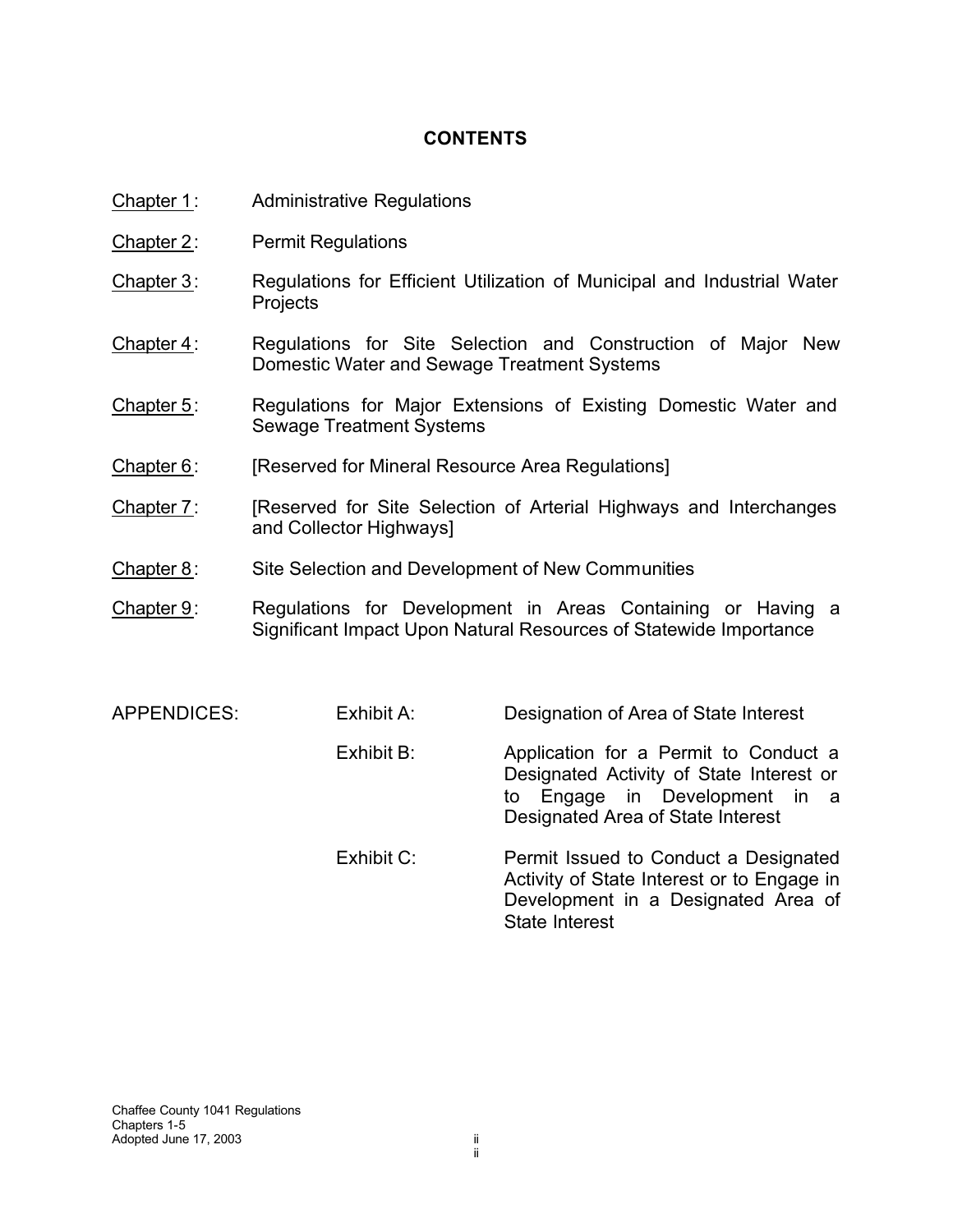# CHAPTER 1

# ADMINISTRATIVE REGULATIONS

## Article 1 Introductory and General Provisions

- 1-101 Title and Citation
- 1-102 Purpose and Findings
- 1-103 Authority
- 1-104 Applicability
- 1-105 Exemptions
- 1-106 Relationship of Regulations to Other County, State and Federal **Requirements**
- 1-107 Maps
- 1-108 Duties of the Board of County Commissioners
- 1-109 Severability
- 1-110 Definitions
- Article 2 (Reserved)
- Article 3 Designation of Matter of State Interest
	- 1-301 Board of County Commissioners to Make Designations
	- 1-302 (Reserved)
	- 1-303 Public Hearing Required<br>1-304 Notice of Public Hearing.
	- Notice of Public Hearing, Mailing List, Publication
	- 1-305 Matters to be Considered at Designation Hearing<br>1-306 Record of Designation Proceeding
	- Record of Designation Proceeding
	- 1-307 Adoption of Designation and Regulations
	- 1-308 Submission of Material to Colorado Land Use Commission
	- 1-309 Recording of Notice of Designation
	- 1-310 Effect of Designation -- Moratorium until Final Determination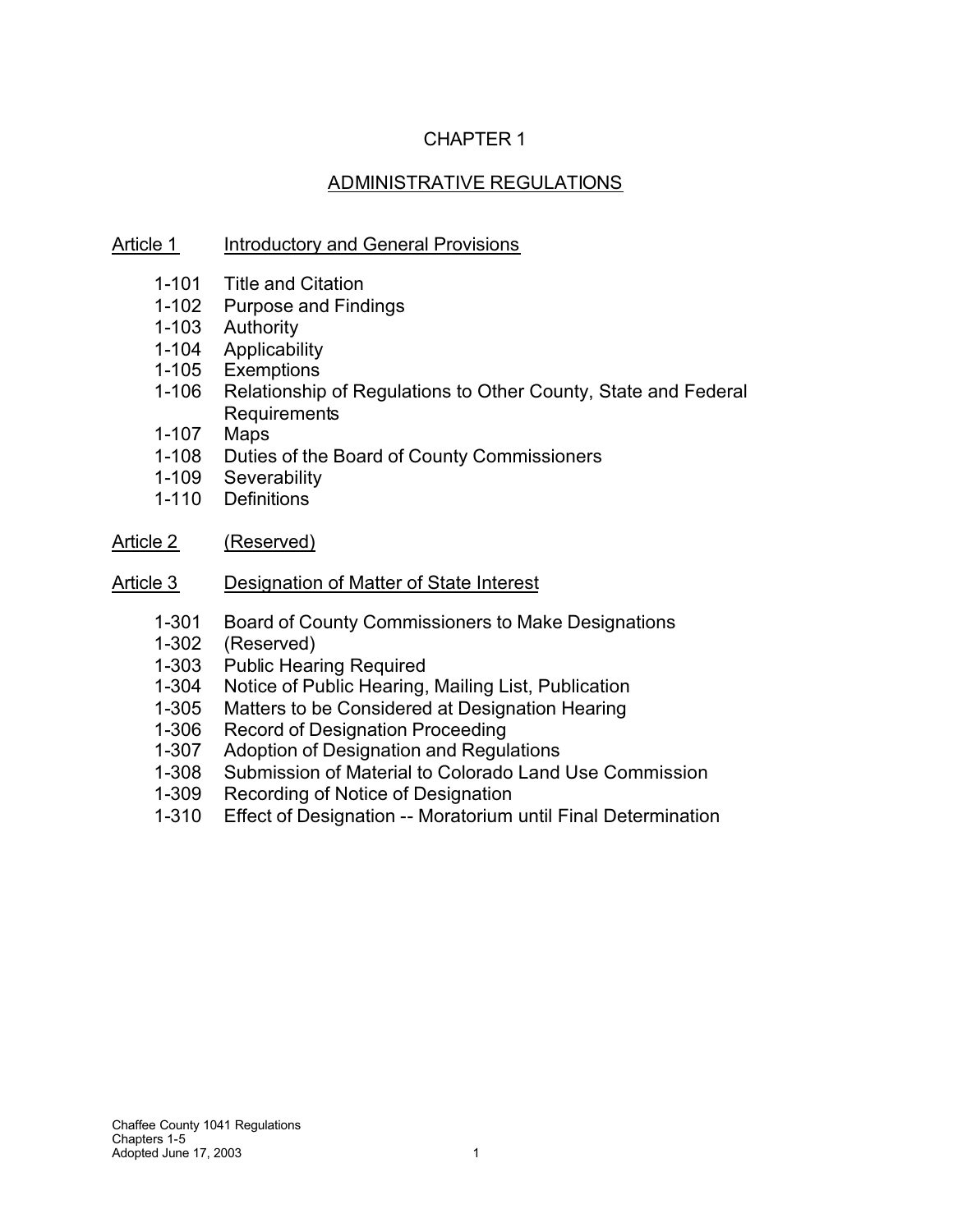# **Article 1 Introductory and General Provisions**

# 1-101 Title and Citation

- (1) These various sections constituting Chapters 1 through 9 are entitled and may be cited as the "Guidelines and Regulations for Areas and Activities of State Interest of Chaffee County," the "Guidelines and Regulations, or the "Regulations."
- (2) These various sections constituting Chapter 1 of the "Guidelines and Regulations for Areas and Activities of State Interest of Chaffee County" may be cited as the "Administrative Regulations."

# 1-102 Purpose and Findings

- (1) The general purpose of the Guidelines and Regulations is to facilitate identification, designation, and administration of matters of state interest consistent with the statutory requirements and criteria set forth in Section 24-65.1-101, et seq., C.R.S., and the Guidelines for Identification and Designation of Areas and Activities of State Interest approved by the Colorado Land Use Commission.
- (2) The additional general purposes of these Guidelines and Regulations are:
	- (a) To promote the health, safety, and general welfare of the citizens of Chaffee County;
	- (b) To encourage and strengthen the established industries of agriculture, mining, tourism, recreation and education;
	- (c) To plan for adequate transportation, water, wastewater treatment, electricity, telephone, schools, parks and other similar facilities, and to provide for the phased development of such services and facilities;
	- (d) To protect the beauty of the landscape and the rural character of the County, to enhance recreational opportunities for residents and visitors, to preserve important archeological and historic sites and significant wildlife habitat, to protect air and water quality, and to conserve soil, water and forestry resources;
	- (e) To protect and enhance the economic strength of the private and governmental sectors of the County;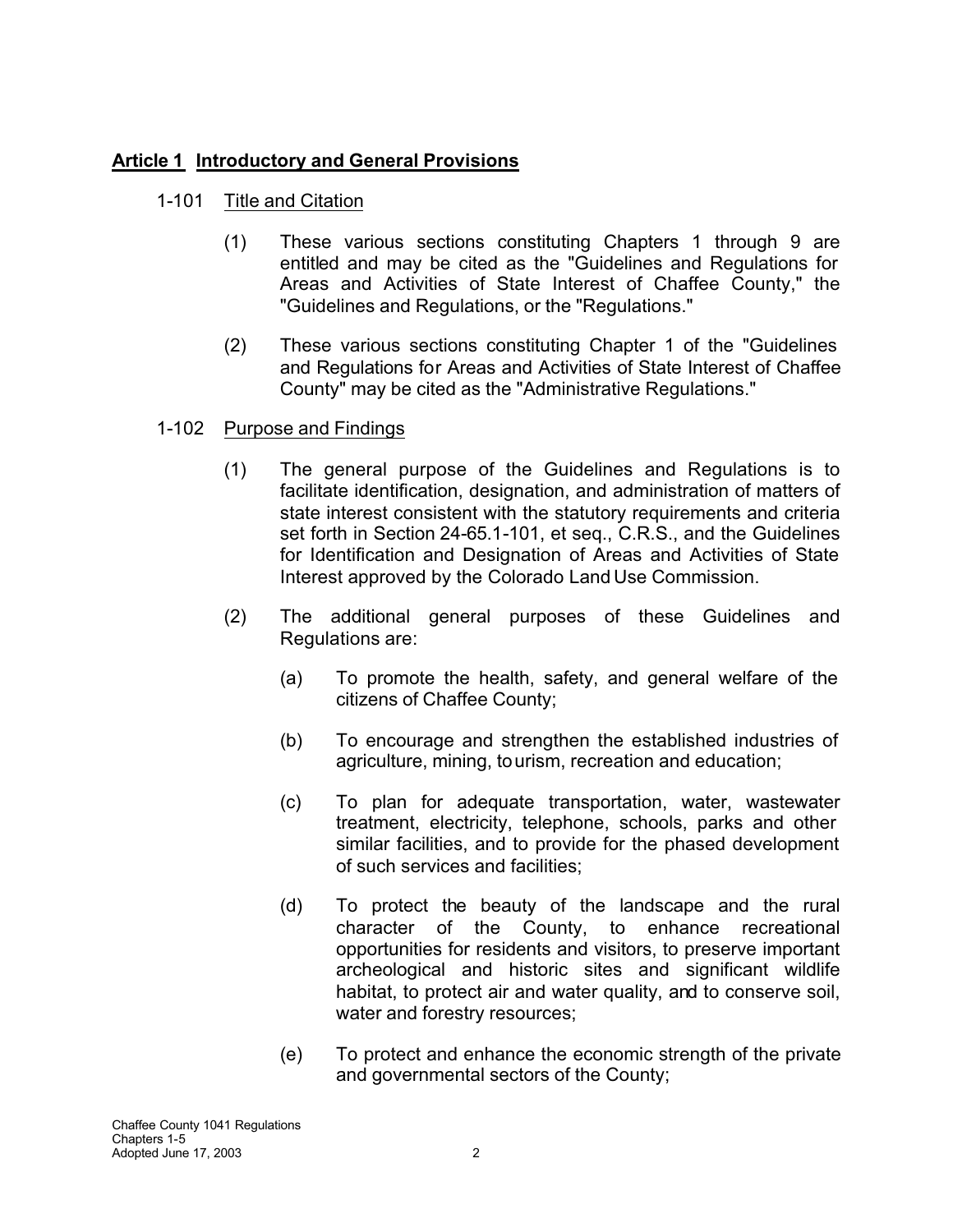- (f) To regulate development projects that would otherwise cause excessive noise, water, and/or air pollution, or which would otherwise degrade or threaten the existing environmental quality within the County; and
- (g) To ensure, to the maximum extent practicable, that growth will pay for itself, and to ensure that the present residents do not have to subsidize new growth and development through increased taxes and/or degradation of their existing quality of life.
- (3) The Board of County Commissioners, County of Chaffee, finds that:
	- (a) The notice and public hearing requirements of Section24- 65.1-404, C.R.S. have been followed;
	- (b) These Regulations are necessary because of the intensity of current and foreseeable development pressures on and within this County;
	- (c) These Regulations were adopted after taking into consideration applicable guidelines adopted and issued by the Colorado Land Use Commission;
	- (d) These Regulations apply to the entire unincorporated territory of the County of Chaffee;
	- (e) These Regulations interpret and apply to any regulations adopted for specific areas of state interest and specific activities of state interest which have been or may be designated by the Board of County Commissioners.

### 1-103 Authority

These Regulations are authorized by, inter alia, Section 24-65.1-101, et seq., C.R.S.; Section 30-28-101, et seq., C.R.S.; Section30-28-201, et seq., C.R.S.; Section29-20-101, et seq., C.R.S.; and Section 24-32-111, C.R.S. These Regulations are necessary for the preservation of the public health, safety and welfare.

#### 1-104 Applicability

These Regulations shall apply to all proceedings concerning identification and designation of any developments in any area of state interest or any activity of state interest which has been or may hereafter be designated by the Board of County Commissioners.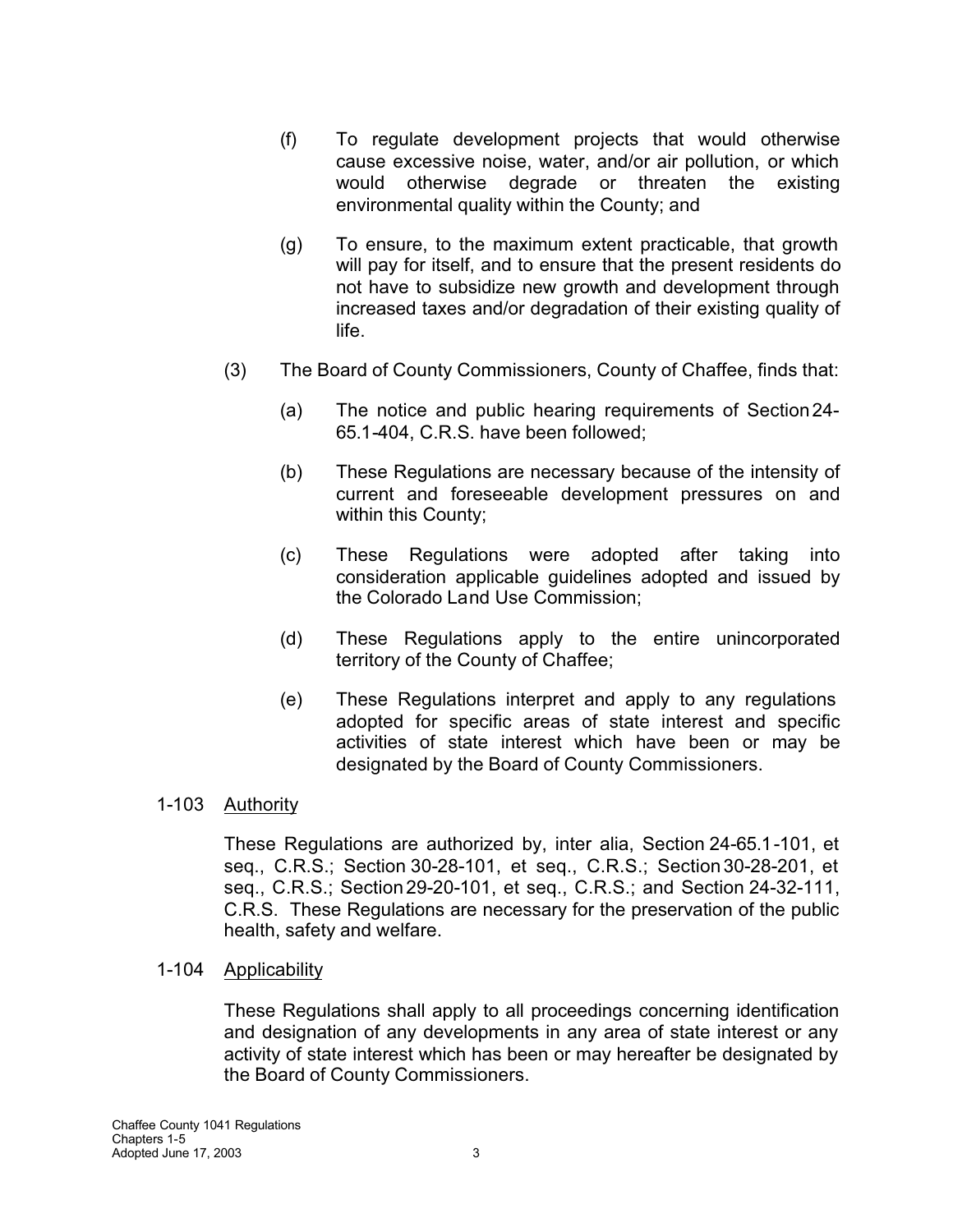## 1-105 Exemptions

The portions of these Guidelines and Regulations authorized exclusively under Section 24-65.1-101, et seq., C.R.S., shall not apply to any development in an area of state interest or any activity of state interest if, on the effective date of their adoption:

- (1) The specific development or activity is covered by a current (as of adoption of these Regulations) building permit issued by the County of Chaffee;
- (2) The specific development or activity has been approved by the electorate of the County of Chaffee; provided that, approval by the electorate of any bond issue by itself shall not be construed as approval of the specific development or activity;
- (3) The specific development or activity is on land which has been finally approved for planned unit development which specifically contemplated said specific development or activity;
- (4) The specific development or activity is to be on land which has been zoned in response to an application which specifically contemplated said specific development or activity; or
- (5) The specific development or activity is to be on land with respect to which a final plat for a subdivision has been approved, with or without conditions, pursuant to the Chaffee County Land Use Code, §§ 30-28-101, -110, -133, -136 or –137, C.R.S., which specifically contemplated said development or activity.

## 1-106 Relationship of Regulations to Other County, State and Federal Requirements

- (1) Whenever these Guidelines and Regulations are found to be inconsistent with any other resolution, ordinance, code, regulation, or other enactment of the County of Chaffee, the enactment imposing the more restrictive standards or requirements shall control.
- (2) In the event these Guidelines and Regulations are found to be less stringent than the statutory criteria for administration of matters of state interest set forth in Section24-65.1-202, C.R.S., the statutory criteria shall control.
- (3) In the event these Guidelines and Regulations are found to be more stringent than the statutory criteria for administration of matter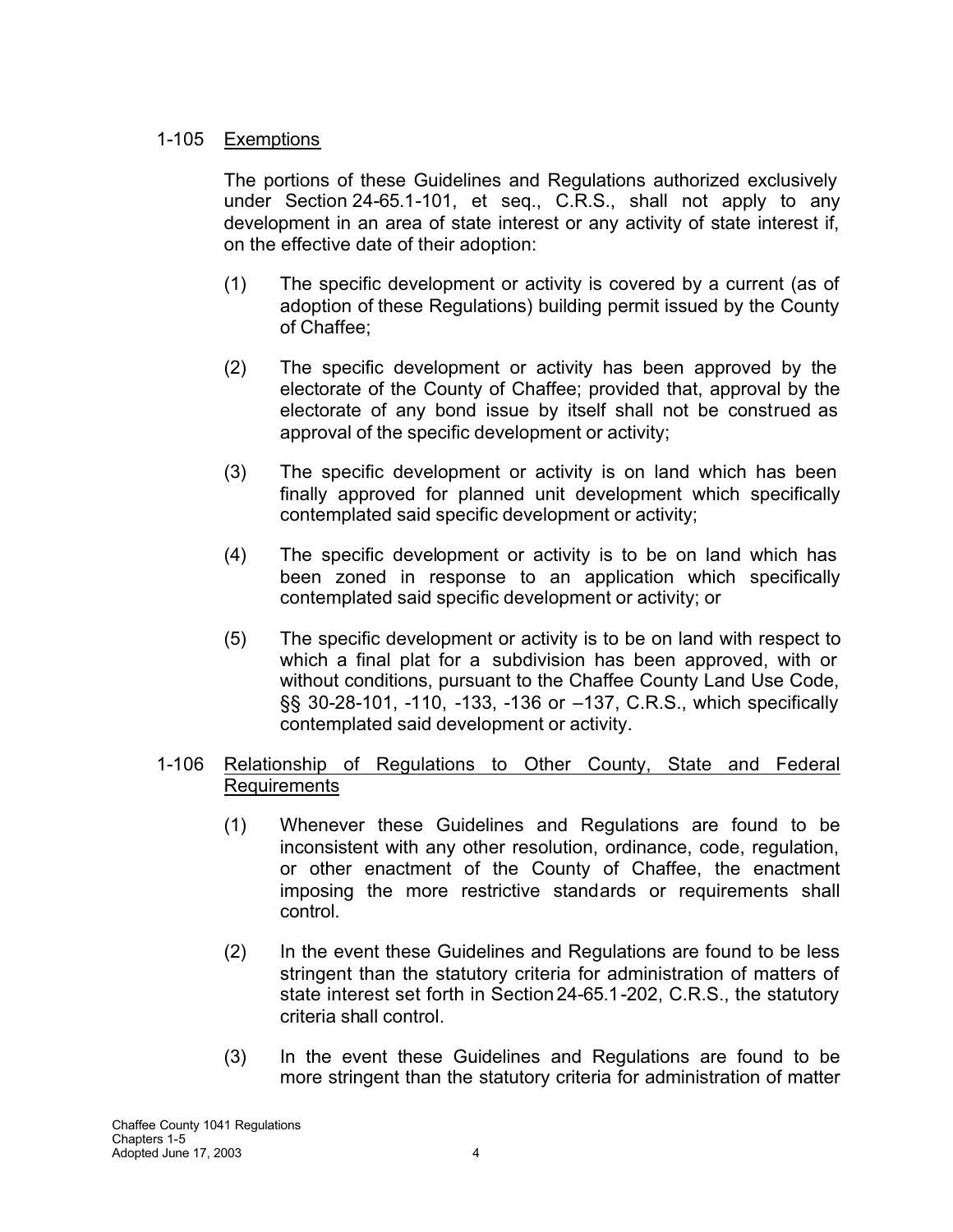of state interest set forth in Sections 24-65.1-202 and 24-65.1-204, C.R.S., these regulations shall control pursuant to the authority of Section 24-65.1-402(3), C.R.S.

(4) These Guidelines and Regulations are intended to be applied in addition to, and not in lieu of, all other regulations of the County of Chaffee, including, without limitation, the Chaffee County Land Use Code.

### 1-107 Maps

- (1) Each map referred to in designations and regulations for any particular matter of State interest adopted by the Board of County Commissioners of the County of Chaffee is deemed adopted therein as if set out in full.
- (2) Maps referred to in any such designation and regulations shall be filed with and be available for inspection at the office of the Clerk and Recorder of the County of Chaffee and shall also be available for inspection in the office of the Board of County Commissioners.
- (3) Where interpretation is needed as to the exact location of the boundary of any designated area and where there appears to be a conflict between a mapped boundary and actual field conditions, the Board of County Commissioners as the Permit Authority shall make the necessary determination of the boundary. Any person contesting the location of the boundary shall be given an opportunity to present a case on the subject to the Permit Authority.

#### 1-108 Duties of the Board of County Commissioners

Unless otherwise specifically provided, it shall be the duty of the Board of County Commissioners of Chaffee County to perform all functions set forth in all regulations pertaining to matters of state interest.

### 1-109 Severability

If any section, clause, provision, or portion of these Guidelines and Regulations should be found to be unconstitutional or otherwise invalid by a court of competent jurisdiction, the remainder shall not be affected thereby.

### 1-110 Definitions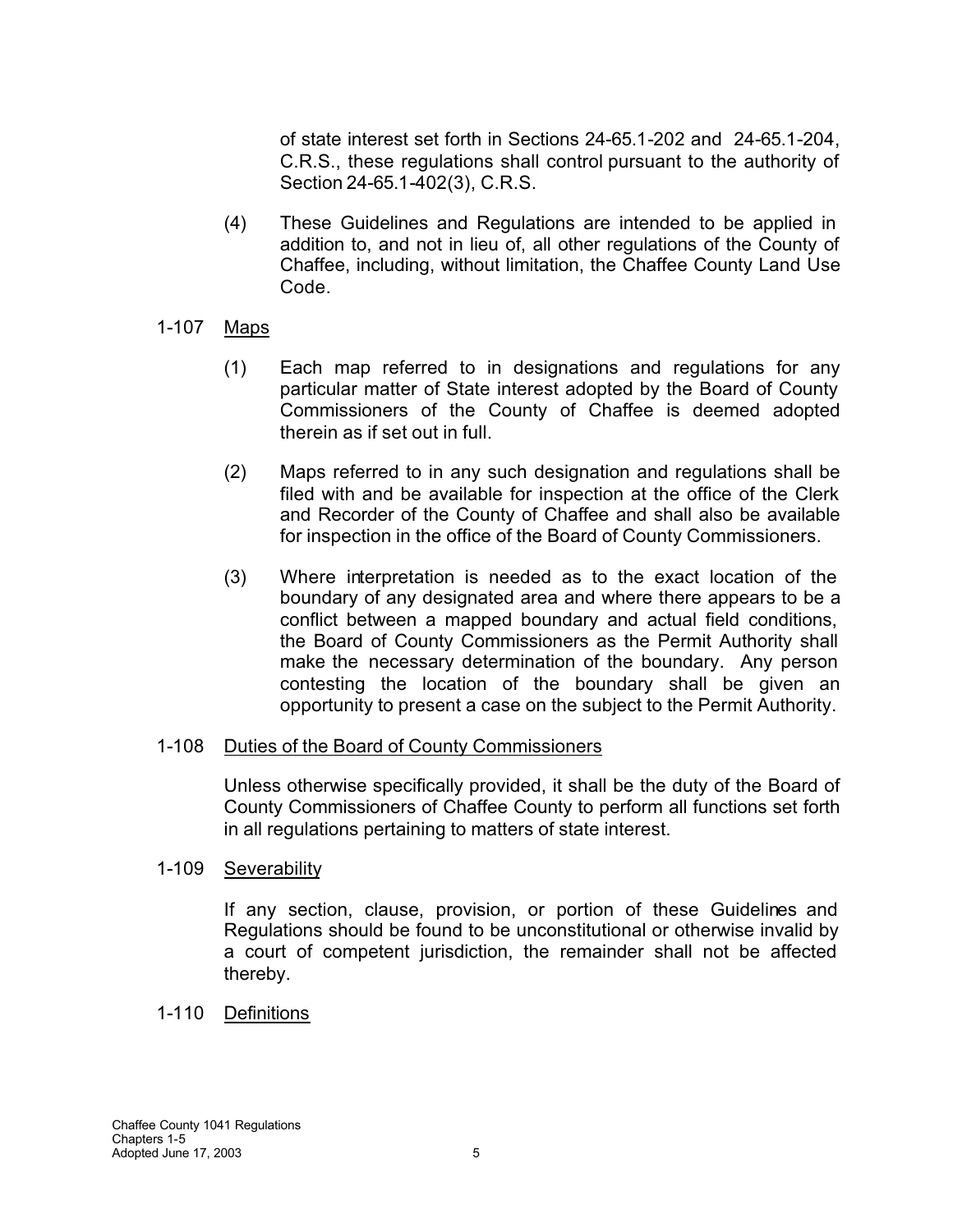The words and terms used in these Guidelines and Regulations for administration of areas and activities of state interest shall have the meanings set forth below unless the context requires otherwise:

- (1) Applicant: any person or entity applying for a permit under these Regulations.
- (2) Board of County Commissioners: the Board of County Commissioners, County of Chaffee, State of Colorado.
- (3) County: the County of Chaffee, Colorado.
- (4) Designation: only that legal procedure specified by Section 24- 65.1-401, et seq., C.R.S., carried out by the Board of County Commissioners.
- (5) Development: any construction or activity which changes the basic character or the use of the land on which the construction or activity occurs.
- (6) Development Area: those geographic areas within the County which will be developed or altered directly by construction or operation of the proposed project.
- (7) Legal description: any description from which it is possible to locate accurately on the ground the boundaries of the land being described.
- (8) Matter of state interest: an area of state interest or an activity of state interest or both.
- (9) Mitigation: *avoiding* an impact; minimizing impacts by limiting the degree or magnitude of the action or its implementation; *rectifying* the impact by repairing, rehabilitating or restoring the impact area, facility or service; or *compensation* for the impact for replacing or providing for the replacement of biological or physical conditions, services or facilities.
- (10) Municipality: a home rule or statutory city, town, or a city and county or a territorial charter city.
- (11) Nonconforming Use: a use in existence at the time of the adoption of these Regulations, which use, were it a new use, would be one for which a permit is required under these Regulations.
- (12) Permit Authority: the Board of County Commissioners.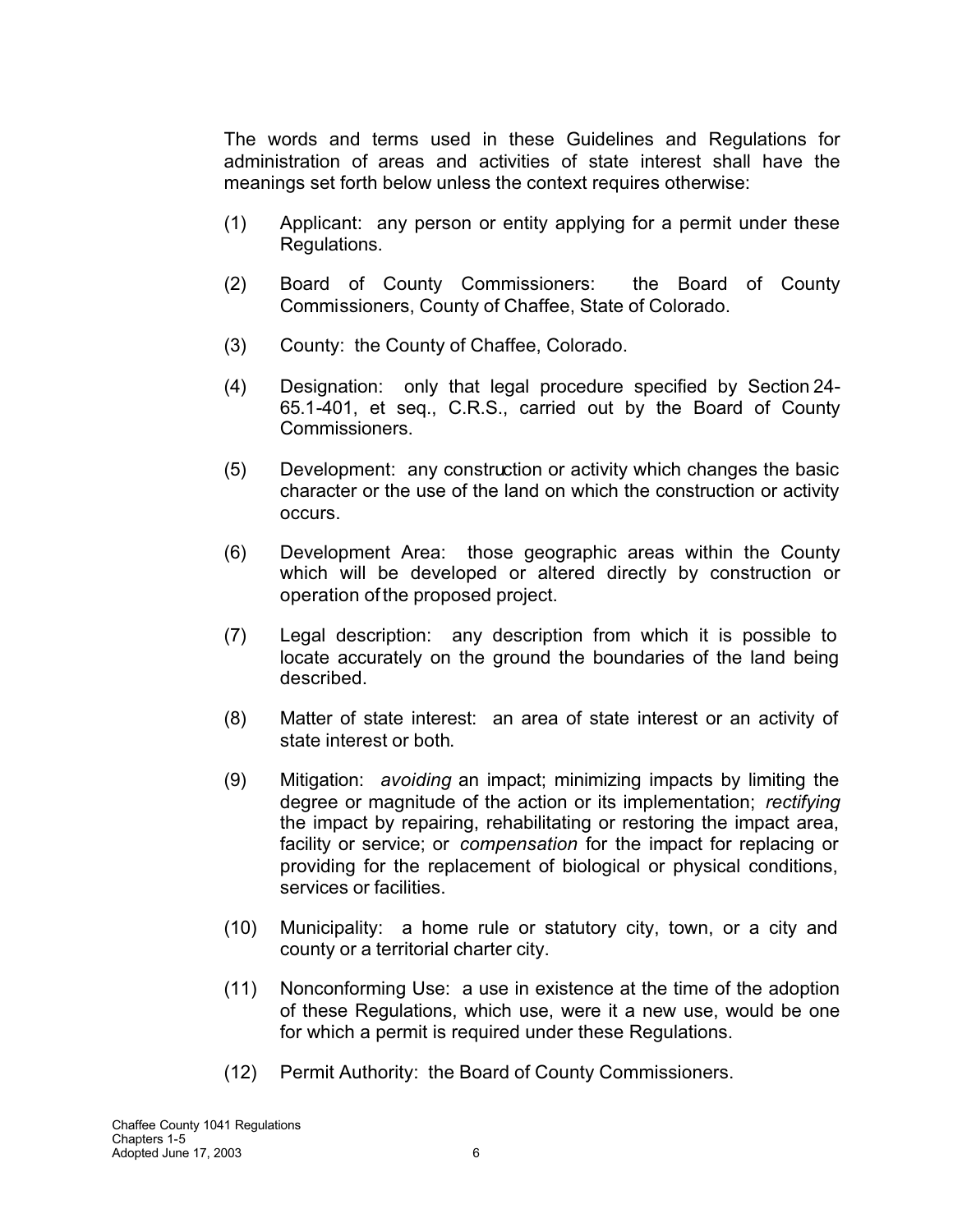- (13) Person: any private individual, partnership, corporation, association, company, or any public or corporate body, including the federal government, and any municipality, or political subdivision, agency, instrumentality, or corporation of the State or the United States government.
- (14) Proposed Project or Project: the proposed development for which a permit is sought under these Regulations.
- (15) Receipt of Application: the time at which the application is deemed complete and accepted by the Permit Authority.
- (16) Significant: deserving to be considered important; notable and not trifling.
- (17) Source Development Area: that geographic area or region wholly or partially within the unincorporated territory of this County which will be developed or altered in connection with development in a designated area of state interest or a designated activity of state interest.

# **Article 2 (Reserved)**

## **Article 3 Designation of Matter of State Interest**

1-301 Board of County Commissioners to Make Designations

Designations and amendments of designations may be initiated in three ways:

- (1) The Board of County Commissioners may in its discretion designate and adopt regulations for the administration of any matter of state interest.
- (2) The Chaffee County Planning Commission may on its own motion or upon request by the Board of County Commissioners, recommend the designation of matters of state interest. The Board of County Commissioners shall decide, in its sole discretion, whether or not to designate any or all of the requested matters of state interest.
- (3) If the Colorado Land Use Commission submits a formal request to the Board of County Commissioners under Section 24-65.1-407, C.R.S., with regard to a specific matter which the Colorado Land Use Commission considers to be of state interest within the County of Chaffee, the Board of County Commissioners shall publish notice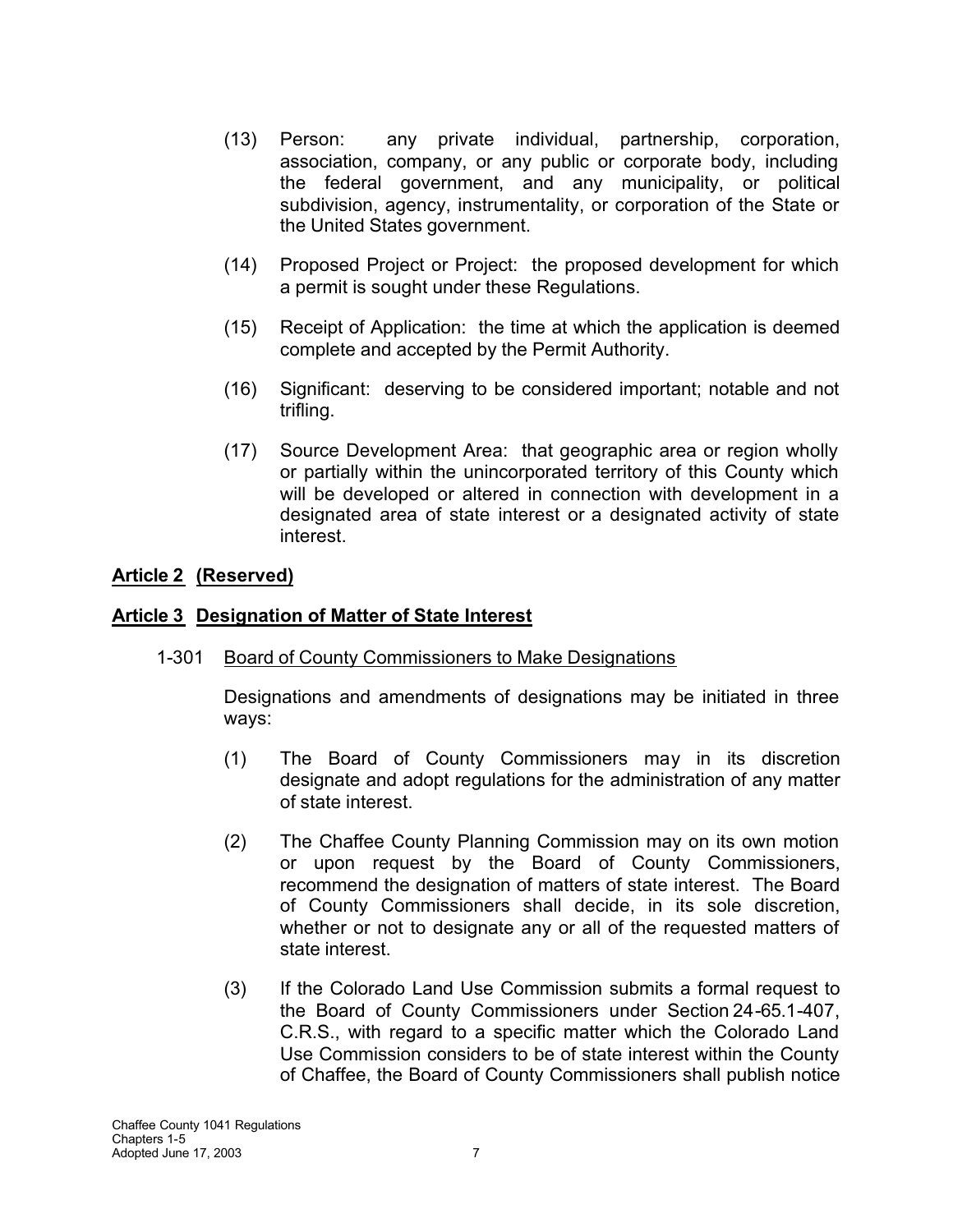and conduct a hearing pursuant to Section 24-65.1-407(1)(a), C.R.S. After the Board of County Commissioners has received such a request, no person shall engage in development in the area or conduct the activity specifically described in said request until the Board of County Commissioners has held its hearing and issued its order relating thereto.

- 1-302 (Reserved)
- 1-303 Public Hearing Required
	- (1) The Board of County Commissioners shall hold a public hearing before designating any matter of state interest and adopting regulations for the administration thereof. Said hearing shall be held not less than thirty (30) days nor more than sixty (60) days after the giving of public notice of said hearing.
	- (2) In the event that the Colorado Land Use Commission submits a formal request to take action, such public hearing for designation shall be held within ninety (90) days after receipt of the formal request.

### 1-304 Notice of Public Hearing, Mailing List, Publication

- (1) The Board of County Commissioners shall prepare a notice of the designation hearing which shall include:
	- (a) The time and place of the hearing;
	- (b) The place at which materials relating to the matter to be designated and any guidelines and regulations for the administration thereof may be examined;
	- (c) The telephone number where inquiries may be answered;
	- (d) A description of the area or activity proposed to be designated in sufficient detail to provide reasonable notice as to property which would be included. The notice should include, when practicable, both the legal description of the property as well as any general or popular names of the property.
- (2) The Board of County Commissioners shall maintain a mailing list of the names of those persons requesting of the Clerk of the Board of County Commissioners that their names and addresses be placed on the list and paying to the Clerk an annual fee of twelve dollars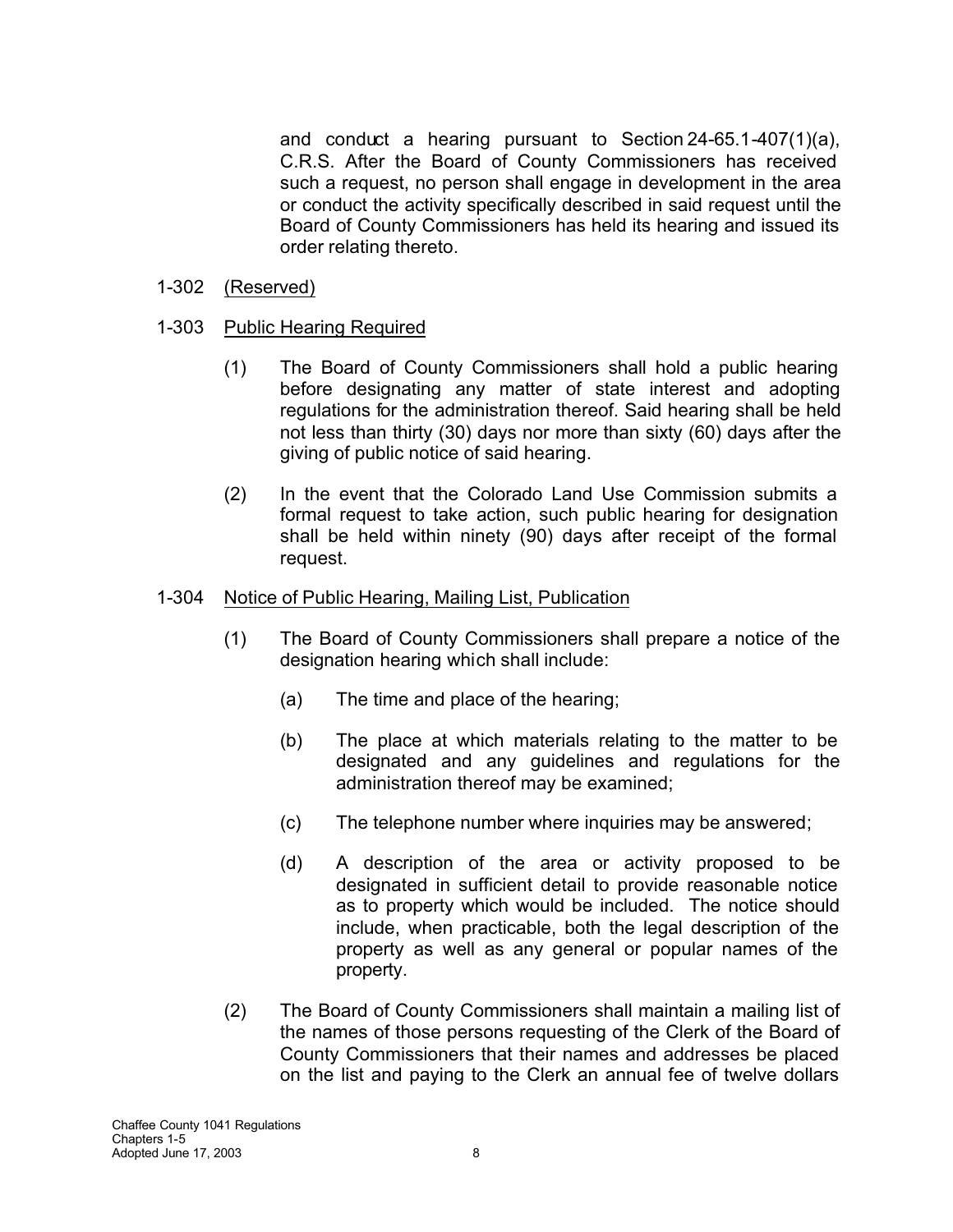(\$12.00) to cover the costs of production, handling and mailing of notices of all such hearings pursuant to Sections 24-65.1-404(2)(b) and 24-65.1-501(2)(c), C.R.S. In order to have a name and address retained on said mailing list, the person shall resubmit their name and address and pay said annual fee before January 31 of each year.

- (3) At least thirty (30) days, but no more than sixty (60) days before the public hearing, the Board of County Commissioners shall publish the notice in a newspaper of general circulation in the County and shall mail the notice by first class mail to each of the following:
	- (a) The Colorado Land Use Commission and other state and federal agencies, as deemed appropriate in the discretion of the Board of County Commissioners;
	- (b) Persons on the mailing list (subsequent to the initial adoption of guidelines and regulations);
	- (c) In the discretion of the Board of County Commissioners, members of the news media and any other person considered likely to be affected by the proposed designation; and
	- (d) If any other local governmental jurisdiction would be directly or indirectly affected, the proposed designation similarly may be mailed to such government in the sole discretion of the Board of County Commissioners.

#### 1-305 Matters to be Considered at Designation Hearing

At the public hearing, the Board of County Commissioners shall receive into the public record:

- (1) Relevant testimony and documents from any and all persons or organizations desiring to appear and be heard, including County staff; and
- (2) The recommendations of the Chaffee County Planning Commission, and other local, state and federal agencies, if any.

### 1-306 Record of Designation Proceeding

- (1) The Board of County Commissioners shall collect and preserve the following record of the public hearing:
	- (a) A copy of the notice of the hearing;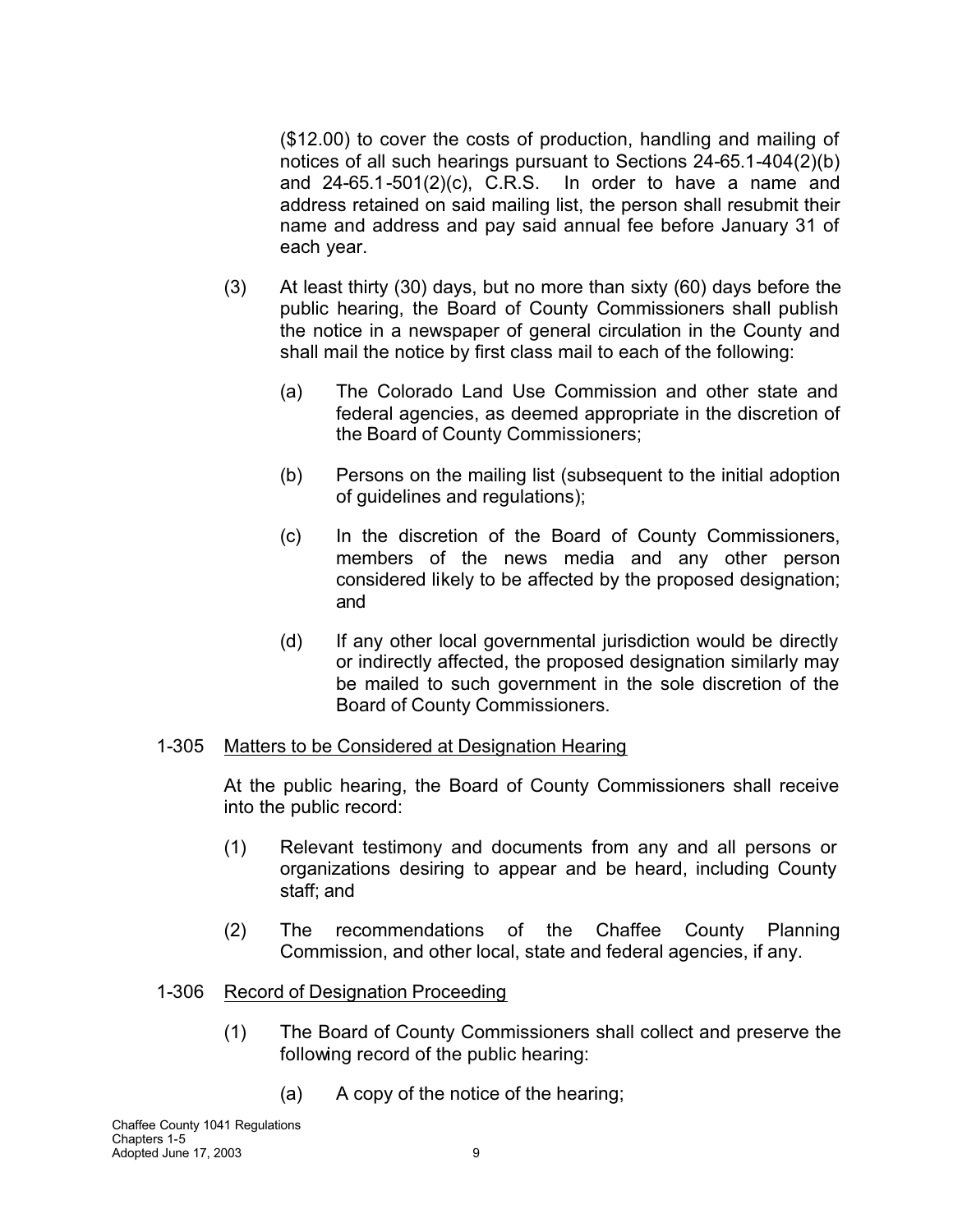- (b) The certificate of publication of the notice of the hearing and a listing of all persons to whom the notice was mailed;
- (c) The names and addresses of persons who presented written or oral statements or offered documentary evidence;
- (d) Any written statements, comments or documents presented in support of or in opposition to the proposed designation of the matter of state interest;
- (e) Any recording or transcript, if any, of the hearing as provided in Section 1-306(2);
- (f) The order of designation of the area or activity of state interest; and
- (g) A map or maps depicting each area of state interest designated.
- (2) Any person may, at his or her own expense, provide for the recording of the hearing and transcription thereof, provided, however, that a copy of the recording or transcript thereof, if transcribed, shall be furnished free of charge to the Board of County Commissioners and shall become part of the record.

### 1-307 Adoption of Designation and Regulations

- (1) At the conclusion of the hearing, or within thirty (30) days thereafter, the Board of County Commissioners may adopt, adopt with modification, or reject the proposed designation which was the subject of public hearing. If designation and regulation under Section 24-65.1-101, et seq., C.R.S., is rejected, the Board of County Commissioners may regulate the matter under any other available land use control authority or it may reject the regulation of the matter entirely.
- (2) In making any such designation, the Board shall take into consideration:
	- (a) All testimony, evidence and documents taken and admitted at the public hearing;
	- (b) The intensity of current and foreseeable development pressures in the County;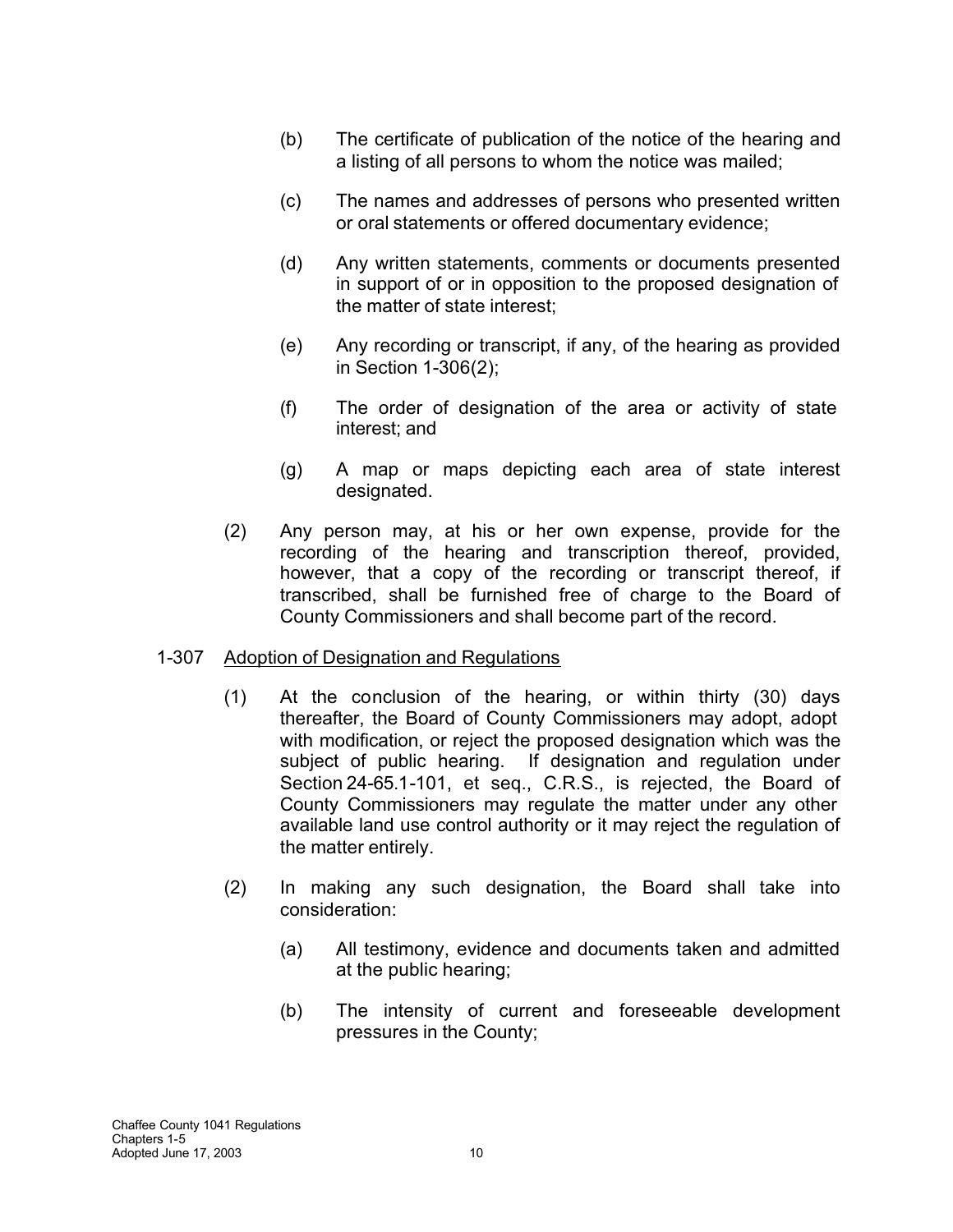- (c) The adopted planning documents of the County of Chaffee and the cities and towns located within the County of Chaffee;
- (d) The matters and considerations set forth in any applicable guidelines or model regulations issued by the Colorado Land Use Commission and other state agencies; and
- (e) Reasons why the particular area or activity is of state interest, the dangers that would result from uncontrolled development of any such area or uncontrolled conduct of such activity, and the advantages of development of such area or conduct of such activity in a coordinated manner.
- (3) In the event the Board of County Commissioners finally determines that any matter is a matter of state interest, the Board shall adopt a resolution designating such matter and adopt regulations for the administration thereof.
- (4) Each designation order<sup>1</sup> adopted by the Board of County Commissioners shall:
	- (a) Specify the boundaries of the designated area of state interest or the boundary of the area in which an activity of state interest has been designated;
	- (b) State reasons why the particular area or activity is of state interest, the dangers that would result from uncontrolled development of any such area or uncontrolled conduct of such activity, and the advantages of development of such area or conduct of such activity in a coordinated manner;

# 1-308 Submission of Material to Colorado Land Use Commission

Upon adoption of a designation order, all relevant materials including the record of any public hearing relating to the designation and regulations, as described in Section 1-306 above, shall be forwarded by the Board of County Commissioners to the Colorado Land Use Commission for review, pursuant to Section 24-65.1-406, C.R.S. If within thirty (30) days after receipt of a designation order and regulation the Colorado Land Use Commission has notified the Board of County Commissioners that modification of the designation or regulations is recommended, the Board of County Commissioners shall, within thirty (30) days after receipt of the recommended modifications:

<sup>1</sup> Exhibit A is a sample designation order form.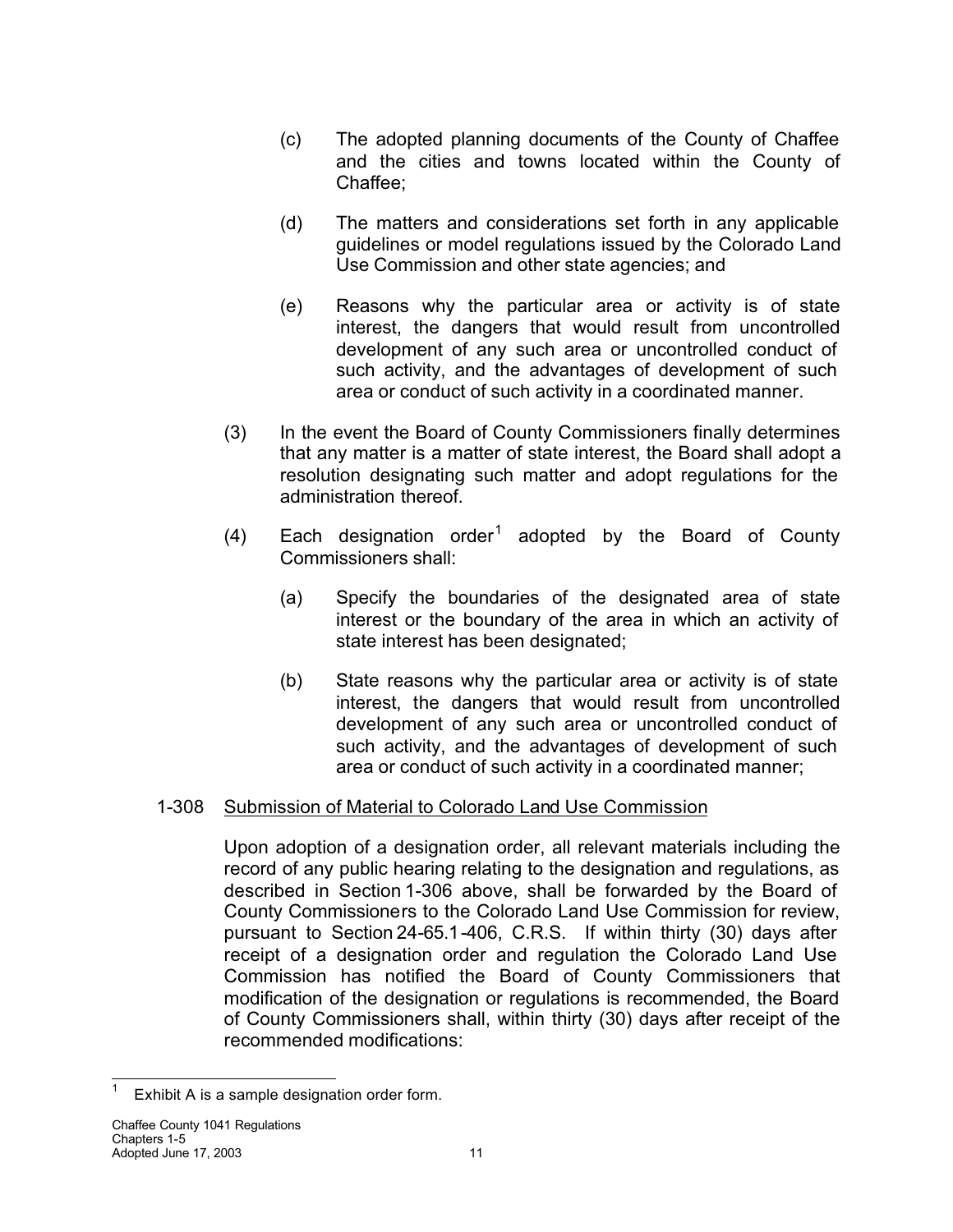- (1) Modify the original order in a manner consistent with the recommendations of the Colorado Land Use Commission and resubmit the order to the Colorado Land Use Commission, or
- (2) Notify the Colorado Land Use Commission that the Commission's recommendations are rejected.

### 1-309 Recording of Notice of Designation

A notice of the designation shall be certified by the Board of County Commissioners to the County Clerk and Recorder for filing in the same manner as any document affecting real property.

### 1-310 Effect of Designation - Moratorium Until Final Determination

After a matter of state interest is designated pursuant to Section 1-307, no person shall engage in development in such area and no such activity shall be conducted until the designation and regulations for such area or activity are finally determined as required by Section 24-65.1-404(4), C.R.S.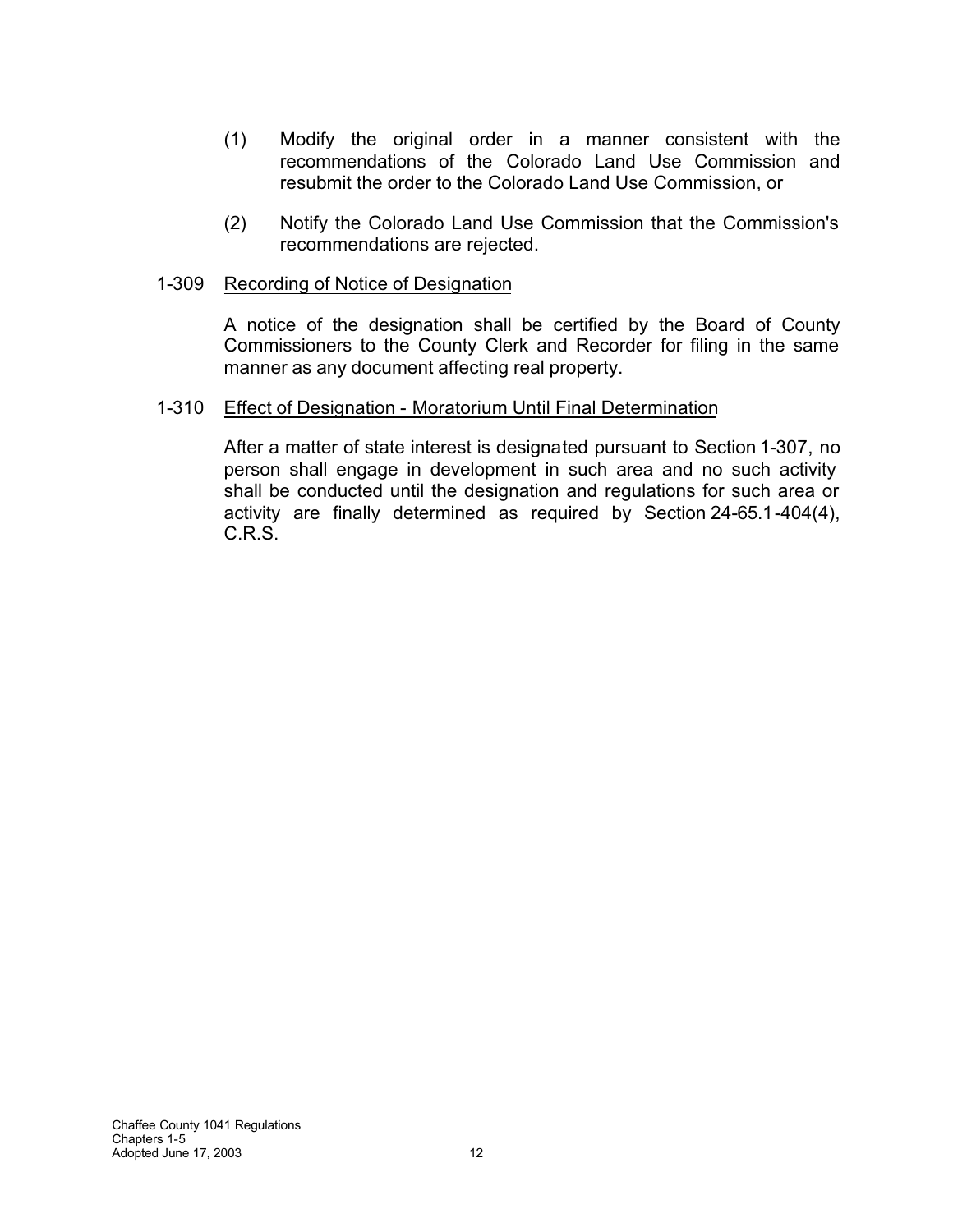# CHAPTER 2

# PERMIT REGULATIONS

## Article 1 Permit Authority

- 2-101 Title and Citation
- 2-102 Purpose
- 2-103 Permit Authority Established
- Article 2 Permit Application
	- 2-201 Permits Required After Designation; Receipt of Application Form
	- 2-202 Application Fee/Deposit
	- 2-203 Application Submittal Requirements
	- 2-204 Waiver of Submission Requirements
	- 2-205 Intergovernmental Agreements

### Article 3 Permit Hearing

- 2-301 Notice of Permit Hearing
- 2-302 Conduct of Permit Hearing
- 2-303 Approval or Denial of Permit Application

### Article 4 Issuance, Revocation or Suspension of Permits

- 2-401 Issuance of Permits
- 2-402 Financial Security
- 2-403 Annual Review

### Article 5 Administration, Enforcement and Penalties

- 2-501 Enforcement and Penalties
- 2-502 Relationship of Regulations to Other County, State and Federal **Requirements**
- 2-503 Nonconforming Uses
- 2-504 Judicial Review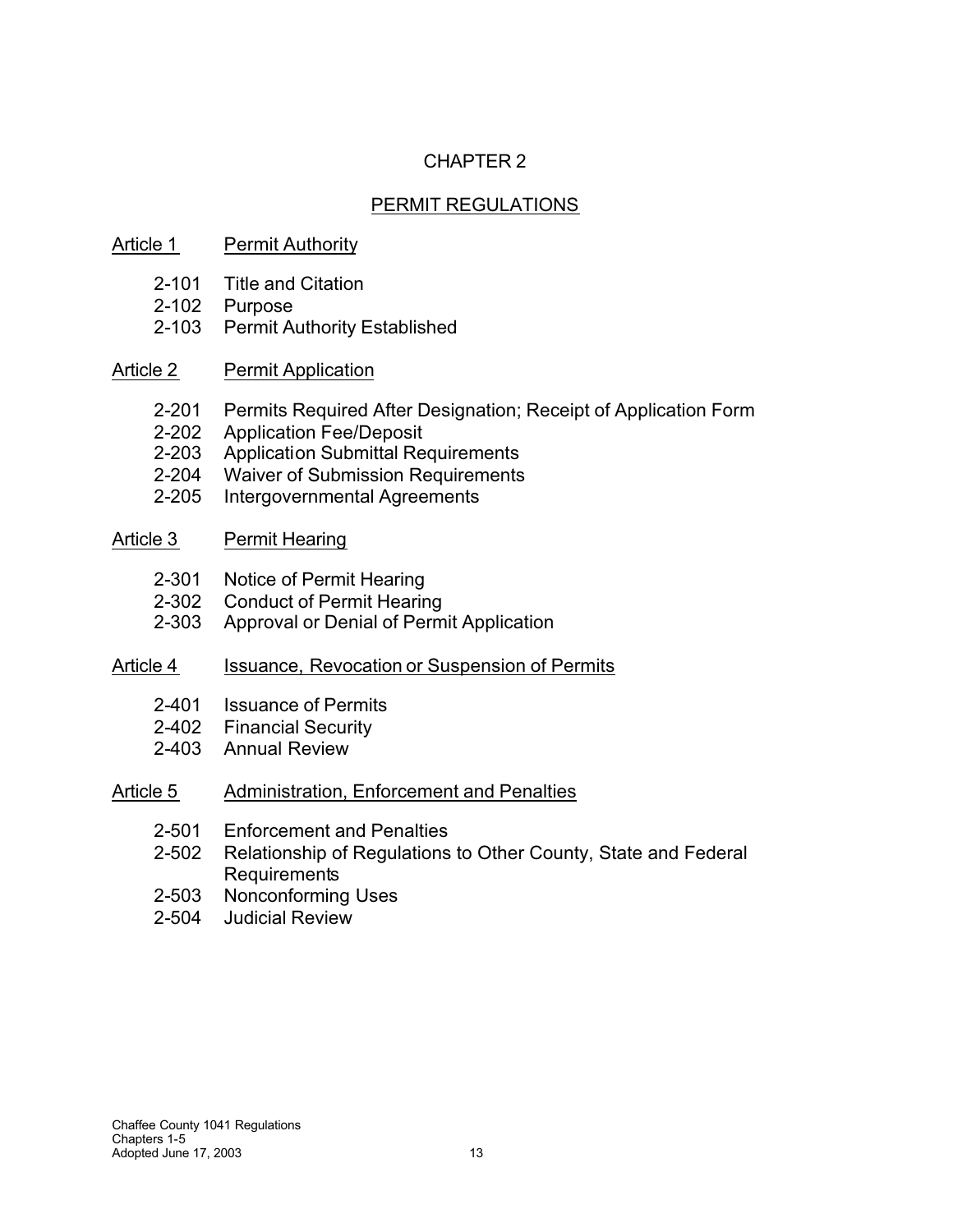# **Article 1 Permit Authority**

### 2-101 Title and Citation

These various sections constituting Chapter 2 of the "Guidelines and Regulations for Areas and Activities of State Interest of Chaffee County" may be cited as the "Permit Regulations."

### 2-102 Purpose

The purpose and intent of the Permit Regulations is to facilitate administration of matters of state interest consistent with statutory requirements and criteria set forth in Section 24-65.1-101, et seq., C.R.S., and Guidelines for Identification and Designation approved by the Colorado Land Use Commission.

### 2-103 Permit Authority Established

- (1) The Chaffee County Permit Authority is hereby established, the members of which shall be the Board of County Commissioners.
- (2) The Permit Authority shall exercise all powers and duties granted in this Chapter 2, and elsewhere in the Regulations and Section 24-65.1-101, *et seq.*, C.R.S.

### **Article 2 Permit Application**

### 2-201 Permits Required After Designation; Receipt of Application Form

- (1) Any person desiring to engage in a development in a designated area of state interest or to conduct a designated activity of state interest must apply for and obtain a permit from the Permit Authority, in the form attached hereto as Exhibit B, and maintained in the office of the County Administrator (for water and/or sewage treatment systems or extensions thereof, the site application form adopted by the Colorado Water Quality Control Commission and/or the Colorado Department of Public Health and Environment must be completed and attached to the permit application.) In the event a development or activity is proposed as an integral part of a subdivision or PUD, it shall be the responsibility of the service provider and/or developer to comply with the requirements of these Regulations.
- (2) When an applicant seeks a permit to engage in development in more than one area of state interest and/or to conduct more than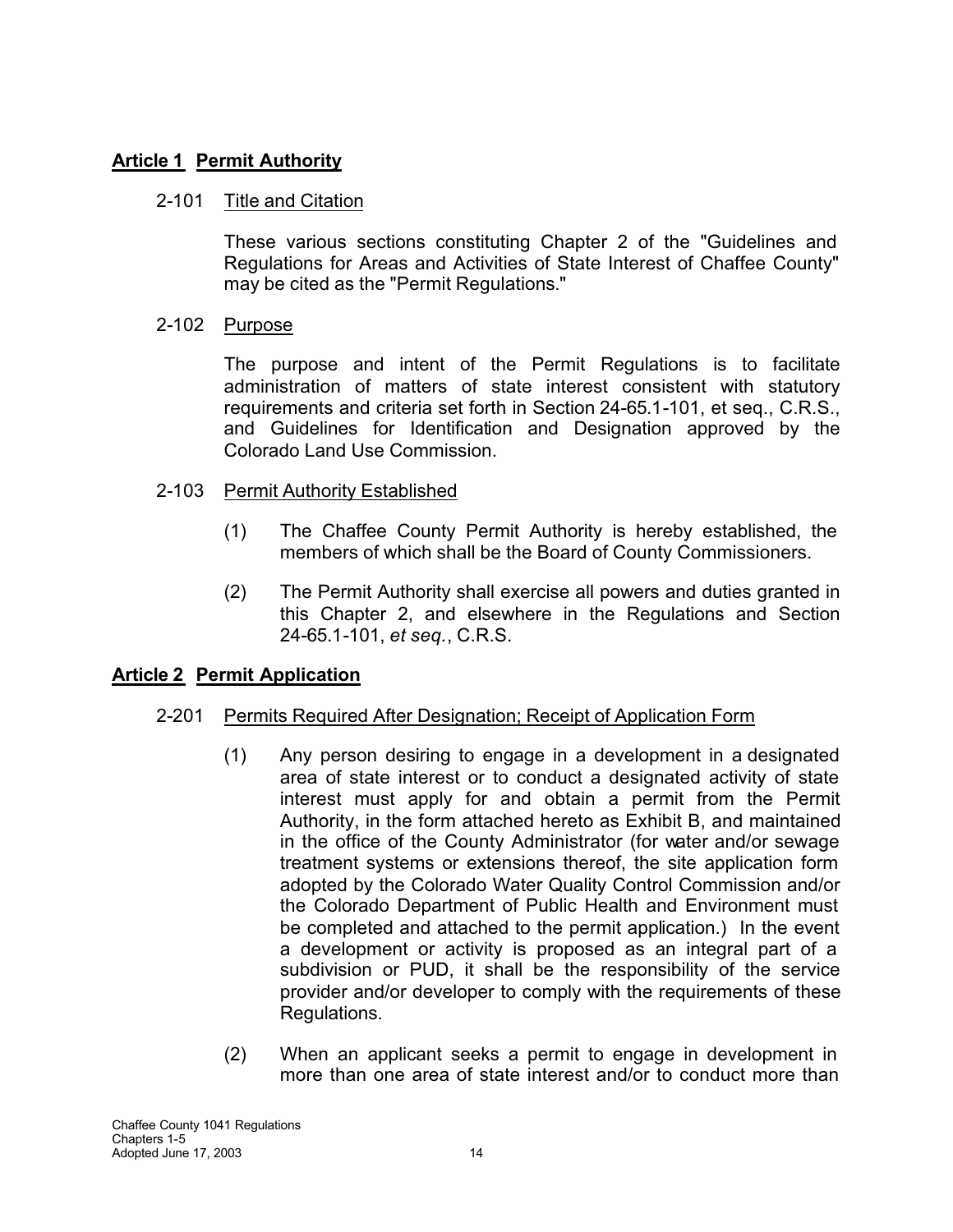one activity of state interest and/or to engage in development in one area of state interest and to conduct one activity of state interest, a single application may be completed for all such activities or developments and may be reviewed by the Permit Authority in one consolidated hearing.

### 2-202 Application Fee/Deposit

- (1) The complete application must be accompanied by an initial deposit of five thousand dollars (\$5,000) toward the application fee. Within thirty days following receipt of a completed application and \$5,000 deposit in the form of certified funds, the Permit Authority shall determine and set a fee in an amount necessary to cover the estimated costs (including County staff time and expenses) incurred in the review and consideration of the permit application, including all hearings conducted therefore, and shall notify the applicant in writing of said fee and its amount. If the County does not have qualified staff to review certain elements of any application or referral agencies are not able to adequately advise the Permit Authority regarding certain elements of an application, the Permit Authority may authorize the review be performed by a consultant engaged or approved by the Permit Authority. At the time of determining the need for a consultant, the Permit Authority shall determine whether the applicant shall pay all, part of, or none of the consultants' fees, based upon the nature and extent of consulting expertise required.
- (2) If the application fee exceeds the initial deposit, the applicant shall present, within ten (10) working days following receipt of such notice, to the Permit Authority, certified funds for the difference between the deposit and application fee. The Permit Authority will establish and administer a schedule for the payment of subsequent installments of the application fee, which installments will be structured so that, throughout the application process, the County retains a balance of at least one thousand dollars (\$1,000) for covering future processing costs and expenses. If the balance falls below one thousand dollars (\$1,000), the County may cease processing the application pending receipt of additional installments bringing the balance to at least one thousand dollars (\$1,000). The County will deposit that portion of the application fee which is not necessary to cover current costs and expenses in an interestbearing account. The County will obligate, encumber or use such funds, from time to time, at its discretion, when necessary to cover the cost of processing the application. Interest earned on the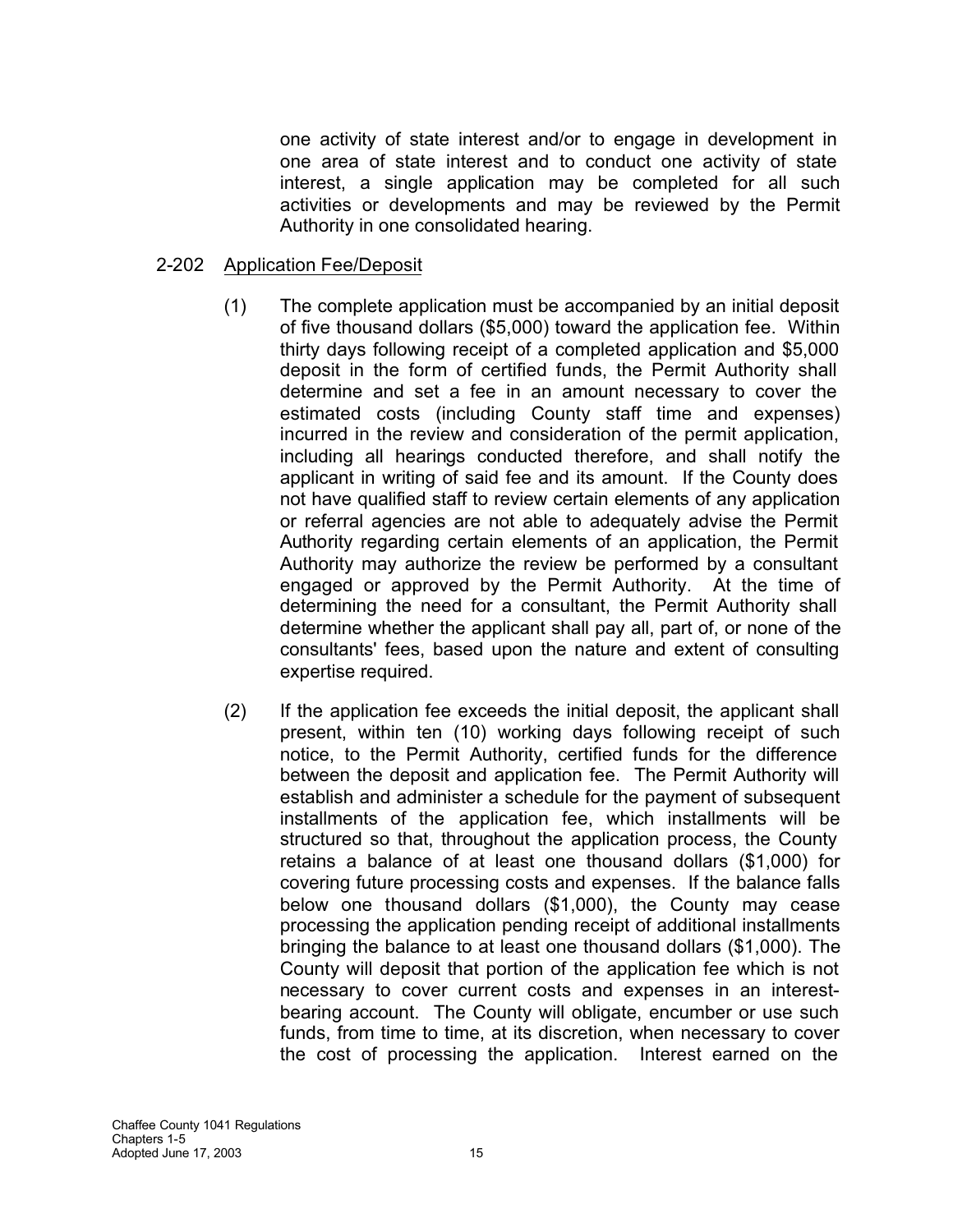account will belong to the applicant and will be applied by the County toward subsequent installments of the application fee.

- (3) The County will maintain accurate records of the manner in which the application fee is used and will make such records available for inspection by the applicant and the public at reasonable times as determined by the County.
- (4) Any portion of the application fee submitted by the applicant, or any interest earned on such fee pursuant to subparagraph (2) of this section, which is not necessary to cover the cost of processing the application will be reimbursed to the applicant.
- (5) The Permit Authority will take no action or will suspend further action on the application until all fees and expenses related to the application review process have been paid. The application fee may be increased at any time if it is determined by the Permit Authority that the fee is not sufficient to cover all costs associated with the application.
- (6) A referral agency may impose a fee for the review of an application. No hearings by the Permit Authority will be held if any such referral agency's fee has not been paid.

### 2-203 Application Submittal Requirements

In addition to specific materials required for an application of a particular matter of State interest, the applicant shall submit ten copies of the following general application submittal information:

- (1) A completed application form.
- (2) Information describing the applicant.
	- (a) The names, addresses, and phone numbers including email address and fax number, organizational form, and business of the applicant and, if different, the owner of the Project.
	- (b) The names, addresses and qualifications, including those areas of expertise and experience with projects directly related or similar to that proposed in the application, of individuals who are or will be responsible for constructing and operating the Project.
	- (c) Authorization of the application by the Project owner, if different than the applicant.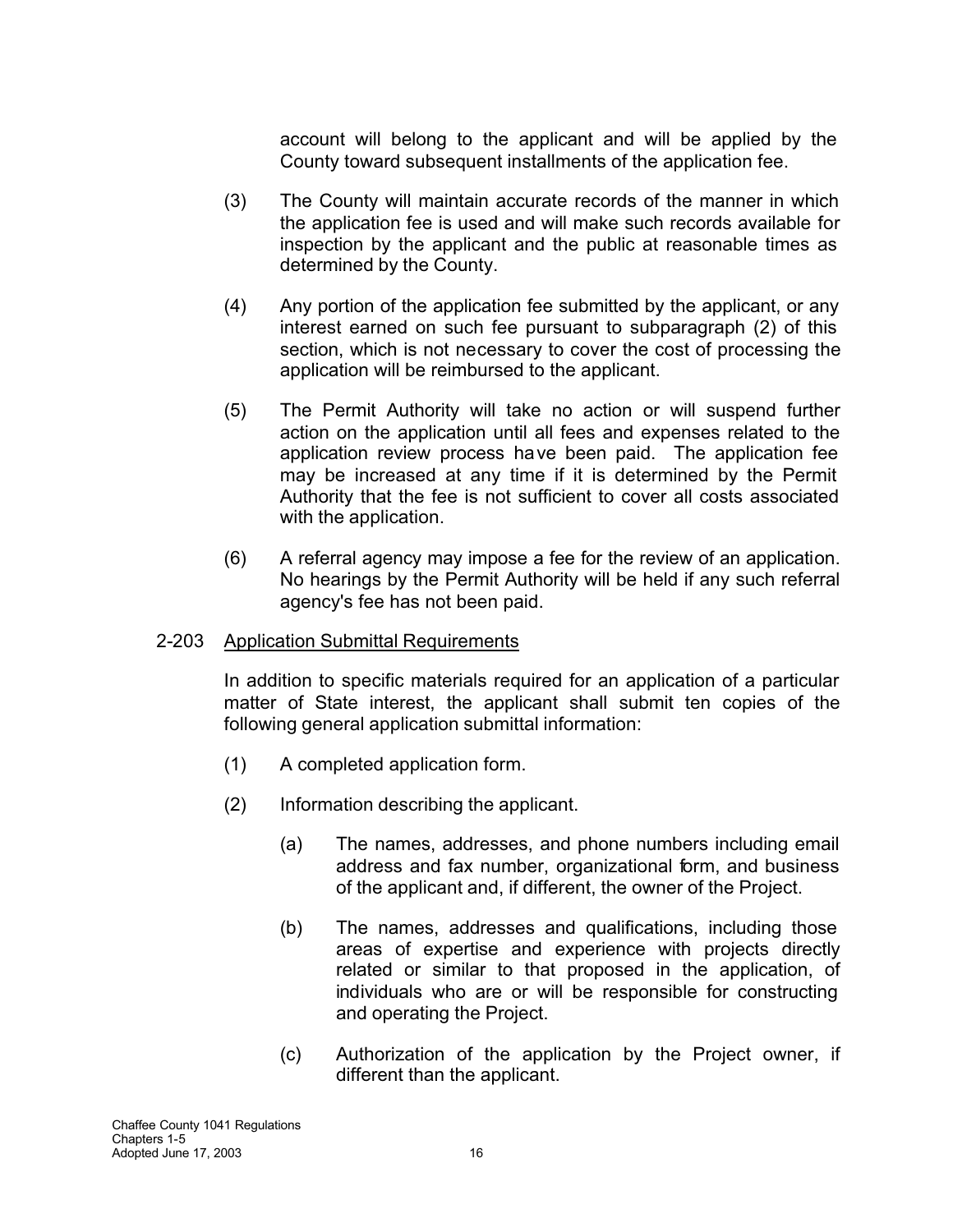- (d) Documentation of the applicant's financial and technical capability to develop and operate the Project, including a description of the applicant's experience developing and operating similar projects.
- (e) Written qualifications of report preparers.
- (3) Information describing the Project.
	- (a) Location and scope of the Project in sufficient detail to determine all potential impacts.
	- (b) Plans and specifications of the Project, including proposed construction of structures and improvements associated with the Project, prepared by a registered professional engineer, architect or other appropriate professional in sufficient detail to evaluate the application against the applicable permit application approval criteria.
	- (c) Descriptions of alternatives to the Project considered by the applicant.
	- (d) Schedules for designing, permitting, constructing and operating the Project, including the estimated life of the Project.
	- (e) The need for the Project, including existing/proposed facilities that perform the same or related function; and population projections or growth trends that form the basis of demand projections justifying the Project.
	- (f) Description of all conservation techniques to be used in the construction and operation of the Project.
	- (g) Describe and indicate on a map, the present zoning and surface and subsurface uses of the land in the development area and Source Development Area including, but not necessarily restricted to the following categories: residential, commercial, industrial, significant geological and historic areas, open space, outdoor recreation, agricultural and forest land.
	- (h) Describe provisions from the Chaffee County Comprehensive Plan or Land Use Code that are applicable to the Project and assess whether the Project will comply with these provisions.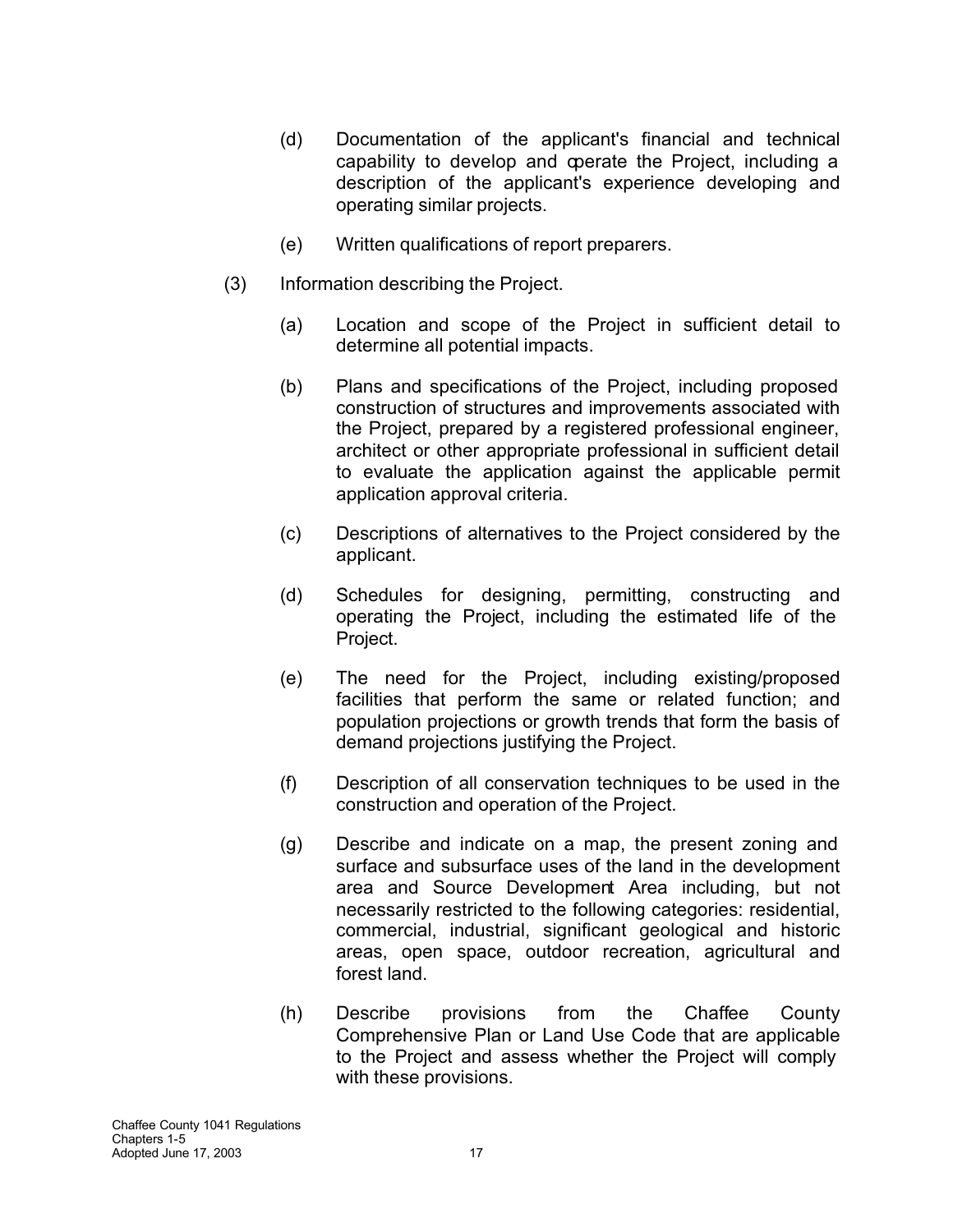- (i) Specify whether the demand for the Project is associated with development within or contiguous to existing service areas.
- (4) Property rights, other permits and approvals.
	- (a) A list of all other federal, state and local permits and approvals that will be required for the Project, together with any proposal for coordinating these approvals with the County permitting process. Supply copies of any permits or approvals that have been granted.
	- (b) Copies of all official federal and state consultation correspondence prepared for the Project; a description of all mitigation, if any, required by federal, state and local authorities; and copies of any draft or final environmental assessments or impact statements required for the Project.
	- (c) Description of any water to be used by the Project and alternatives, including: the source, amount, the quality of such water; the applicant's right to use the water, including adjudicated decrees, applications for decrees; proposed points of diversion and changes in the points of diversion; and the existing uses of the water; and information on any agricultural water rights decreed to lands within unincorporated portions of the County and converted to provide the supply. If an augmentation plan for the Project has been decreed or an application for such plan has been filed in the court, the applicant must submit a copy of that plan.
	- (d) Description of property rights that are necessary for or that will be affected by the Project.
	- (e) Verification that the proposed project is consistent with relevant portions of County, state, federal and regional land use and water quality plans;
- (5) Description of the technical and financial feasibility of the Project.
	- (a) The estimated timing and phasing of construction and construction costs for each development component and the total mitigation costs for the Project.
	- (b) Revenues and operating expenses for the Project.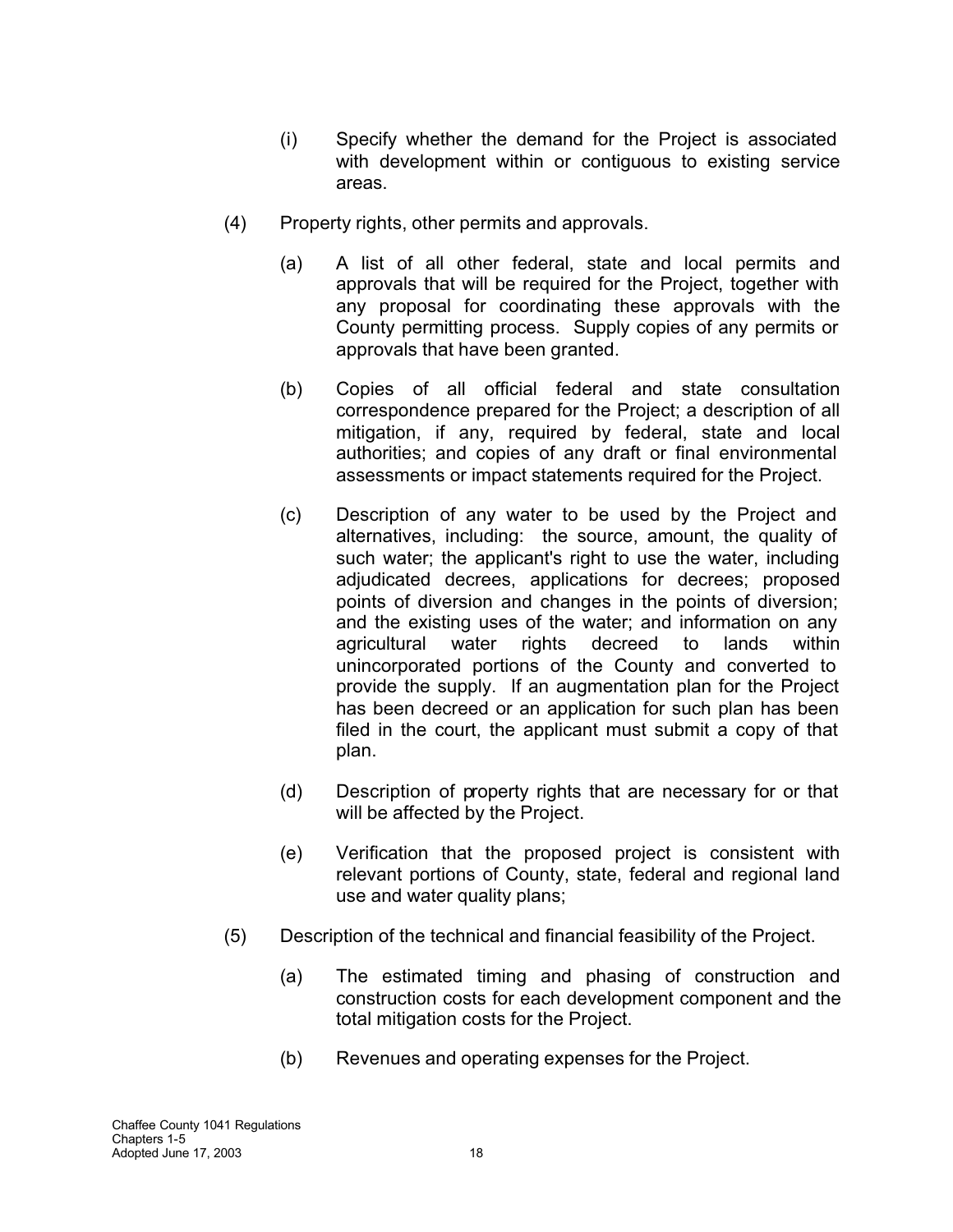- (c) The amount of any proposed debt and the method and estimated cost of debt service.
- (d) Details of any contract or agreement for revenues or services in connection with the Project.
- (e) Description of the persons or entity(ies) who will pay for or use the Project and/or services produced by the development and those who will benefit from any and all revenues generated by it.
- (f) Where applicable, the projected assessed valuation, as build-out occurs, of the property to be included within the service area.
- (6) Socioeconomic impacts.

A comprehensive socioeconomic impact analysis including the following areas. Include an identification and explanation of assumptions and methodologies employed in the preparation of such analysis.

- (a) Recreation and tourism.
	- (i) A map and descriptions of present and potential recreational uses, with and without the proposed project, on both public and private lands to be impacted by the proposed project, including existing and projected direct and indirect costs incurred and economic benefits derived, or to be derived from such uses.
	- (ii) Descriptions of the impact and net effect of the proposed project on present and potential recreational uses and recreational economies.
	- (iii) A description of streamflows and lake levels needed for minimum and optimum recreational use.
- (b) Agriculture and grazing.
	- (i) A map and descriptions of the present and potential agricultural operations and grazing use on both public and private lands, with and without the project, together with a description of the existing and potential direct and indirect economic benefits.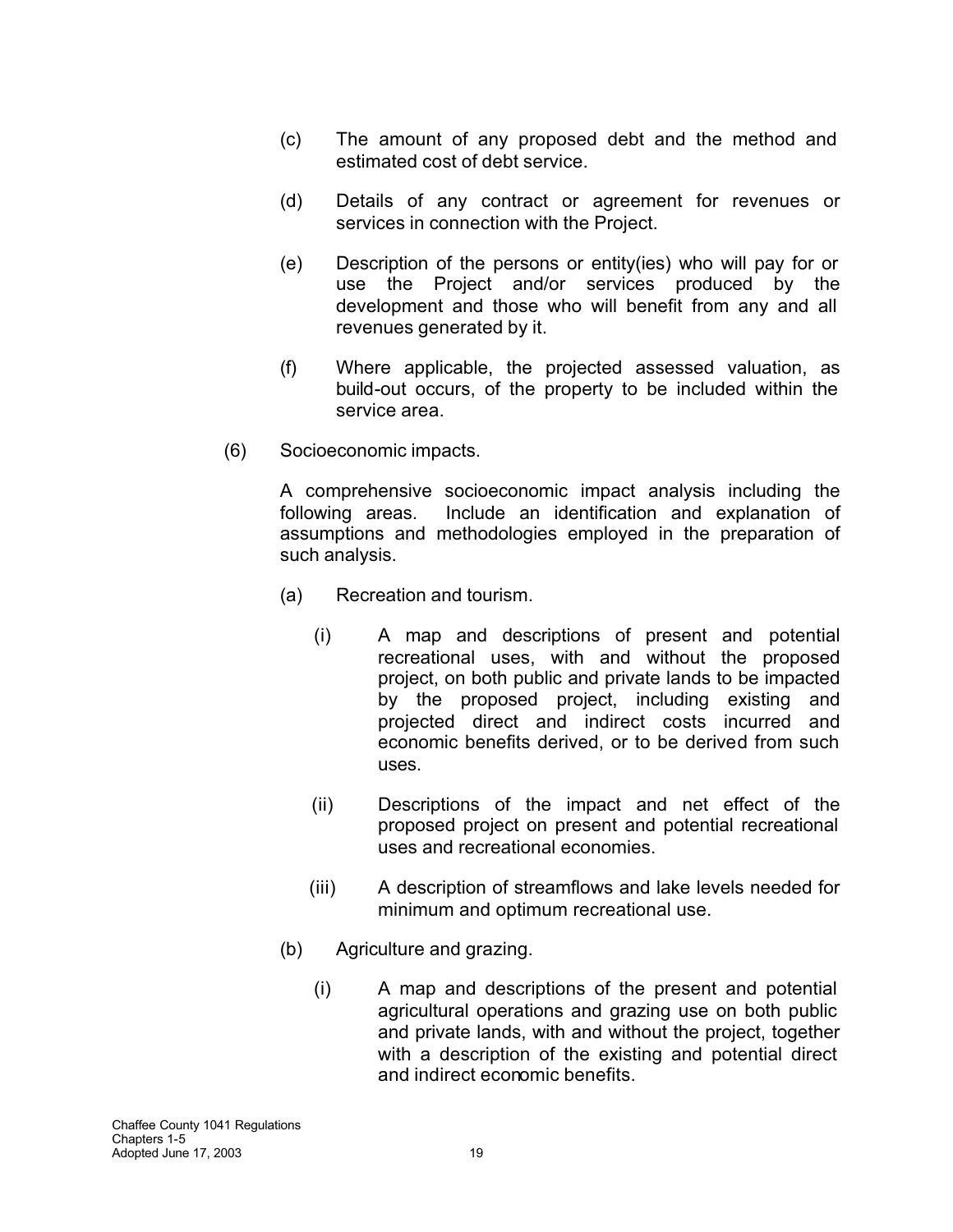- (ii) Descriptions of the impact and net effect of the proposed project on present and potential agricultural operations, and economics
- (c) Transportation.
	- (i) A map and description of the transportation network to be impacted by the proposed project, including current and projected road locations, conditions and capacities, and maintenance provisions and costs.
	- (ii) A map and description of current commuting patterns, traffic volumes and types of vehicle use existing as baseline, and those resulting from projected settlement patterns during construction and operation of the project.
	- (iii) Descriptions of the impact and net effect of the proposed project on the transporting network, including the cost of any necessary improvements required in order for the project to proceed, or as a result of project construction and/or operation.
- (d) Population.
	- (i) A description of the permanent and seasonal resident population to be impacted by the proposed project, including ages, persons per household and personal income levels within each incorporated community and in the unincorporated portion of the impact area.
	- (ii) Descriptions of the impact and net effect of the proposed project on permanent, seasonal and visitor populations to be impacted by the proposed project, including projected in-migrations and settlement patterns, household forecasts, and characteristics and length of residency.
- (e) Employment.
	- (i) A description of current and past (to within five years prior to the date of the application) employment characteristics including: basic economic sectors by principal employer, labor force participation, and the local service to basic employment multiplier.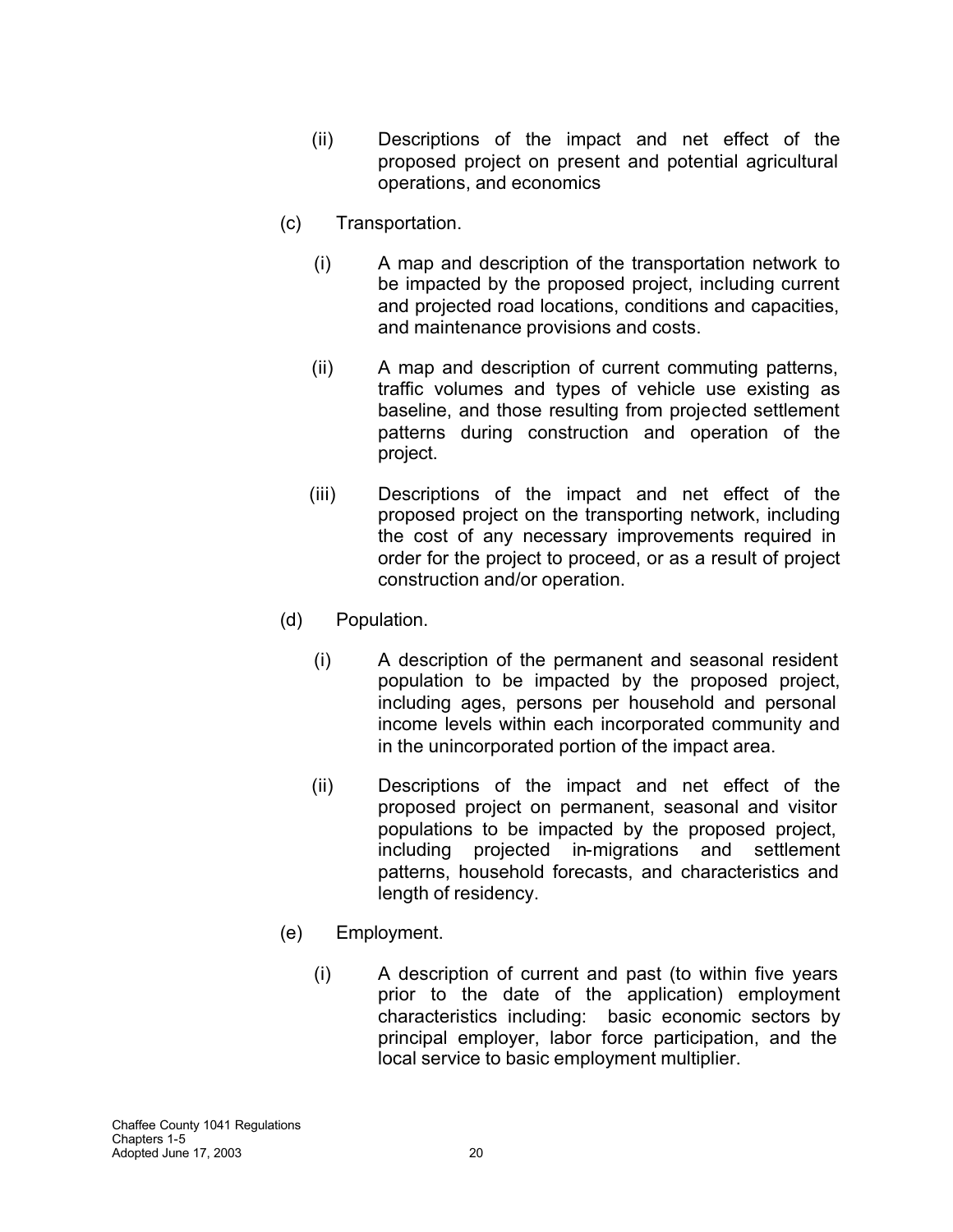- (ii) Descriptions of the impacts and net effect of the proposed project on each employment sector, including employment and multiplier projections, potential lag times, labor force projections and labor participation rates, and wage and income levels for temporary, seasonal and permanent employment, forecasted annually as baseline, and to be generated by the project.
- (f) Public service and facilities.
	- (i) A description of the existing levels, demand for, adequacy, and the operational costs of public services and facilities.
	- (ii) Descriptions of the impacts and net effect of the proposed project on public services and facilities, including the levels of population and use that will require increased levels of service and additional facilities.
- (g) Local government revenues and expenditures.
	- (i) A description of current and past (to within ten years prior to the date of the application) annual total revenues and expenditures of the County and those municipalities and special districts that would be financially impacted by the proposed project.
	- (ii) Descriptions of the impacts and net effect of the proposed project on annual total revenues and expenditures of the County and those municipalities and special districts that would be financially impacted by the project.
- (h) Housing.
	- (i) A description of existing seasonal and permanent housing, including numbers of dwelling units, conditions, types, costs, locations, and average number of persons per household.
	- (ii) Descriptions of the impacts and net effect of the proposed project on housing during both construction and operation stages, including numbers of dwelling units, types, costs, locations and, average number of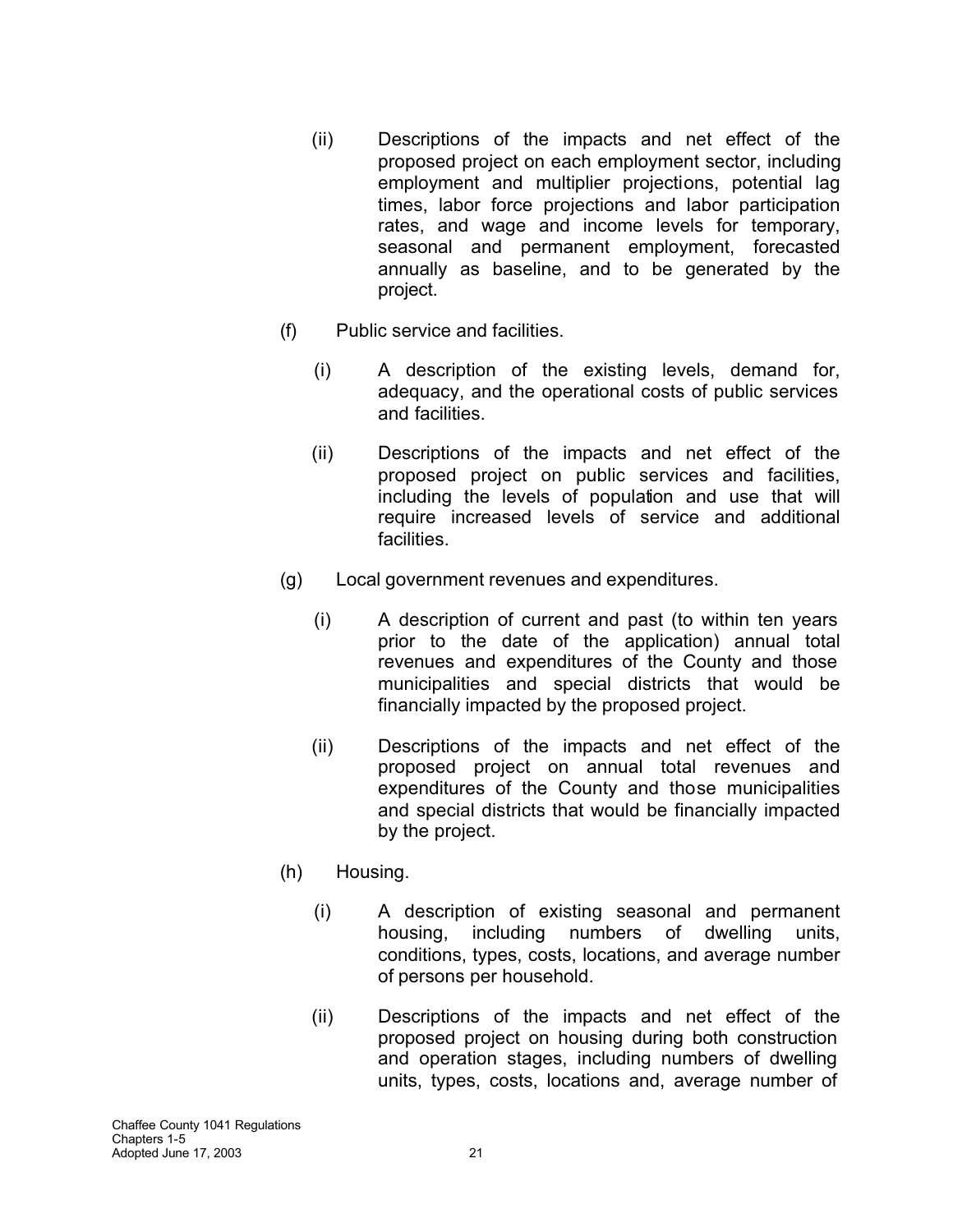persons per household that would be required to serve populations generated by this project, and the means of providing this housing.

(7) Any additional information as deemed necessary by the Permit Authority to assist in making a determination on any one of the approval criteria for the proposed project.

## 2-204 Waiver of Submission Requirements

- (1) The Permit Authority may waive any part but not all of the submission requirements imposed by these Regulations upon petition of the applicant that full compliance with the submission requirements would be unreasonably burdensome for the applicant and that the submission requirements so waived would not address or disclose a substantial impact on the County or its residents. A waiver of submission requirements may be granted by the Permit Authority upon a written determination that the information to be submitted is sufficient for the Permit Authority to arrive at a permit decision in full compliance with the law and these Regulations.
- (2) The petition shall be considered and the decision rendered by the Permit Authority at a public hearing held in substantial compliance with the provisions of Sections 2-301 and 2-302 of these Regulations.
- (3) In the event the waiver request is denied, the applicant shall provide the required additional information on or before ten (10) days prior to the date set for hearing of the application itself. If the applicant fails to provide such information, the Permit Authority may in its discretion vacate the public hearing on the application itself and require complete reapplication, or may continue the hearing in accordance with Section2-303(2) of these Regulations.

### 2-205 Intergovernmental Agreements

Upon the request of the State of Colorado or a political subdivision of the state, as defined by Section29-1-202(1), C.R.S., proposing to engage in an activity of state interest, the requirements of these Regulations may be met by the approval of an intergovernmental agreement between the County and the state or political subdivision applicant. The County may, but shall be under no obligation to, approve such an intergovernmental agreement in lieu of a permit application and review as provided by these Regulations. In the event such an agreement is approved by the County, no permit application to conduct the activity of state interest shall be required, provided that all of the following conditions are met: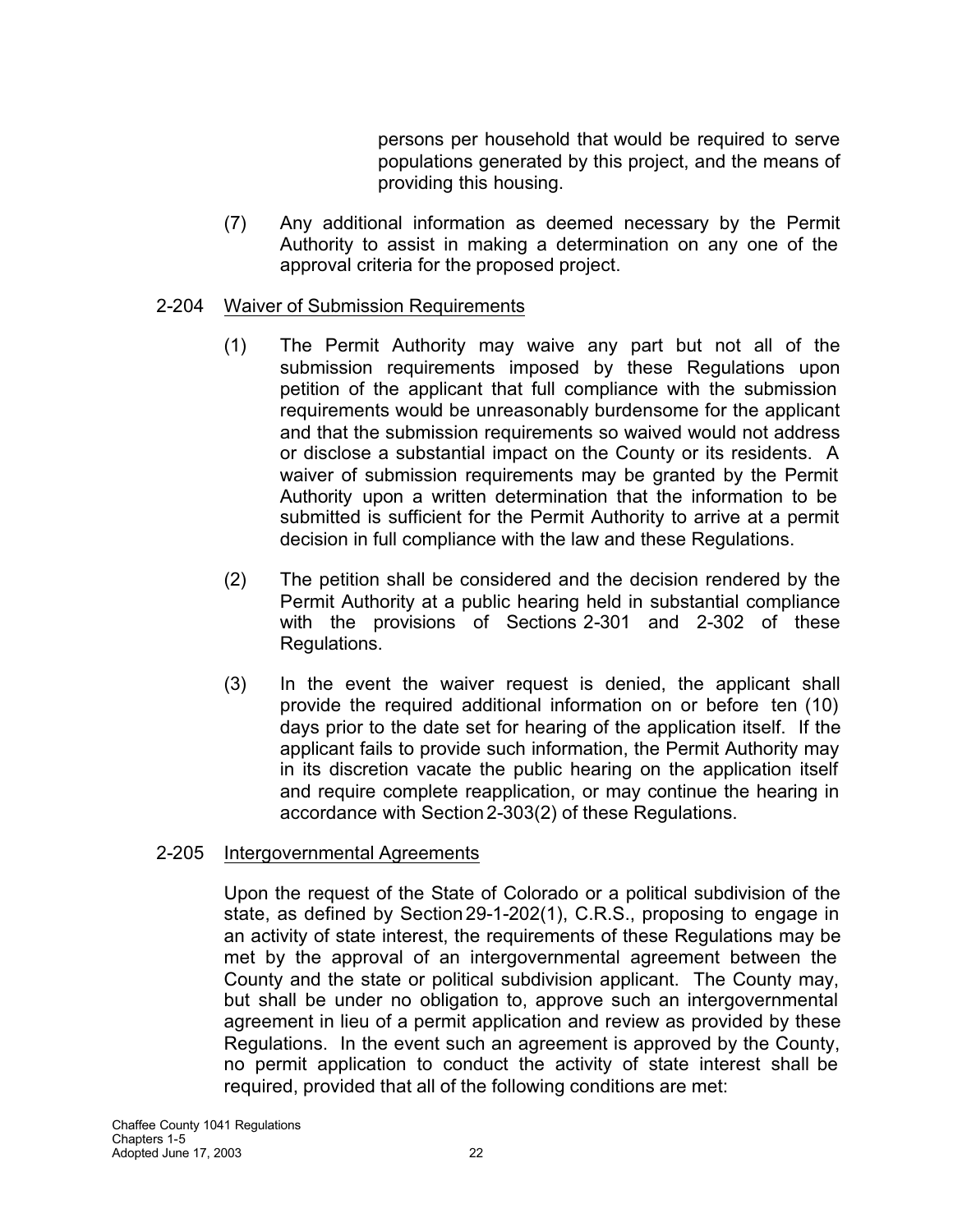- (a) The state or political subdivision applicant and the County must both be authorized by Article XIV, Section 18(2) of the Colorado Constitution and Sections 29-1-201 et seq., 29-20- 105 and 29-20-107, C.R.S., to enter into the agreement.
- (b) The purpose and intent of these Guidelines and Regulations must be satisfied by the terms of the agreement.
- (c) A public hearing must be conducted by the Permit Authority in conformance with Section 2-302 of these Regulations [with the exception that the references to "permit application" in Section 2-302(5)(a), (c) and (g) shall be deemed replaced with "proposed intergovernmental agreement,"]. Prior to the hearing, the Board of County Commissioners shall approve the form of any proposed intergovernmental agreement, provided, however, that the final approval of the agreement shall take place at the conclusion of or subsequent to the public hearing. The public hearing shall be for the purpose of taking comment upon the proposed intergovernmental agreement, the provisions of which have been determined to be acceptable to the applicant and to the County.
- (d) Any approval by the Permit Authority and the governing body of the state or political subdivision applicant mus t be in the manner required of each of them by the Colorado Constitution, statutes and any applicable charter, ordinance or resolution.
- (e) Exercise of the provisions of this Section by the state or political subdivision applicant will not prevent that entity from electing at any time to proceed under the permit provisions of these Regulations. Additionally, any entity which has previously proceeded under the permit provisions of these Regulations may at any time elect to proceed instead under this Section2-204.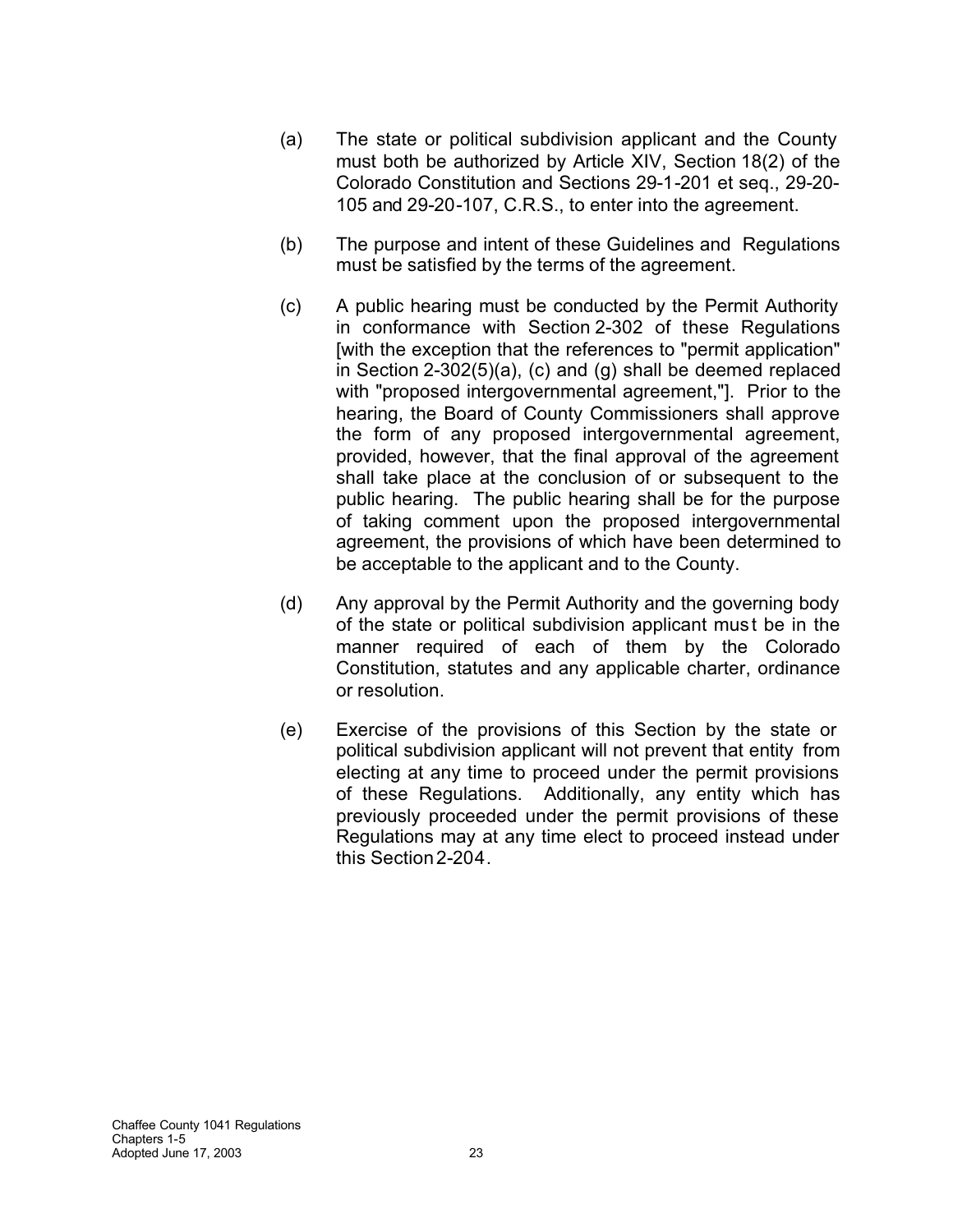## **Article 3 Permit Hearing**

### 2-301 Notice of Permit Hearing

Not later than thirty (30) days after receipt of a completed application for a permit, the Permit Authority shall set and publish notice(s) of the date, time and place for hearing(s) on said application and any required separate hearing on any requested waiver of submission requirements. Notice of the public hearing shall be published once in a newspaper of general circulation in the County of Chaffee, not less than thirty (30) nor more than sixty (60) days before the date set for hearing and shall also be given to other persons and entities in the same manner as set forth for the notice of a designation hearing in Section 1-304.

## 2-302 Conduct of Permit Hearing

- (1) The Permit Authority shall conduct the public hearing in a manner affording procedural due process to the applicant, supporters of the project and any person who opposes issuance of the permit.
- (2) The Permit Authority shall hear testimony and receive evidence, including:
	- (a) The recommendations of the Chaffee County Planning Commission, if any; and
	- (b) Relevant testimony and documents from any and all persons or organizations desiring to appear and be heard, including County staff and review agency representatives.
- (3) Although the Colorado Rules of Civil Procedure do not govern the conduct of the hearing, all persons appearing at the hearing, in person or by counsel, shall be afforded the right of crossexamination as well as reasonable opportunity to offer relevant evidence in rebuttal.
- (4) Any person may, at his own expense, provide for the recording of the hearing and transcription thereof, provided, however, that a copy of the recording or transcript thereof, if transcribed, shall be furnished free of charge to the Permit Authority and shall become part of the record.
- (5) The Permit Authority shall collect and preserve the following record of the public hearing:
	- (a) The permit application;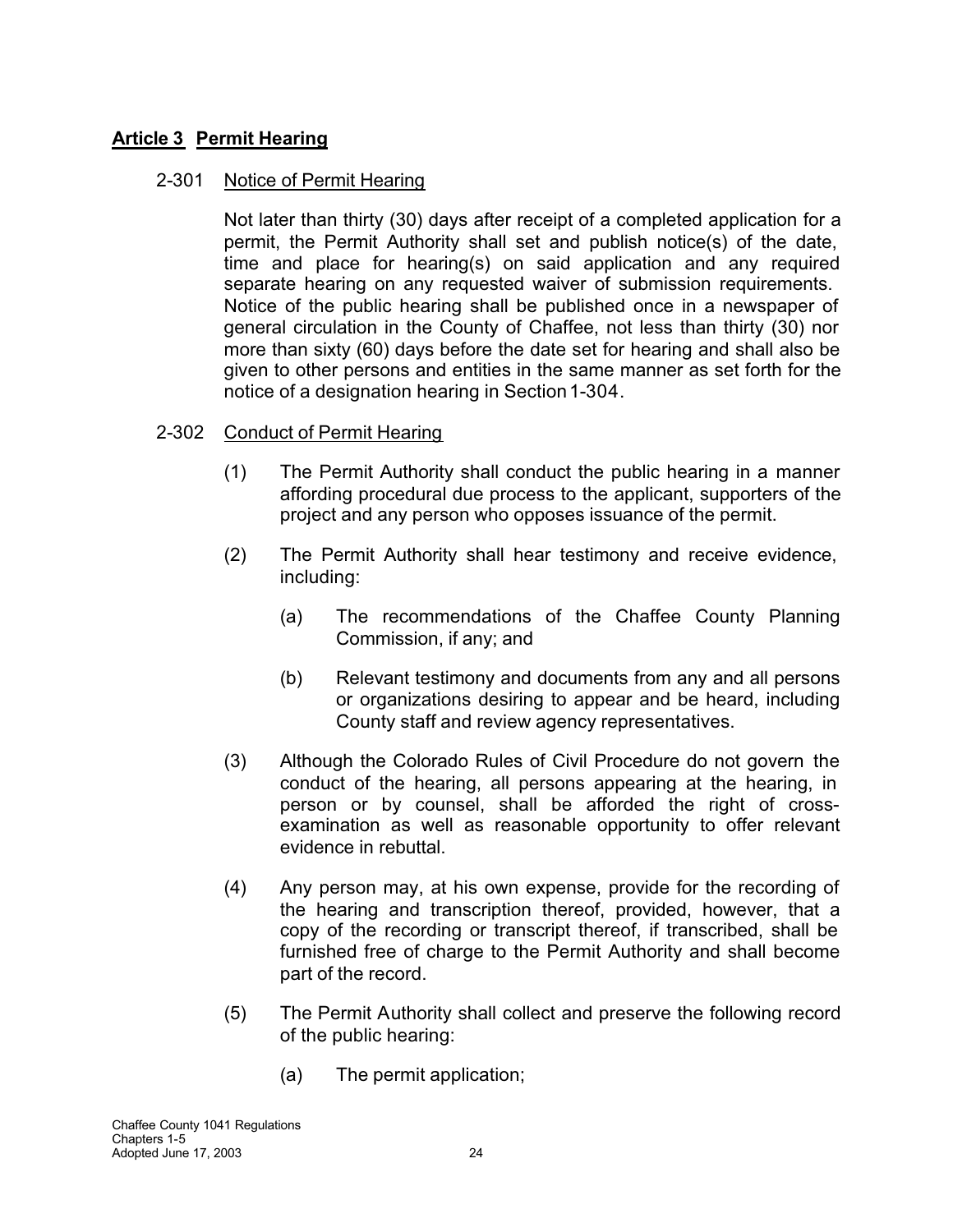- (b) A copy of the notice of the hearing, the certificate of publication of the notice of hearing, and a listing of all persons to whom the notice was mailed;
- (c) Any written statements, documents and review agency comments presented in support of or in opposition to the permit application;
- (d) The names and addresses of all persons who presented oral or written statements, appeared as witnesses, or offered documentary evidence;
- (e) Any recording or transcript, if any, of the hearing as provided in Section 2-302(4);
- (f) Written minutes of the Permit Authority relating to the public hearing;
- (g) The resolution of the Permit Authority granting or denying the permit application; and
- (h) A copy of the permit, if issued.
- (6) In cases in which the development or activity must also comply with PUD and/or subdivision regulations, the permit hearing required by these Regulations may be held at the same time as the preliminary plat or plan hearing.

### 2-303 Approval or Denial of Permit Application

- (1) A permit application for a proposed project may not be approved unless the applicant satisfactorily demonstrates that the proposal, including all mitigation measures proposed by the applicant, complies with all of the applicable criteria set forth in these Regulations. If the application does not comply with all of the applicable criteria, the permit shall be denied, unless the Permit Authority determines, in its discretion, that reasonable conditions can be imposed on the permit which will enable the applicant to comply with the criteria.
- (2) If the Permit Authority finds that there is not sufficient information concerning any material feature of a proposed project, the Permit Authority may deny the application or it may continue the hearing until the additional information has been received. However, no such continuance may exceed sixty (60) days unless agreed to by the applicant.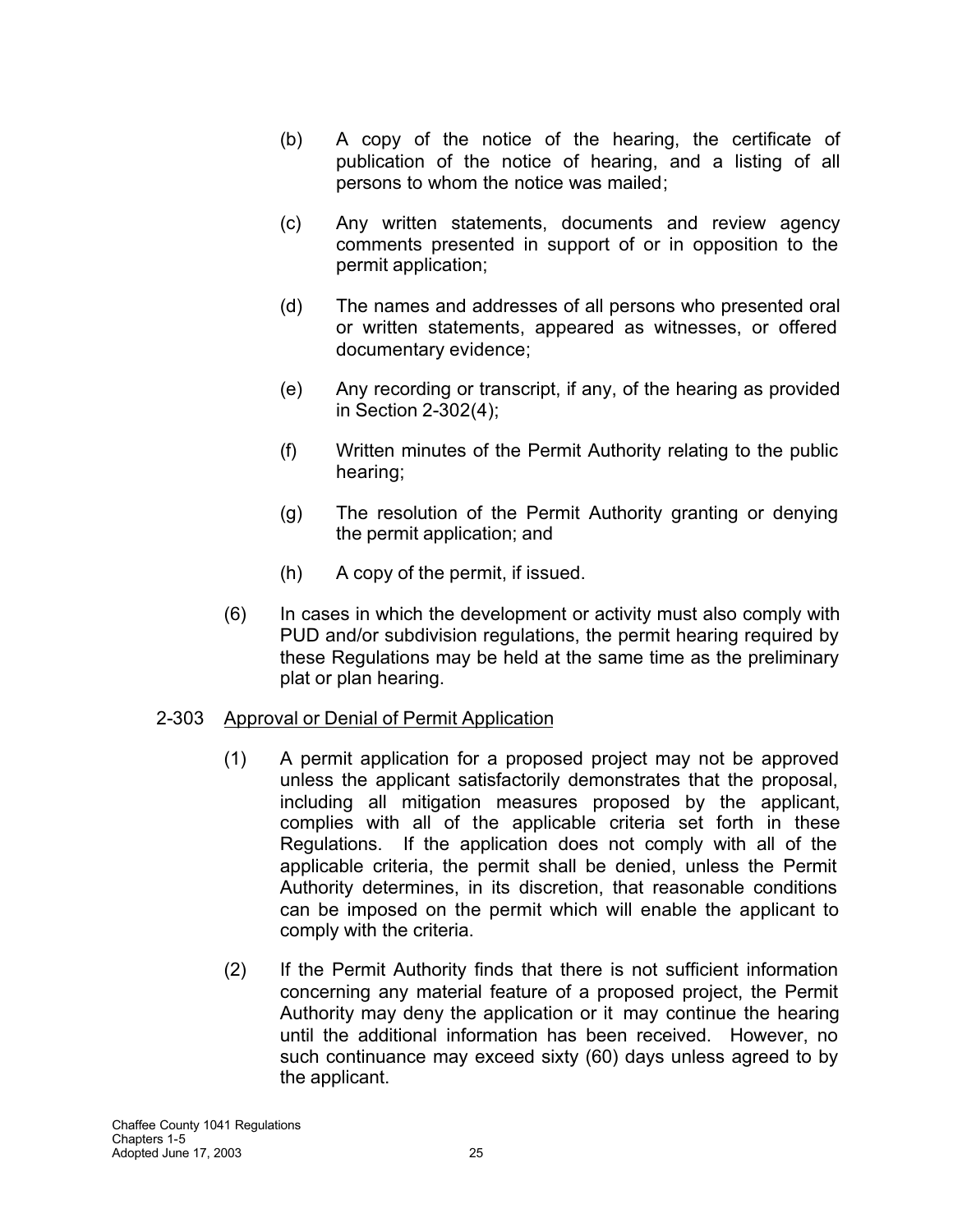- (3) The burden of proof shall be upon the applicant to show compliance with the provisions of the Guidelines and Regulations governing the area or activity of state interest involved.
- (4) The Permit Authority shall state, in writing, reasons for its decision on a permit application, and its findings and conclusions.
- (5) The Permit Authority shall act upon a permit application within sixty (60) days after the completion of the permit hearing(s), or the permit shall be deemed approved.

## **Article 4 Issuance, Revocation or Suspension of Permits**

- 2-401 Issuance of Permits
	- (1) The permit shall be issued on the form adopted by the Board of County Commissioners. An example permit is attached hereto as Exhibit C.
	- (2) The permit may be issued for an indefinite or specific term, and may be transferable or nontransferable.
- 2-402 Financial Security
	- (1) Before any permit is issued, the Permit Authority may, in its discretion, require the applicant to file a guarantee of financial security deemed adequate by the Permit Authority and payable to the County of Chaffee. Any requirement for a financial guarantee shall be specified in the written decision of the Permit Authority.
	- (2) The purpose of the financial guarantee shall be to assure that the applicant or permittee shall faithfully perform all requirements of the permit or applicable regulations adopted by the Board of County Commissioners.
	- (3) The amount of said financial guarantee shall be established by the Permit Authority upon consideration of the following criteria:
		- (a) The estimated cost of returning the site of the permitted development or activity to its original condition or to a condition acceptable to the Permit Authority in accordance with standards adopted by the Permit Authority for the matter of state interest for which the permit is being granted;
		- (b) The estimated cost of completing the permitted development or activity; and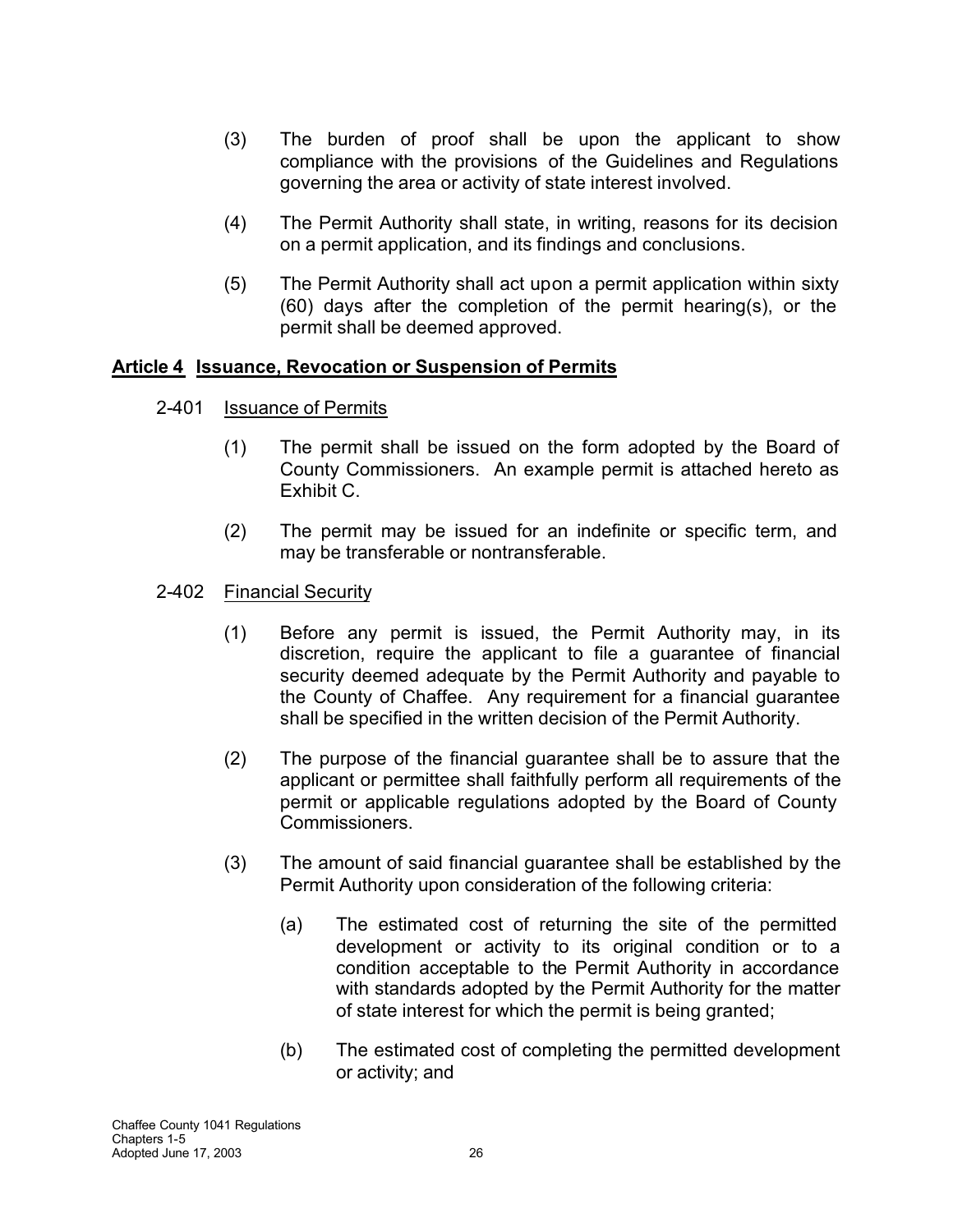- (c) The estimated cost of complying with the conditions of the permit.
- (4) Estimated cost shall be based on the applicant's submitted cost estimate plus the Permit Authority's estimate of the additional cost to bring in personnel and equipment to accomplish any unperformed purposes of the financial guarantee. The Permit Authority shall consider the duration of the development or activity and compute a reasonable projection of increases due to inflation. The Permit Authority may require, as a condition of the permit, that the financial security shall be adjusted upon receipt of bids.
- (5) One hundred percent of the amount of the financial guarantee shall be in cash deposited with the County Treasurer and shall be placed in an earmarked escrow or trust account (non-interest bearing) mutually agreeable to the County and the applicant.
- (6) The financial guarantee may be released only when:
	- (a) The permit has been surrendered to the Permit Authority before commencement of any physical activity on the site of the permitted development or activity;
	- (b) The development or activity has been abandoned and the site thereof has been returned to its original condition or to a condition acceptable to the Permit Authority in accordance with standards adopted by the Permit Authority for the matter of state interest for which the permit was granted;
	- (c) The project has been satisfactorily completed; or
	- (d) Applicable guaranteed conditions have been satisfied.
- (7) Any security may be cancelled by a surety only upon receipt of the Permit Authority's written consent which may be granted only when such cancellation will not detract from the purposes of the security.
- (8) If the license to do business in Colorado of any surety upon a security filed pursuant to these Regulations is suspended or revoked by any State authority, then the applicant or permittee, within sixty (60) days after receiving notice thereof, shall substitute a good and sufficient surety licensed to do business in the State. Upon failure of the permittee to make substitution of surety within the time allowed, the Permit Authority shall suspend the permit until proper substitution has been made and the permittee shall cease all activity.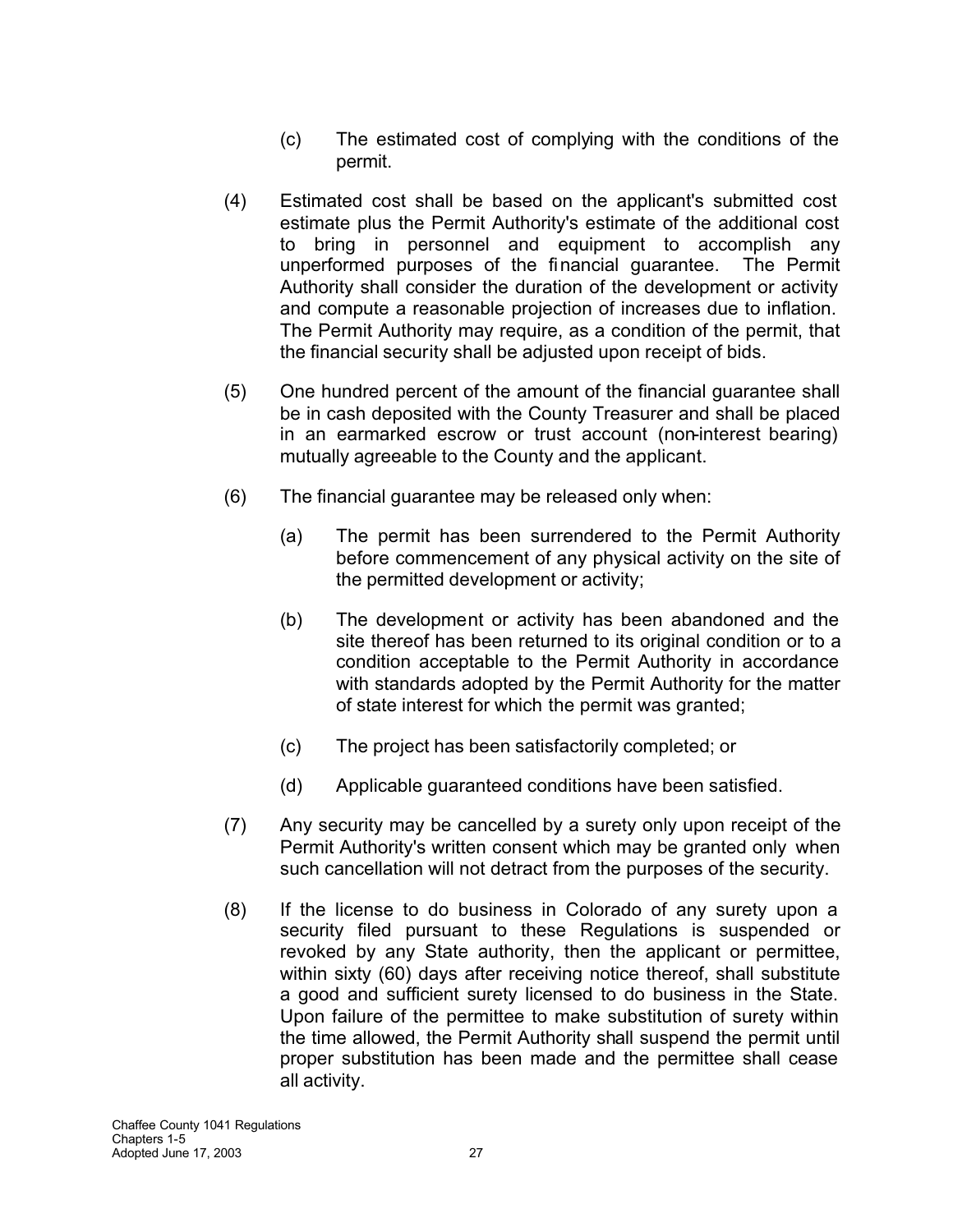- (9) If the Permit Authority determines that a financial guarantee should be forfeited because of any violation of the permit, it shall provide written notice to the surety and to the permittee that the financial guarantee will be forfeited unless the permittee makes written demand to the Permit Authority within thirty (30) days after permittee's receipt of notice, requesting a hearing before the Permit Authority. If no demand is made by the permittee within said period, then the Permit Authority shall order the financial guarantee forfeited.
- (10) The Permit Authority shall hold a hearing within thirty (30) days after the receipt of the demand by the permittee. At the hearing, the permittee may present statements, documents, and other information with respect to the alleged violation. At the conclusion of the hearing, the Permit Authority shall either withdraw the notice of violation (with or without conditions) or enter an order forfeiting the financial guarantee.
- (11) The cash deposit described in subsection (5) above may be used by the Permit Authority in the event of the default or alleged default of the permit holder only for the purposes of recovering on the surety or fulfilling the permit obligations of the permit holder. In the event that the ultimate reviewing court determines that there has been no default by the permittee, that portion of any monies expended by the Permit Authority from the escrow funds relating to such default, less expenditures of material benefit to the permit holder, shall be replaced in the escrow account by the Board of County Commissioners immediately following such determination. The Permit Authority may arrange with a lending institution, which provides money for the permit holder, that said institution may hold in escrow any funds required for said cash deposit. Funds shall be disbursed out of escrow by the institution to the County upon the County's demand for the purposes specified in this Section.
- (12) If the forfeiture results in inadequate revenue to cover the costs of accomplishing the purposes of the financial guarantee, the Chaffee County attorney shall take such steps as deemed proper to recover such costs.
- (13) Upon request, the Permit Authority may waive all or any portion of the financial security requirements set forth in this Section for applicants which are state agencies or political subdivisions of the state. A precondition to such waiver shall be that the activities are funded from, or secured by, general revenues of the applicant state agency or political subdivision, or revenues from any established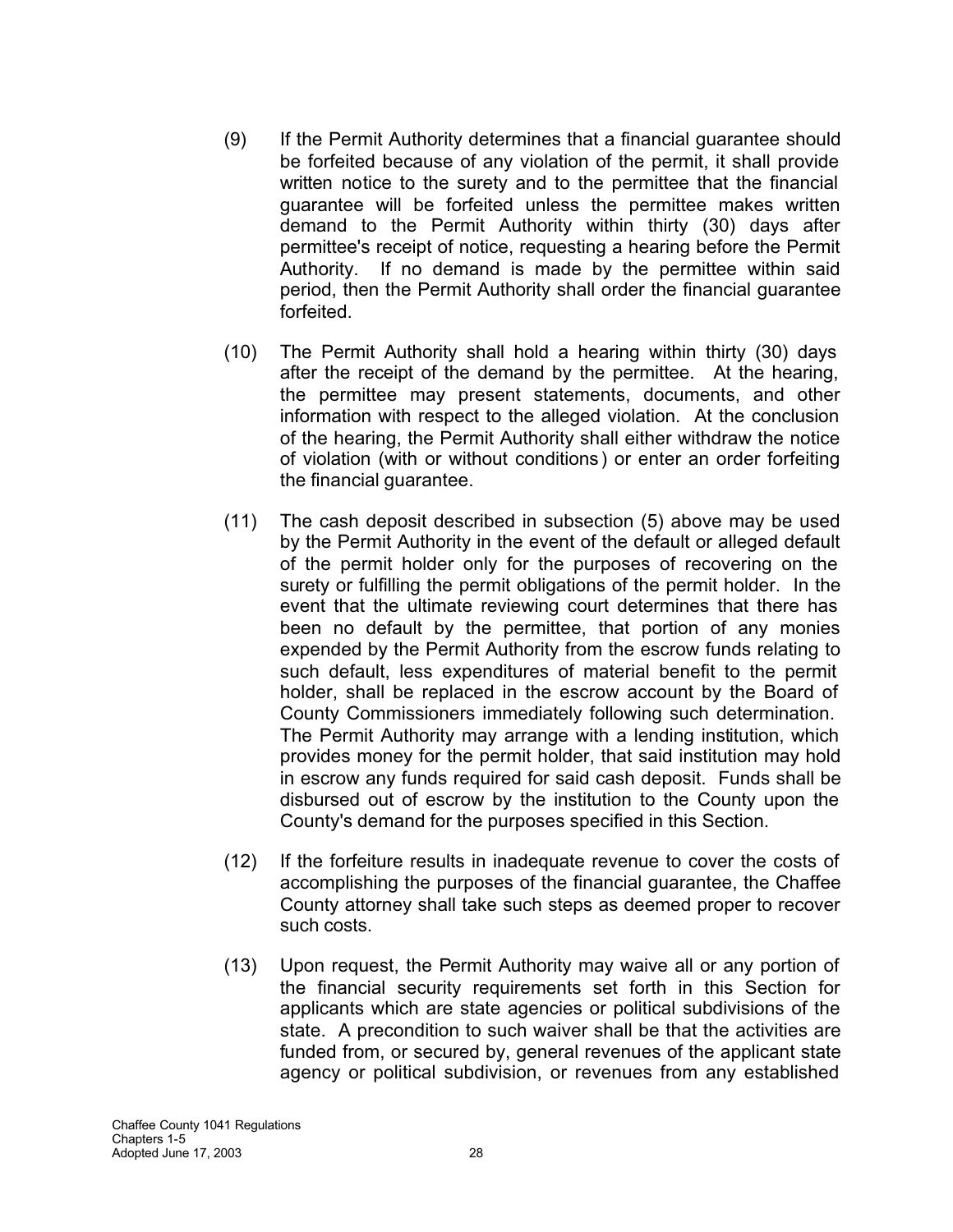special or enterprise fund of the applicant. Such waiver shall not be unreasonably withheld, but shall be in the sole discretion of the Permit Authority.

### 2-403 Annual Review

- (1) Within thirty (30) days prior to each annual anniversary date of the granting of a permit by the Permit Authority, the permittee shall submit a report detailing all past activities conducted by the permittee pursuant to the permit including a satisfactory showing that the permittee has complied with all conditions of the permit and applicable regulations. The permittee need not inform the Permit Authority of activities, such as operational changes, which are not the subject of a permit condition.
- (2) The Permit Authority shall review the report set forth in Section2- 403(1) within thirty (30) days from the date of submittal thereof. If the Permit Authority determines, based upon its review, that the permittee is likely to have violated the provisions of the permit and/or applicable regulations, it shall consider the matter at a scheduled public hearing. If the Permit Authority determines at the public hearing that the permittee has violated the provisions of the permit and/or applicable regulations, the Permit Authority may suspend and/or revoke the permit in accordance with Section2- 501.
- (3) Upon fulfillment of all permit conditions or, by petition of the permittee and a showing of good cause therefore, annual review requirements may be waived by the Permit Authority in its discretion.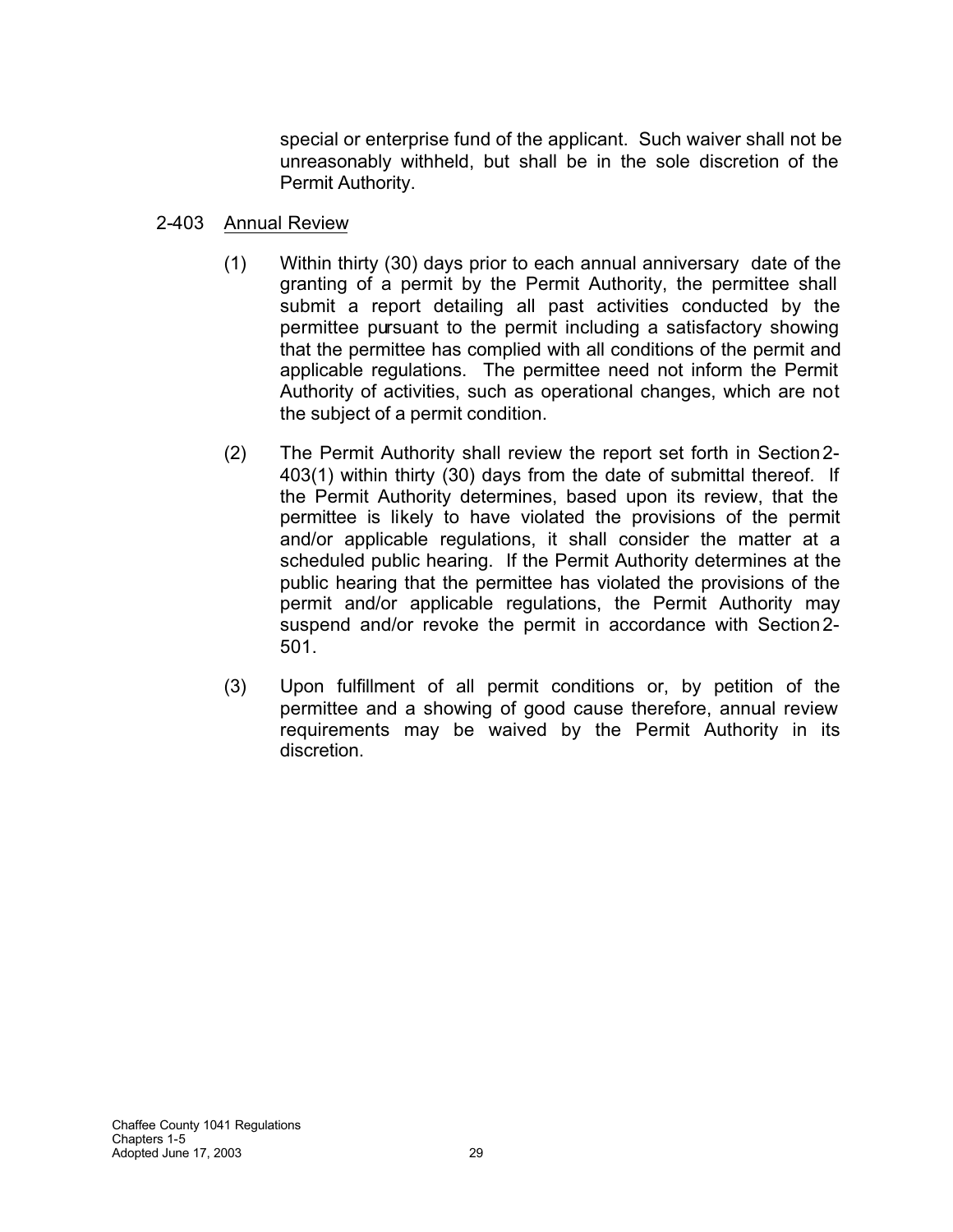## **Article 5 Administration, Enforcement and Penalties**

- 2-501 Enforcement and Penalties
	- (1) When it comes to the attention of the Permit Authority that the provisions of any permit have been violated by the permittee, the Permit Authority, if it determines that enforcement action is appropriate, shall give the permittee written notice of the specific violation and of a public hearing on the proposed violation which the Permit Authority shall schedule no sooner than thirty (30) days after the date of the written notice. If the Permit Authority determines that an emergency exists the Permit Authority may schedule the hearing sooner than thirty (30) days, provided that the permittee receives at least five (5) working days' prior notice of the hearing.
	- (2) If the permittee fails to correct the violation by the public hearing date, and the Permit Authority, determines at the public hearing that the violation exists, the Permit Authority, in its discretion, may impose an appropriate sanction, including but not necessarily limited to temporary suspension of the permit for a reasonable time period; an order to correct the violation within a reasonable time period; the requirement for additional financial guarantees; or revocation of the permit.
	- (3) The Permit Authority shall have the authority to seek an injunction or other appropriate relief in the appropriate state or federal district court if the permittee fails to correct the violation or comply with any sanction imposed by the Permit Authority at the public hearing.
	- (4) Any permit issued under these Regulations shall be deemed to include the granting of the permittee's consent to entry and inspections by the Permit Authority or its authorized representative as may be necessary at any time during regular County business hours, without prior notice to the permittee, to determine compliance with the terms of the permit.
	- (5) No person may engage in a development in a designated area of state interest or conduct a designated activity of state interest within the unincorporated territory of the County without first obtaining a permit pursuant to these Regulations. Any person engaging in a development in a designated area of state interest or conducting a designated activity of state interest who does not obtain a permit pursuant to these Regulations may be enjoined by the Permit Authority from engaging in such development or conducting such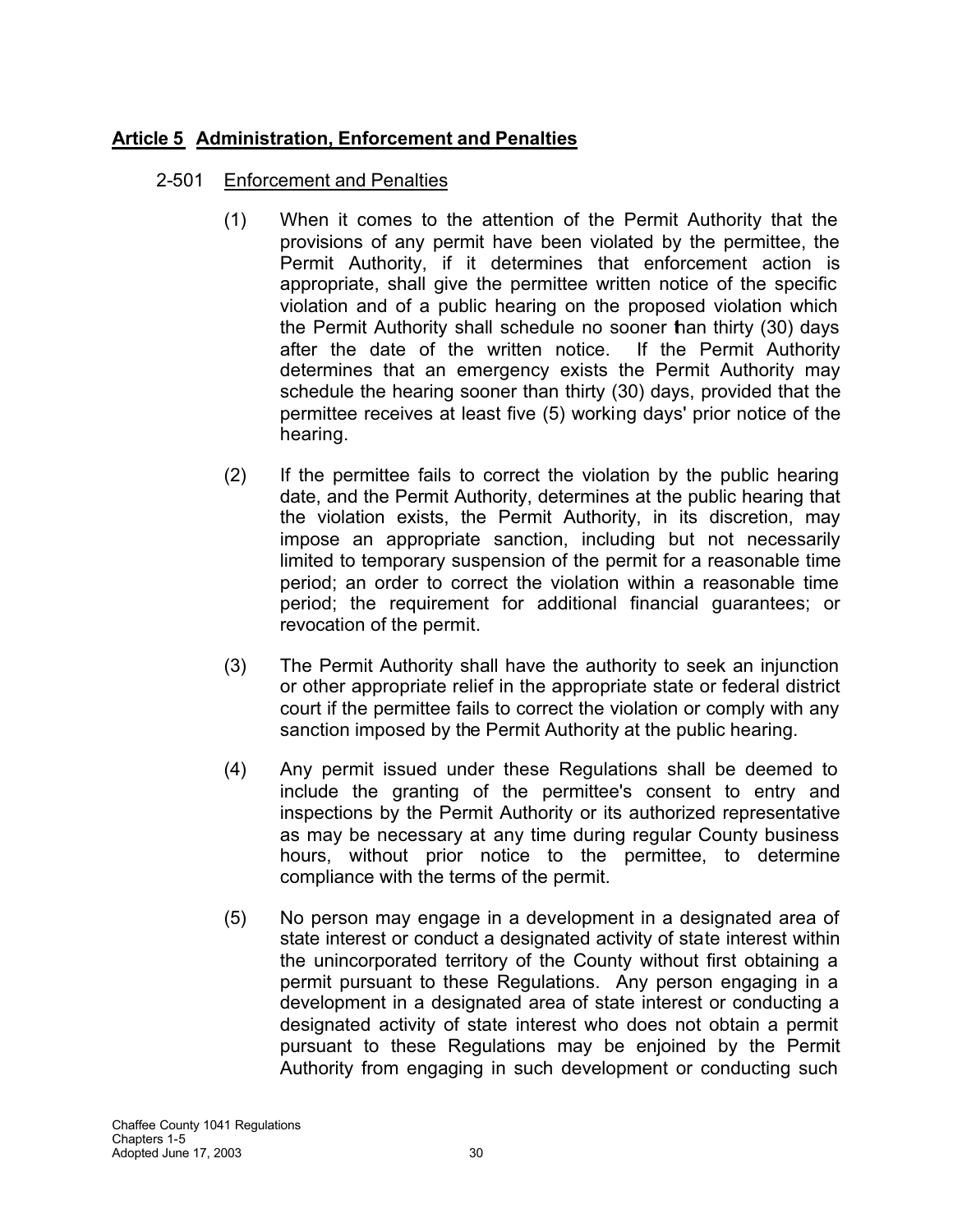activity, and may be subject to such other criminal or civil liability as may be prescribed by law.

(6) No local authority may issue a building permit for purposes of development in a designated area of state interest or conducting a designated activity of state interest within the unincorporated territory of the County without the applicant first having obtained a permit pursuant to these Regulations.

### 2-502 Relationship of Regulations to Other County, State and Federal Requirements

- (1) Nothing in these Regulations shall be construed as exempting an applicant for a permit from any other requirements of this County or other state or federal laws and regulations.
- (2) Permit requirements included in these Regulations shall be in addition to and in conformance with all applicable state and federal water quality laws, rules and regulations, including but not limited to the following:
	- (a) Section 28-8-702, C.R.S. as amended, sewage treatment plant site approval;
	- (b) Section 25-8-501, *et seq.* C.R.S. as amended, point source pollutant discharge permits;
	- (c) Section 208, as amended (33 U.S.C. Section1288) areawide wastewater treatment management planning;
	- (d) Section 303, as amended (33 U.S.C. Section 1313) river basin water quality management planning;
	- (e) Disposal of sewage sludge (33 U.S.C. Section1345, as amended);
	- (f) Section 32-1-201, *et seq.* C.R.S. as amended, Special District Control Act;
	- $(g)$  16 U.S.C. Section 661-666 $(c)$  (1970) as amended, the Fish and Wildlife Coordination Act;
	- (h) Section 102(c) 42 U.S.C. Section4321, *et seq.* as amended, the National Environmental Policy Act;
	- (i) Section 404 of the Federal Clean Water Act as amended; and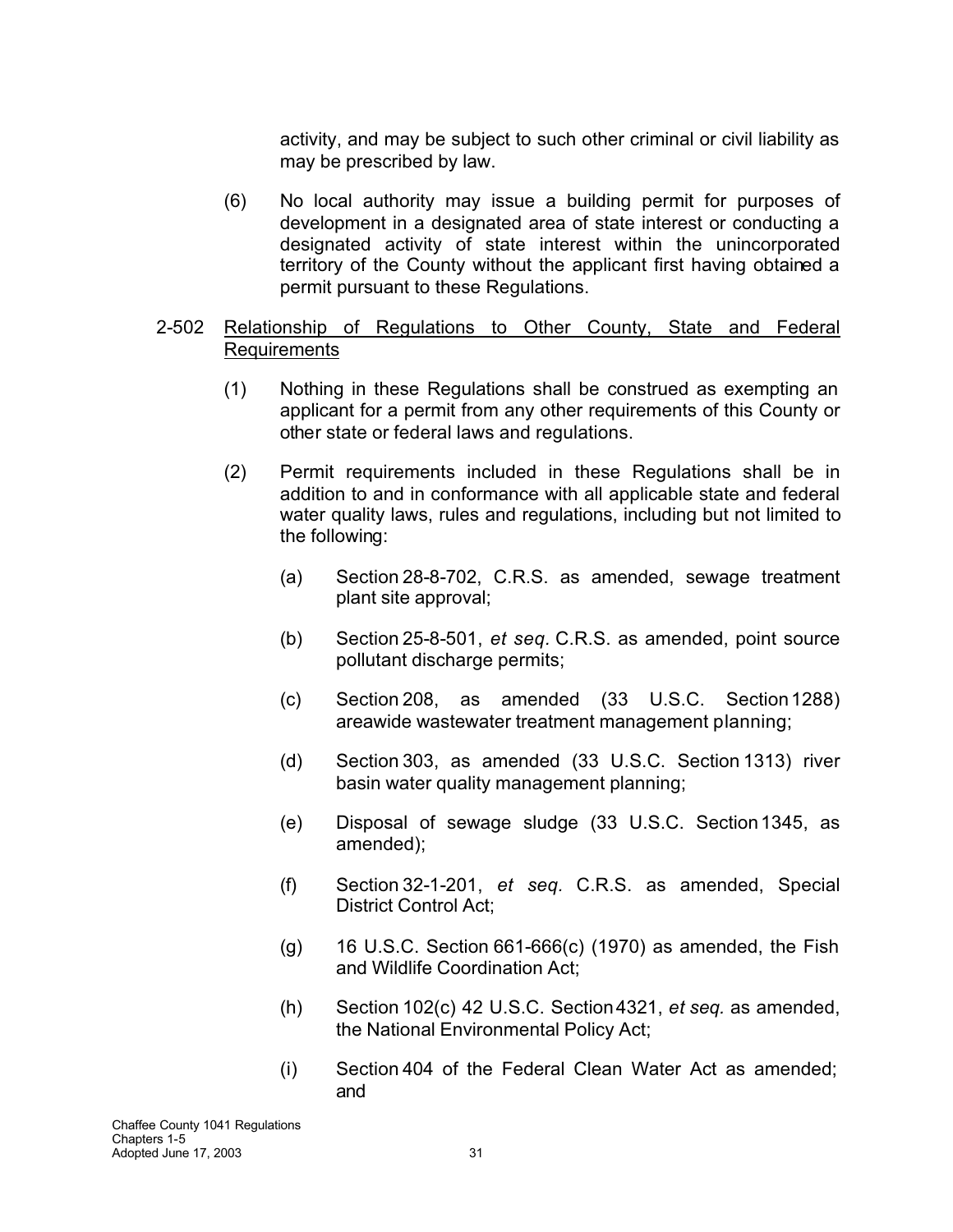- (j) Section 30-20-103, C.R.S. as amended, solid waste disposal.
- (3) In the implementation of these Regulations, the Permit Authority shall endeavor where possible and appropriate, to avoid duplicative requirements.

### 2-503 Nonconforming Uses

- (1) The provisions of these Regulations shall not apply to any nonconforming use as it existed on the date the area is designated or subjected to these Regulations, provided that, when such a nonconforming use shall be discontinued for six months or more or a nonconforming structure is damaged or destroyed to the extent of at least fifty (50) percent of the appraised value, any reuse, reconstruction, or replacement of such structure shall be deemed a new use and shall be subject to the provisions of these Regulations.
- (2) A state agency or political subdivision of the state which owns or operates any nonconforming use existing on the date the activity is designated or subjected to these Regulations, which would otherwise be deemed a new use subject to the provisions of these Regulations, may request continued treatment as a nonconforming use by demonstrating that the operation of the nonconforming use has not been discontinued for such an extended period of time as would indicate an attempt to (a) abandon the facility or (b) forego any necessary repair or replacement thereof as necessary to make it operable.
- (3) The provisions of these Regulations shall likewise not apply to the following activities where such activities are undertaken by a state agency or political subdivision of the state: (a) modifications or repairs to an existing use or facility, where such modifications or repairs are necessitated by federal, state or local law; (b) modifications or repairs to an existing use, where such modifications or repairs do not cause impacts different in type or degree from those of the existing use. Notwithstanding the foregoing, expansions or extensions of existing uses defined in Sections 3-103(3); or 5-103(2) or (3) herein shall require a permit pursuant to these Regulations.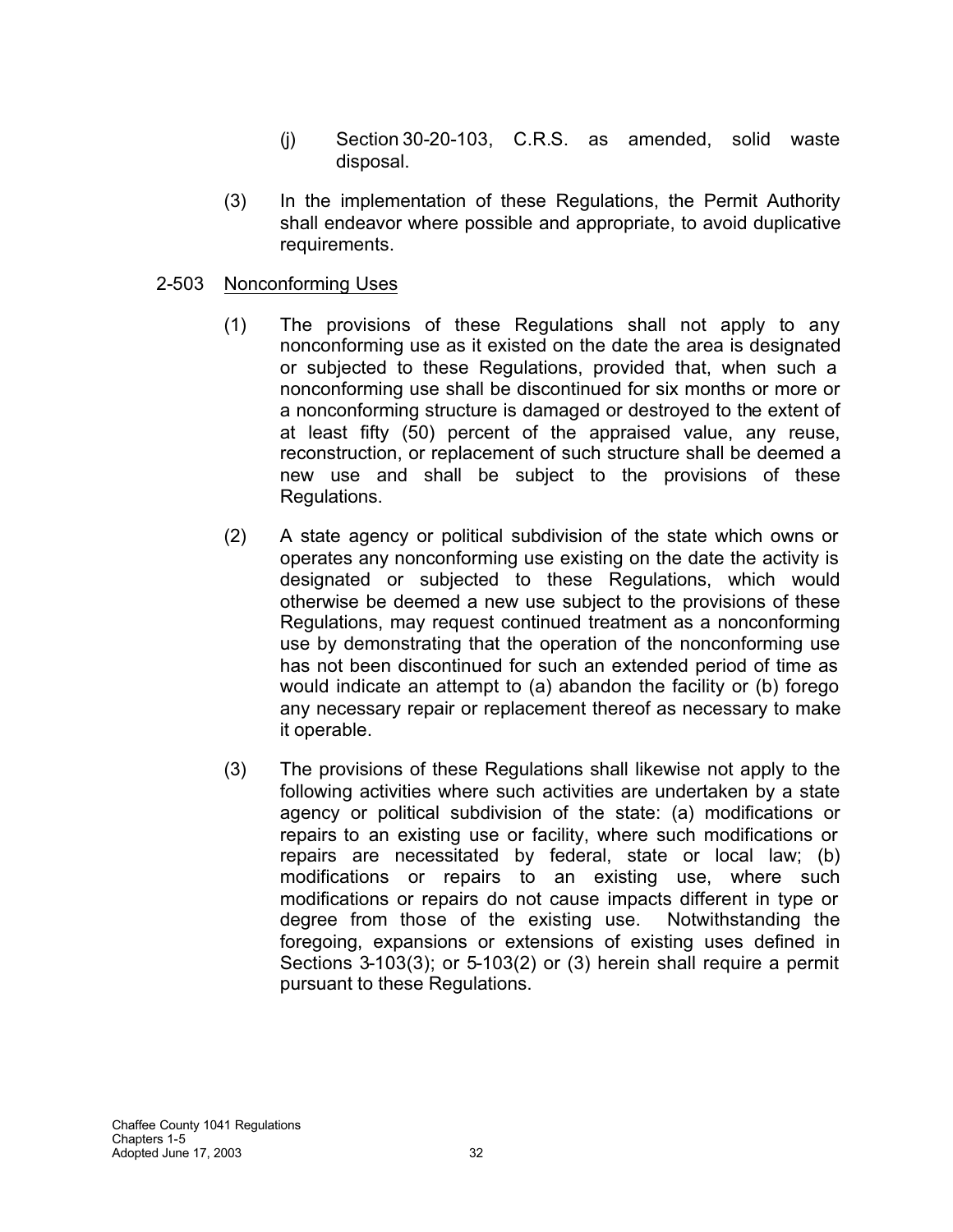### 2-504 Judicial Review

Any action seeking judicial review of a final decision of the Permit Authority shall be initiated within thirty (30) days after the decision is made, in the District Court in and for the County of Chaffee, pursuant to Rule 106 of the Colorado Rules of Civil Procedure.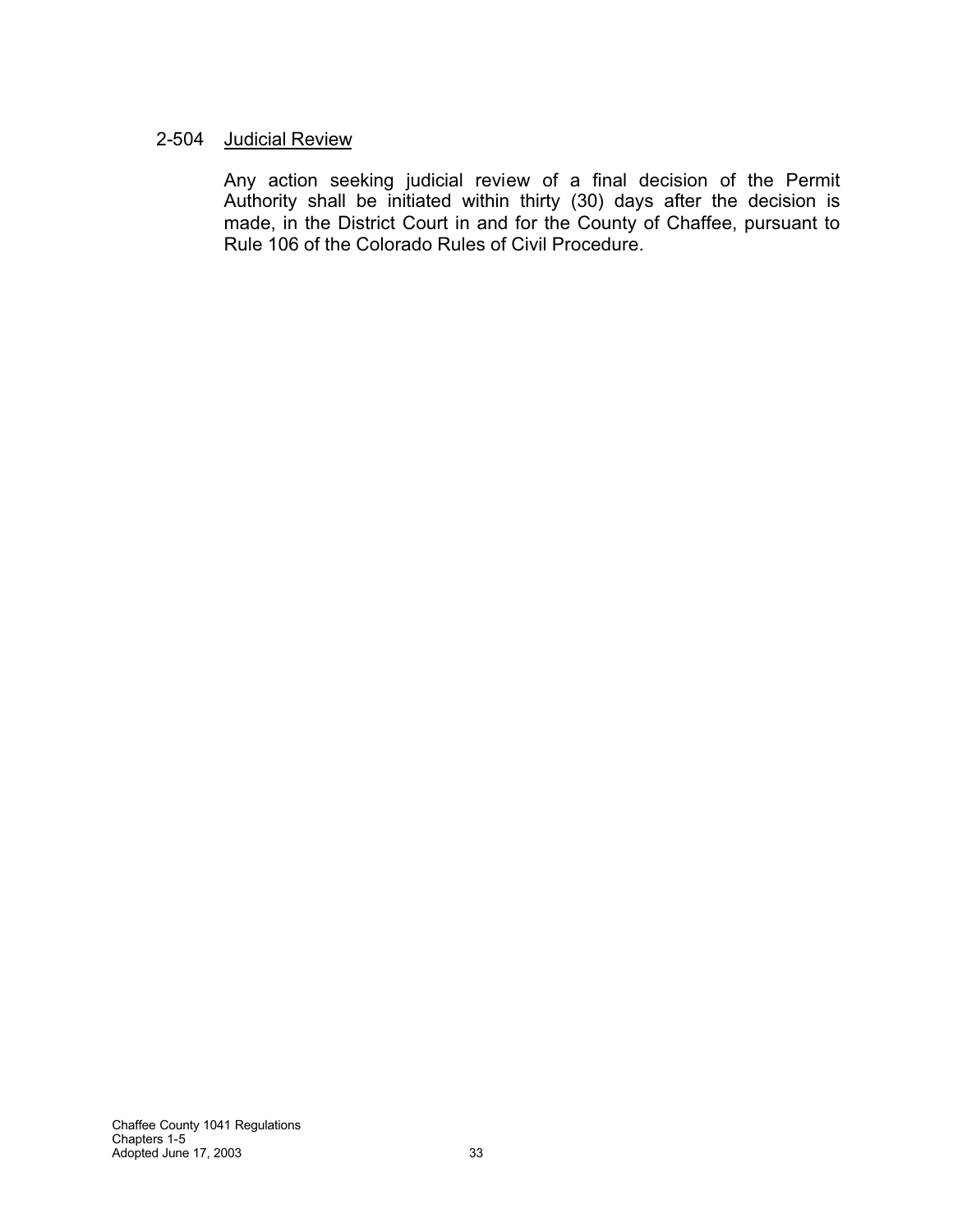# CHAPTER 3

### REGULATIONS FOR EFFICIENT UTILIZATION OF MUNICIPAL AND INDUSTRIAL WATER PROJECTS

## Article 1 General and Introductory Provisions

- 3-101 Title and Citation
- 3-102 Purpose and Intent
- 3-103 Definitions
- 3-104 Applicability

## Article 2 Designation of Municipal and Industrial Water Projects

- 3-201 Designation of Municipal and Industrial Water Projects
- 3-202 Boundaries of Area Covered by Designation
- 3-203 Reasons for Designation
- Article 3 Permit Applications and Permits
	- 3-301 Application Procedure
	- 3-302 Submission Requirements
	- 3-303 Action on Permit Application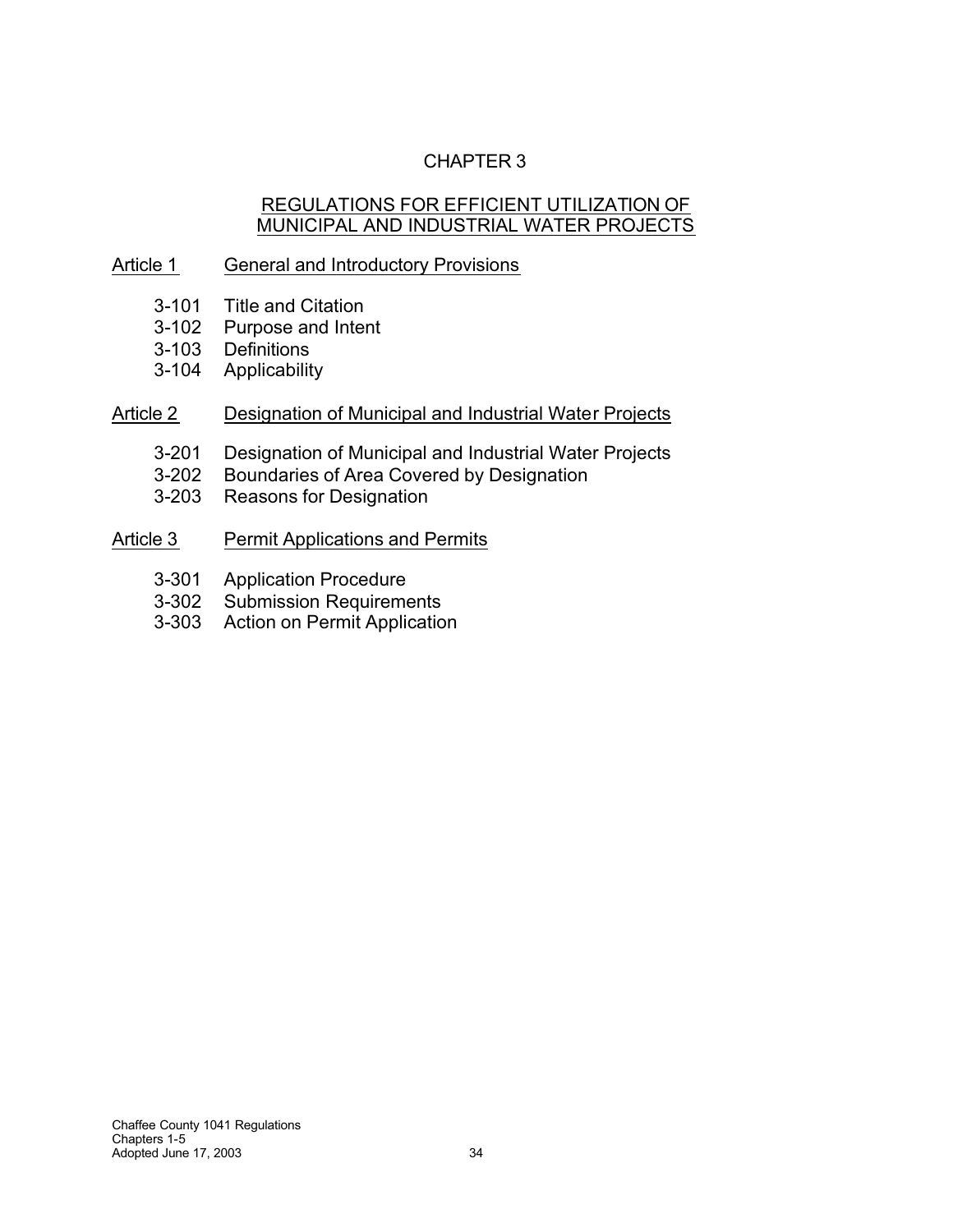# **Article 1 General and Introductory Provisions**

## 3-101 Title and Citation

These various sections constituting Chapter 3 of the "Guidelines and Regulations for Areas and Activities of State Interest of Chaffee County," may be cited as the "Regulations for Efficient Utilization of Municipal and Industrial Water Projects."

## 3-102 Purpose and Intent

In addition to the purposes set forth in Chapter 1, the purpose and intent of the regulations contained in this Chapter 3 are:

- (1) To insure that municipal and industrial water projects are developed in a manner so as to emphasize the most efficient use of water, including, to the extent permissible under law, the recycling and reuse of water;
- (2) To insure that urban development, population densities, and site layout and design of stormwater and sanitation systems shall be accomplished in a manner that will prevent the pollution of aquifer recharge areas;
- (3) To insure that municipal and industrial water projects are developed in such a manner so as not to pollute rivers, streams, lakes, reservoirs, ponds and aquifer recharge areas within the Source Development Area;
- (4) To insure that the off-site impacts of municipal and industrial water projects are effectively mitigated; and
- (5) To insure that the impacts of the proposed project do not significantly impact the County's economy in terms of its recreational, agricultural and natural resources.
- 3-103 Definitions
	- (1) "Aquifer recharge area" means any area where surface waters may infiltrate to a water bearing stratum of permeable rock, sand or gravel. This definition also includes wells used for disposal of wastewater or other toxic pollutants.
	- (2) "Efficient use of water" means the employment of methods, procedures, techniques, and controls to insure that the amount of water and the purpose for which water is used will yield the greatest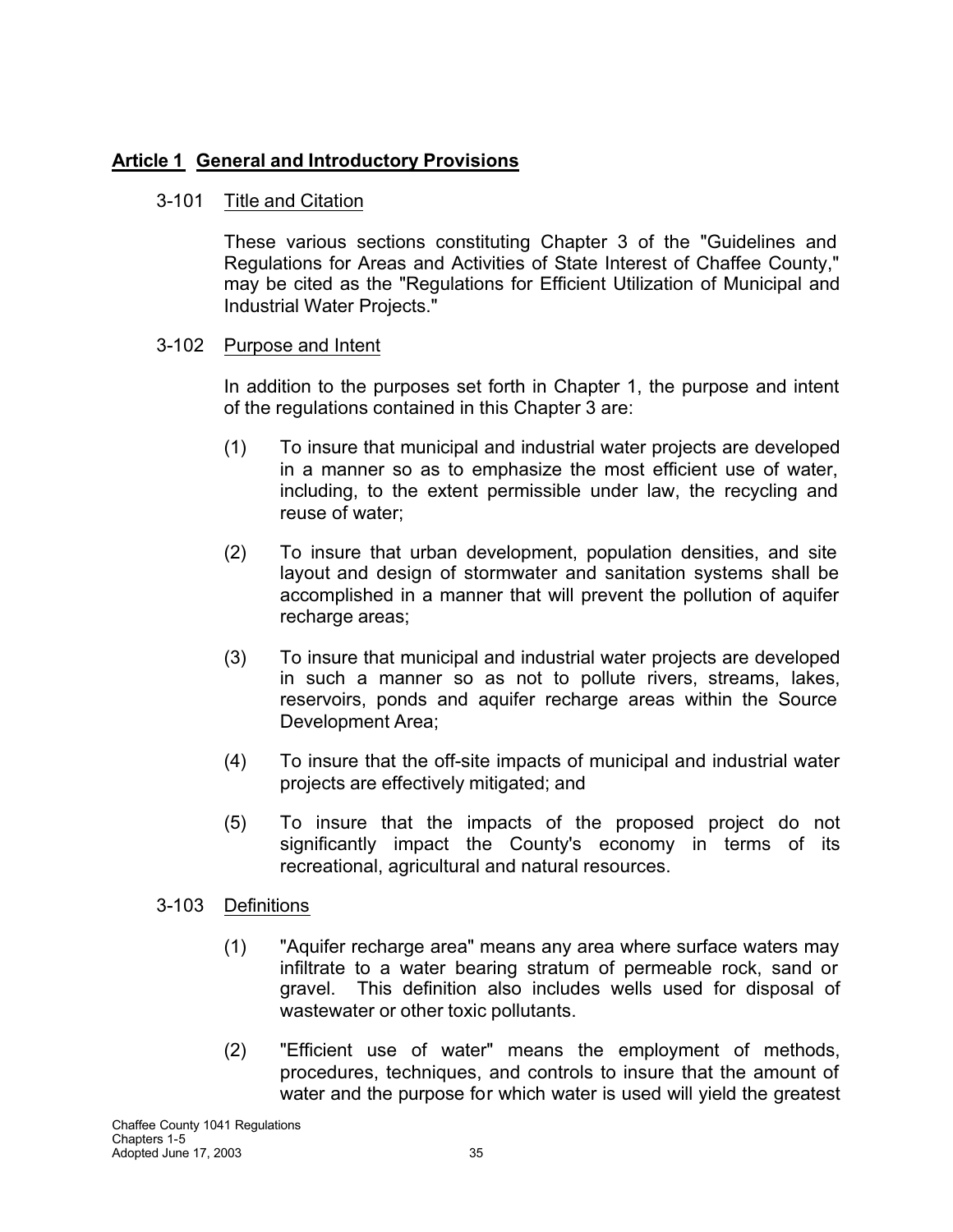possible benefit to the greatest number of people. Such benefits will consider, but not be limited to, economic, social, aesthetic, environmental, agricultural and recreational benefits.

- (3) "Municipal and industrial water project" means a system and all integrated components thereof through which a municipality(ies) and/or industry derives its water supply from either surface or subsurface sources (exclusive of such systems with an estimated capacity of less than 30-acre feet/year), on a year-round, continuous basis with municipal water, or the equivalent amount of water for industrial or commercial purposes. This term also includes the following:
	- modifications to or extensions of existing municipal or industrial water projects which are estimated to increase capacity by at least 30-acre feet/year;
	- a system and all integrated components thereof through which a municipality or industry derives water exchanged or traded for water it uses for its own needs (exclusive of systems with an estimated capacity of less than 30-acre feet/year);
	- storm water and wastewater disposal systems of a municipality or industry (exclusive of systems with an estimated capacity of less than 30-acre feet/year).

Excluded from this term is a system comprising exclusively of a storage vessel approved by the Board of County Commissioners as part of a County-wide master plan for an aquifer recharge program.

(4) "Recycling" means the treatment of wastewater in a manner that will replenish its quality to the standard established by the Colorado Department of Public Health and Environment where permissible by Colorado water law.

# 3-104 Applicability

- (1) These Regulations shall apply to the development of municipal and industrial water projects wholly or partially within the unincorporated territory of this County.
- (2) A permit under these Regulations shall also be required prior to or in conjunction with subdivision or PUD preliminary plan phase application approval, but in every case must be obtained prior to commencement of construction of the project.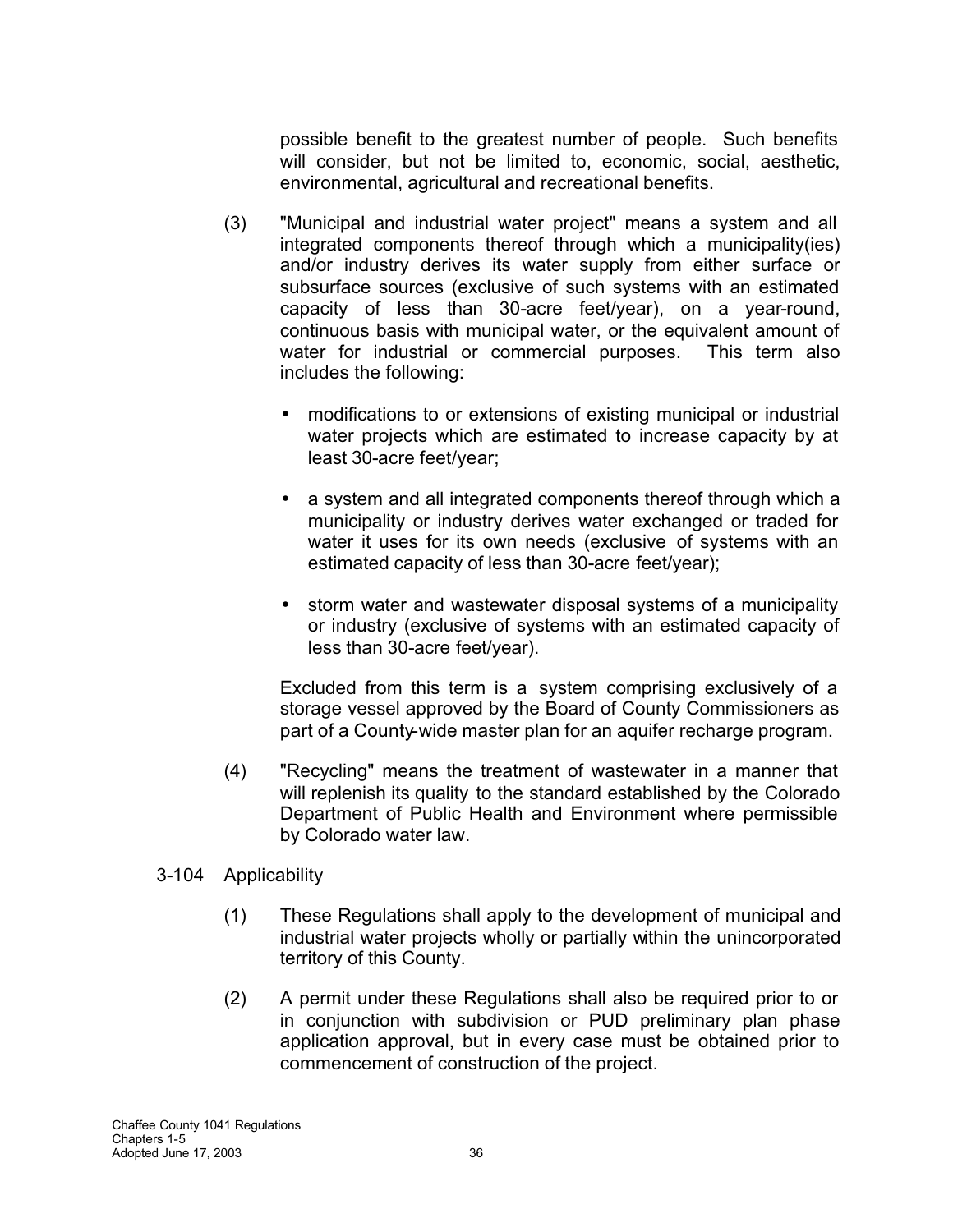# **Article 2 Designation of Municipal and Industrial Water Projects**

## 3-201 Designation of Municipal and Industrial Water Projects

The Board of County Commissioners having considered the intensity of current and foreseeable development pressures and applicable guidelines for identification and designation adopted and issued by the Colorado Land Use Commission, it is the order of this Board of County Commissioners that efficient use of municipal and industrial water projects be designated a matter of state interest and regulated pursuant to the provisions of these Regulations.

## 3-202 Boundaries of Area Covered by Designation

Development of municipal and industrial water projects wholly or partially within the unincorporated territory of this County shall be subject to this designation and these Regulations.

## 3-203 Reasons for Designation

Development of municipal and industrial water projects is hereby designated as a matter of state interest for the reasons stated in Sections 1-102 and 3-102 of these Regulations.

# **Article 3 Permit Applications and Permits**

# 3-301 Application Procedure

The procedures concerning permit applications, notice and conduct of permit hearings, review of Permit Authority decisions, and the issuance and content of permits to engage in development of a municipal or industrial water project shall comply with the provisions set forth in Chapter 2, the Permit Regulations.

### 3-302 Submission Requirements

In addition to requirements set forth in Section 2-203, an application for a permit to engage in development of a municipal or industrial water project shall be accompanied by ten copies of the following documents and information:

(1) Preliminary review and comment on the proposal by the appropriate agency of the Colorado Department of Natural Resources and/or the Colorado Department of Public Health and Environment, as deemed applicable by the County planning office;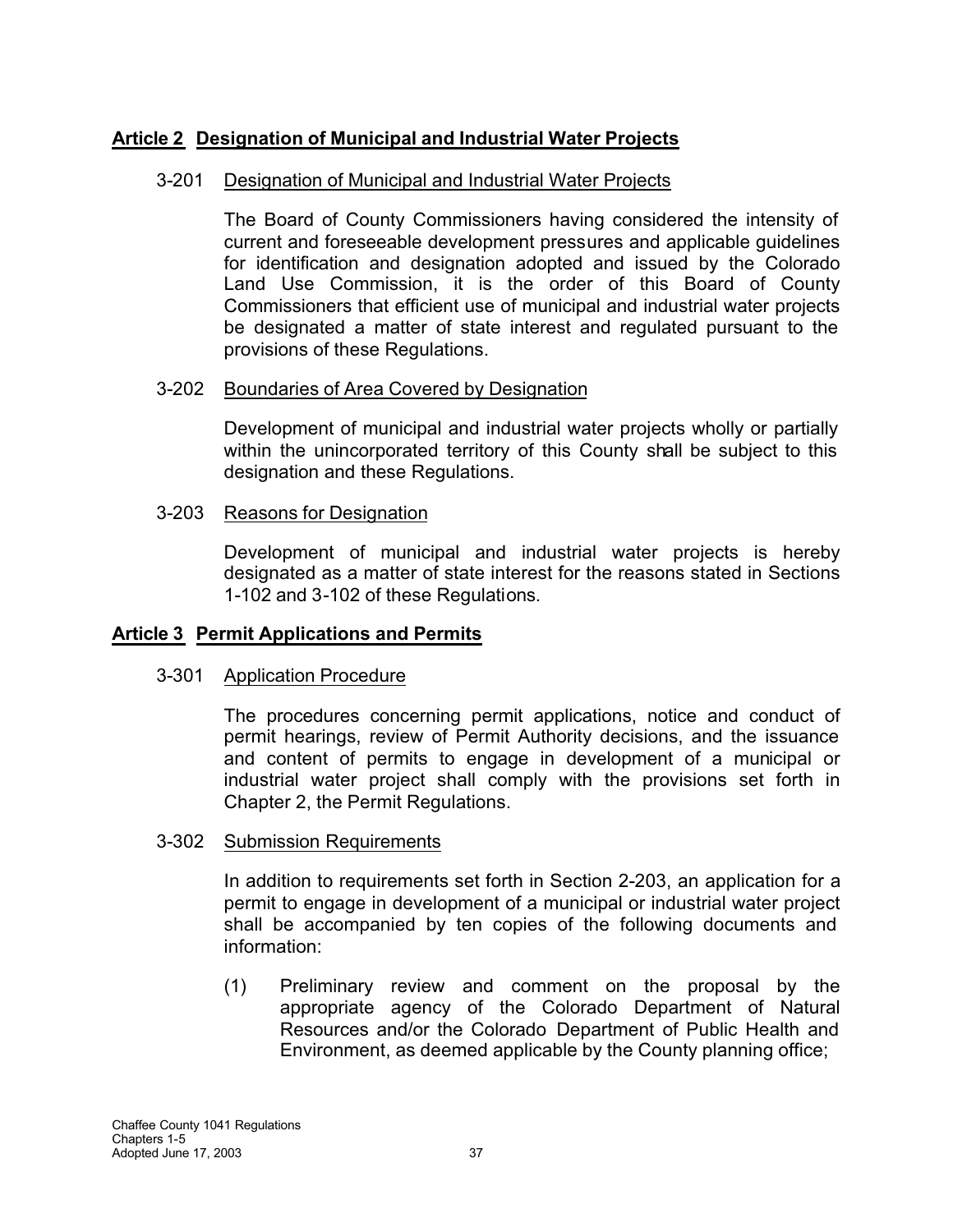- (2) A detailed report on the proposed municipal or industrial water project to include:
	- (a) Proposed methods of insuring efficient and beneficial use of water resources within the municipality or industrial area and the source development area. Such methods should consider metering of all users, examination of rate structure to discourage waste and recycling of water for reuse where permissible by Colorado water law;
	- (b) Assurance that the proposed municipal or industrial water project is capable of supplying water of a quality acceptable to the Colorado Department of Public Health and Environment;
	- (c) Assurance that the proposed municipal or industrial water project will not affect the ability of municipalities or districts within the County of Chaffee to renew water discharge permits.
- (3) Environmental Impact Analysis:
	- (a) Describe the agricultural productivity capability of the land in the Development Area and the Source Development Area (NRCS classification) and describe the potential effects of the diversion of water for the municipal or industrial water project on that agricultural productivity capability.
	- (b) Water Resources
		- (i) Surface Water: Describe and indicate on an appropriate map all surface waters located in the Development Area or Source Development Area or which to be impacted by the Project, and describe the potential effects of the Development on the quantity and quality of such surface water, including the belowdescribed features and water quality standards, including, but not limited to antidegredation standards, and all applicable basic or numeric standards for physical, biological, organic, inorganic, and metals pollutants:
			- 1) Daily streamflows and lake and reservoir levels for a typical year, one-in-ten wet year, and onein-ten dry year.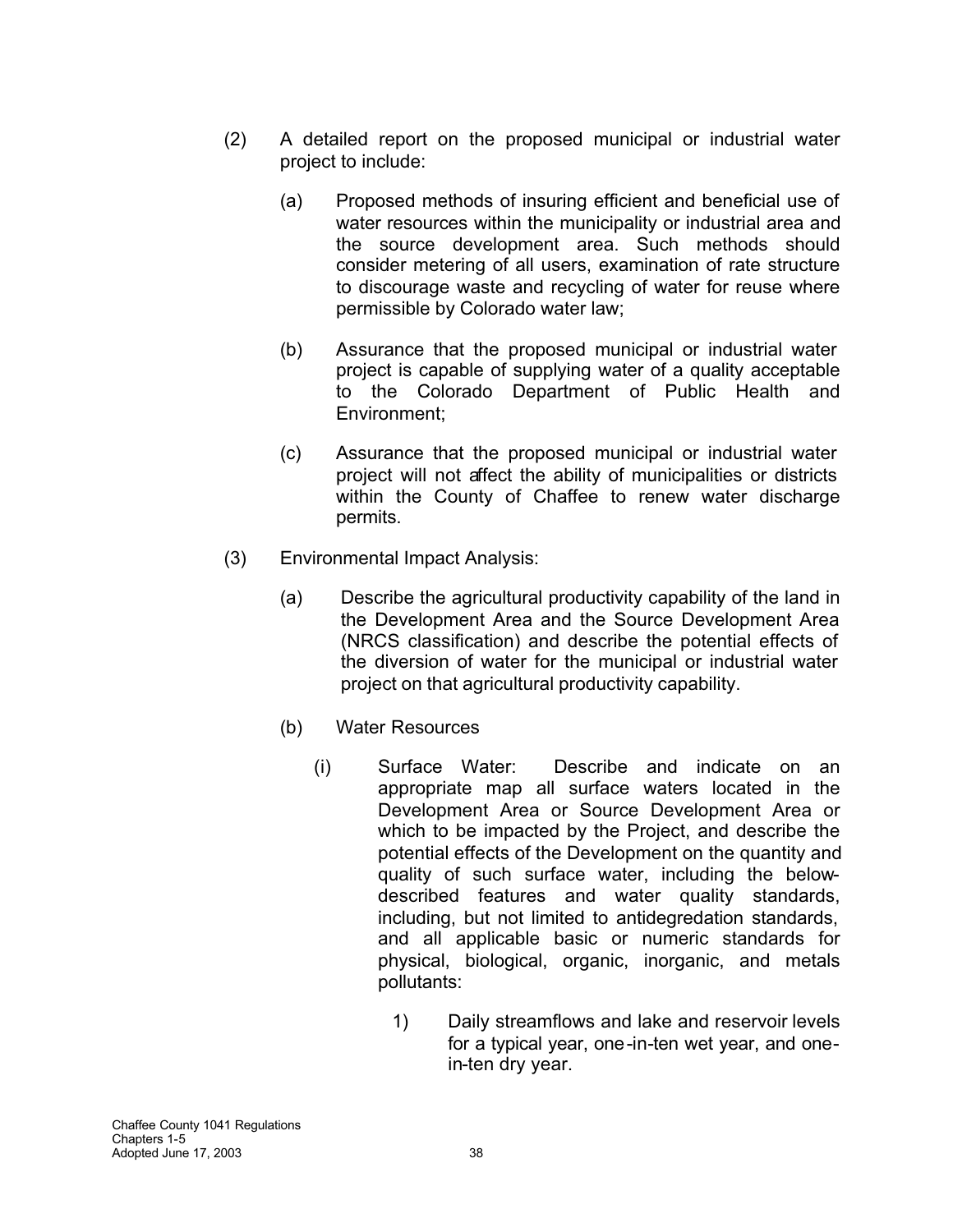- 2) Monthly streamflows, lake and reservoir levels for an historical period of record at least 20 consecutive years, the final year being within the five years immediately prior to the date of the project application.
- 3) Physical stream, lake and reservoir features, including dimensions, capacities, and functions.
- 4) Existing chemical and biological quality including water quality parameters as defined in the Colorado Water Quality Control Commission Basic Standards and Methodologies including pH, conductivity, temperature, dissolved oxygen, nutrients, ions, total dissolved solids, metals, hardness and total alkalinity, and total suspended sediments; and the fishery community, including phytoplankton and zooplankton and a description of the benthic habitat (all measurements shall be taken at points which will reflect the most accurate readings).
- 5) The present uses, the water need of the present uses, and use classifications and designations of the surface waters.
- 6) All instream flow requirements that apply to the surface waters, including all instream flow filings by the Colorado Water Conservation Board and all minimum bypass requirements of the U.S. Forest Service.
- 7) Descriptions of provisions of the applicable regional water quality management plan that apply to the Project and assessment of whether the Project would comply with those provisions.
- 8) Descriptions of the immediate and long-term impact and net effects that the proposed project would have on the quantity and quality of surface water under both average and worst case conditions.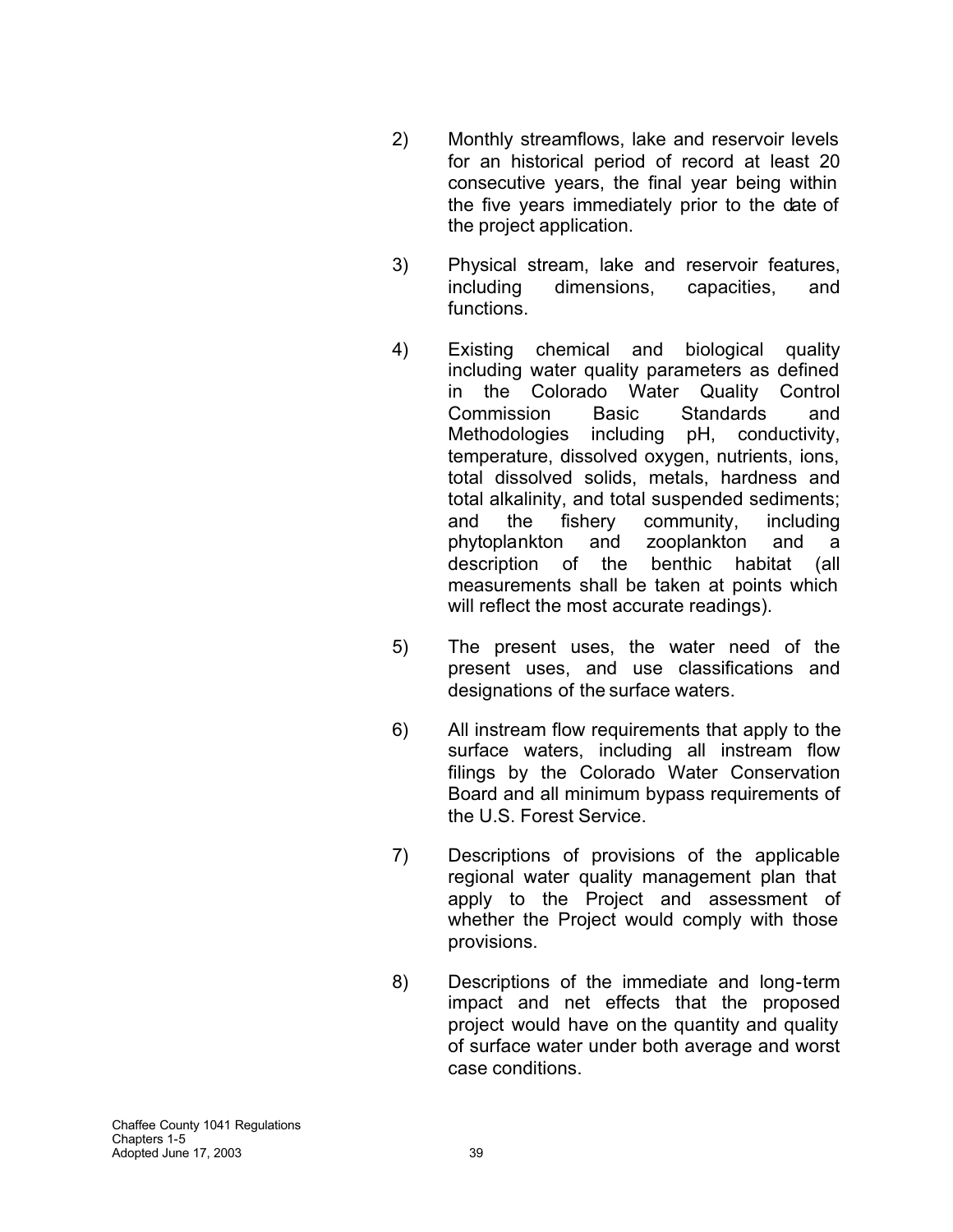- (ii) Groundwater: Describe and indicate on an appropriate map all groundwater, including any aquifers, located in the Development Area or Source Development Area or which to be impacted by the Project, and describe the potential effects of the Development on the quantity and quality of such groundwater on the below-described features and water quality standards, including, but not limited to antidegredation standards, and all applicable basic or numeric standards for physical, biological, organic, inorganic, and metals pollutants:
	- 1) The permeability, thickness, volume, and depth of the aquifers.
	- 2) Aquifer recharge areas and recharge rates and the methodology used to calculate recharge.
	- 3) The geology of strata overlying the aquifers (e.g., percolation rates and travel time).
	- 4) The seasonal levels of the water table in unconfined aquifers, and of the artesian pressure in confined aquifers.
	- 5) Chemical, physical, and biological water quality of the aquifers.
	- 6) The uses of the aquifers.
	- 7) Groundwater flow directions and levels.
	- 8) Descriptions of the impacts and net effect that the proposed project would have on the quality and quantity of groundwater under both average and worst case conditions.
	- 9) Location of all water and wells and their uses.
	- 10) For aquifers to be used as part of a water storage system, methodology and results of tests used to determine the ability of aquifers to impound groundwater and aquifer storage capacity.
	- 11) Seepage losses expected at any subsurface dam and at stream-aquifer interfaces and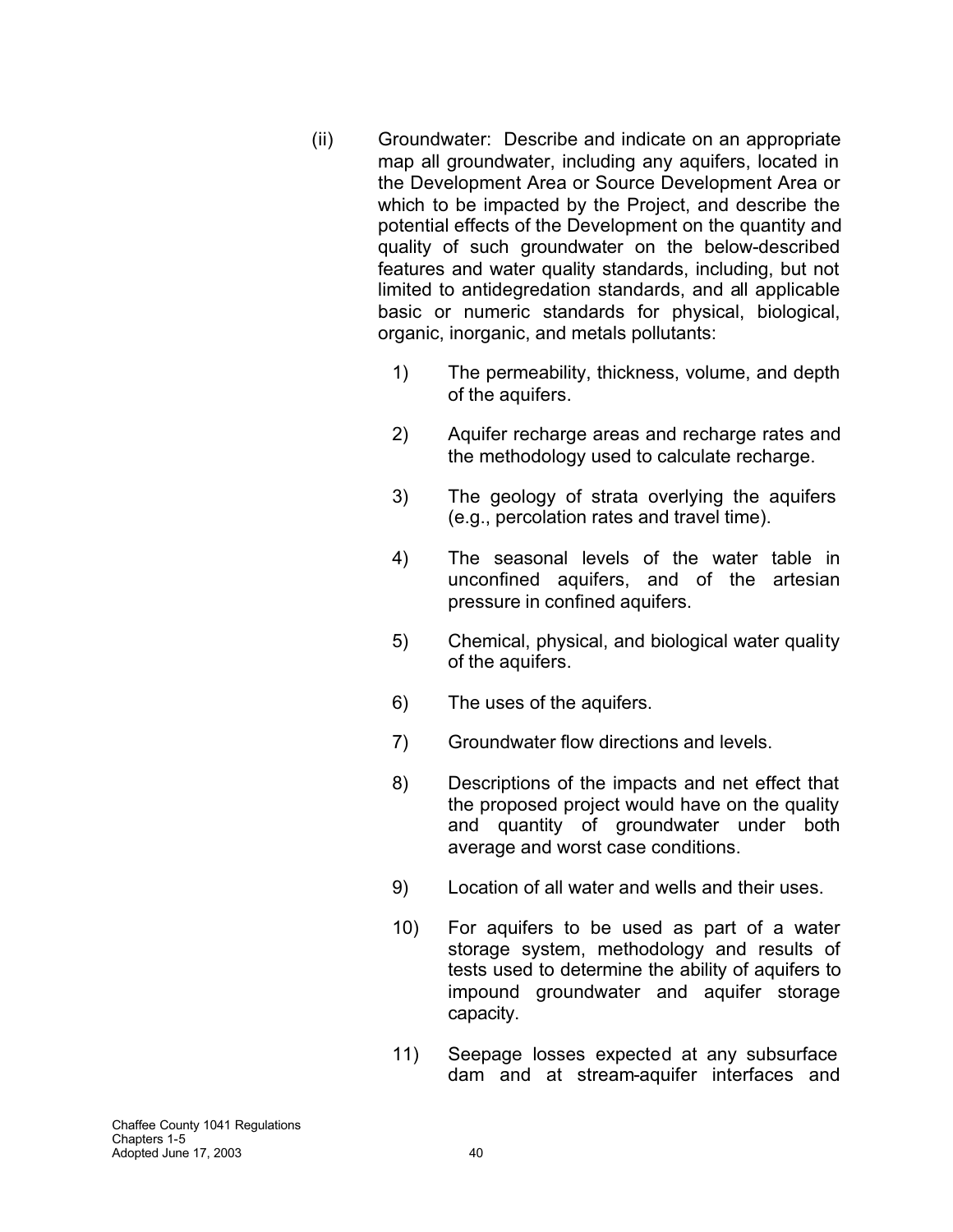methodology used to calculate seepage losses in the affected streams, including description and location of measuring devices.

- (b) Air Quality:
	- (i) Describe and indicate on a map the air quality classification of the airsheds to be impacted by the proposed project.
	- (ii) Describe the airsheds to be impacted by the proposed project, including the seasonal pattern of air circulation and microclimates.
	- (iii) Describe and indicate on a map the ambient air quality of the airsheds to be impacted by the proposed project, including particulate matter and aerosols, oxides, hydrocarbons, oxidants and other chemicals, temperature effects and atmospheric interactions.
	- (iv) Describe the impacts and net effect that the proposed project would have on ambient air quality, visibility and microclimates during both construction and operation, and under both average and worst case conditions.
- (c) Floodplains, Wetlands and Riparian areas:
	- (i) Map and/or describe all floodplains, wetlands, and riparian areas to be affected by the proposed project, including a description of the types of wetlands, species composition, and biomass and a delineation of the 100 year flood event.
	- (ii) Describe the source of water interacting with the surface systems to create each wetland (i.e., side-slope runoff, over-bank flooding, groundwater seepage, etc.).
	- (iii) Describe the impacts and net effect that the proposed project would have on the floodplains, wetlands, and riparian areas.
- (d) Terrestrial and Aquatic Animals and Habitat:
	- (i) Describe and indicate on a map terrestrial and aquatic animals including the status and relative importance of game and non-game wildlife, livestock and other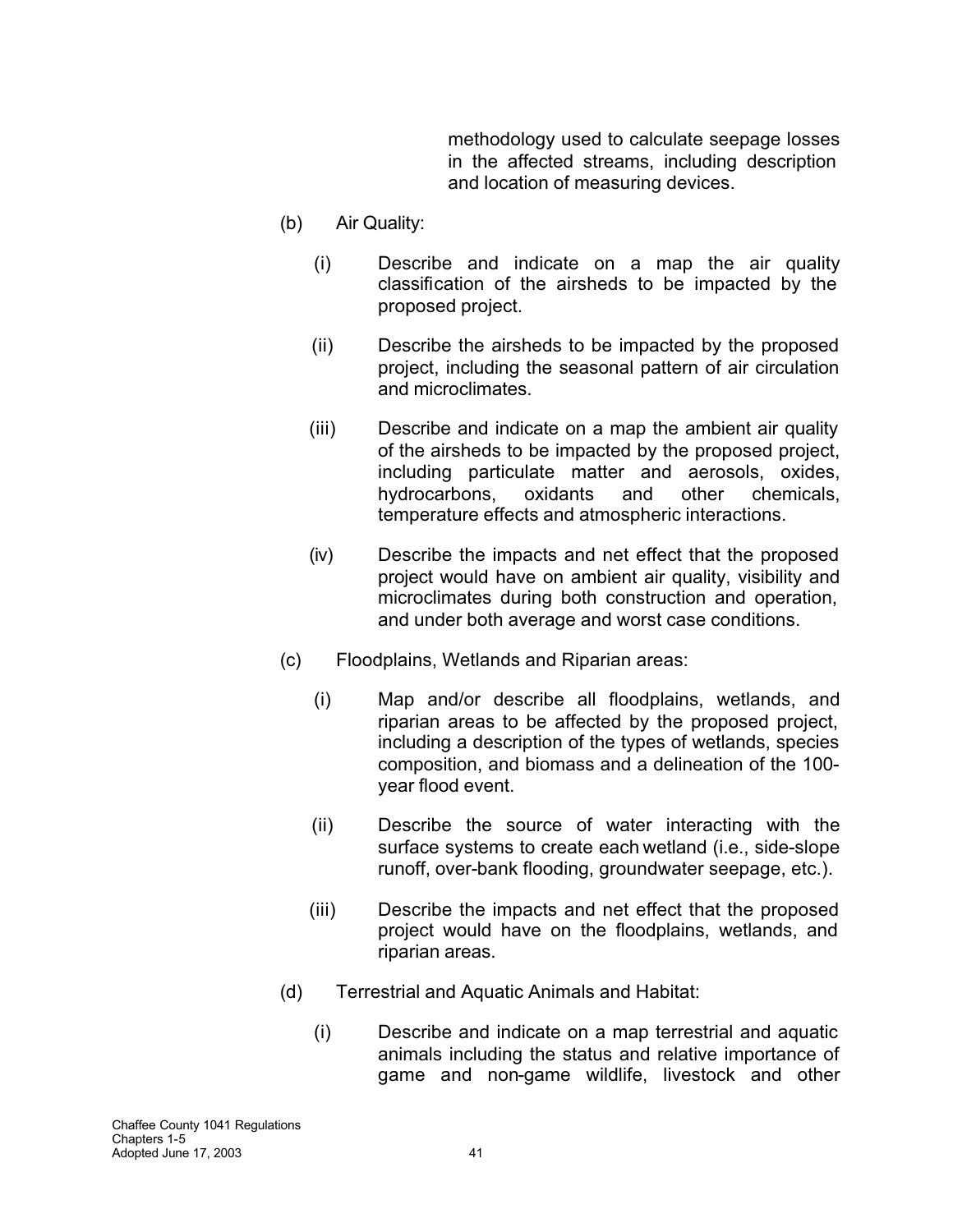animals; a description of streamflows and lake levels needed to protect the aquatic environment; description of threatened or endangered animal species and their habitat.

- (ii) Describe and indicate on a map critical wildlife habitat and livestock range to be affected by the Project including migration routes, calving areas, summer and winter range, and spawning beds.
- (iii) Describe the impacts and net effect that the Project would have on terrestrial and aquatic animals, habitat and food chain.
- (e) Terrestrial and Aquatic Plant Life
	- (i) Map and/or describe terrestrial and aquatic plant life including the type and density, and threatened or endangered plant species and habitat.
	- (ii) Describe the impacts and net effect that the Project would have on terrestrial and aquatic plant life.
- (f) Visual Quality:
	- (i) Describe the current visual qualities of the source development area.
	- (ii) Map all access and travel routes, public areas, recreational trails and residential, resort or other recreational facilities and areas that would have a view of the proposed project.
	- (iii) Describe the impacts and net effect that the proposed project would have on the visual quality.
- (g) Noise, Vibration and Odors:
	- (i) Describe and indicate on a map the current levels of noise, vibration and odors which will be impacted by the proposed project.
	- (ii) Describe the impacts and net effect that the proposed project would have on noise, vibration, and odor levels.
- (h) Soils/Geology/Natural Hazards: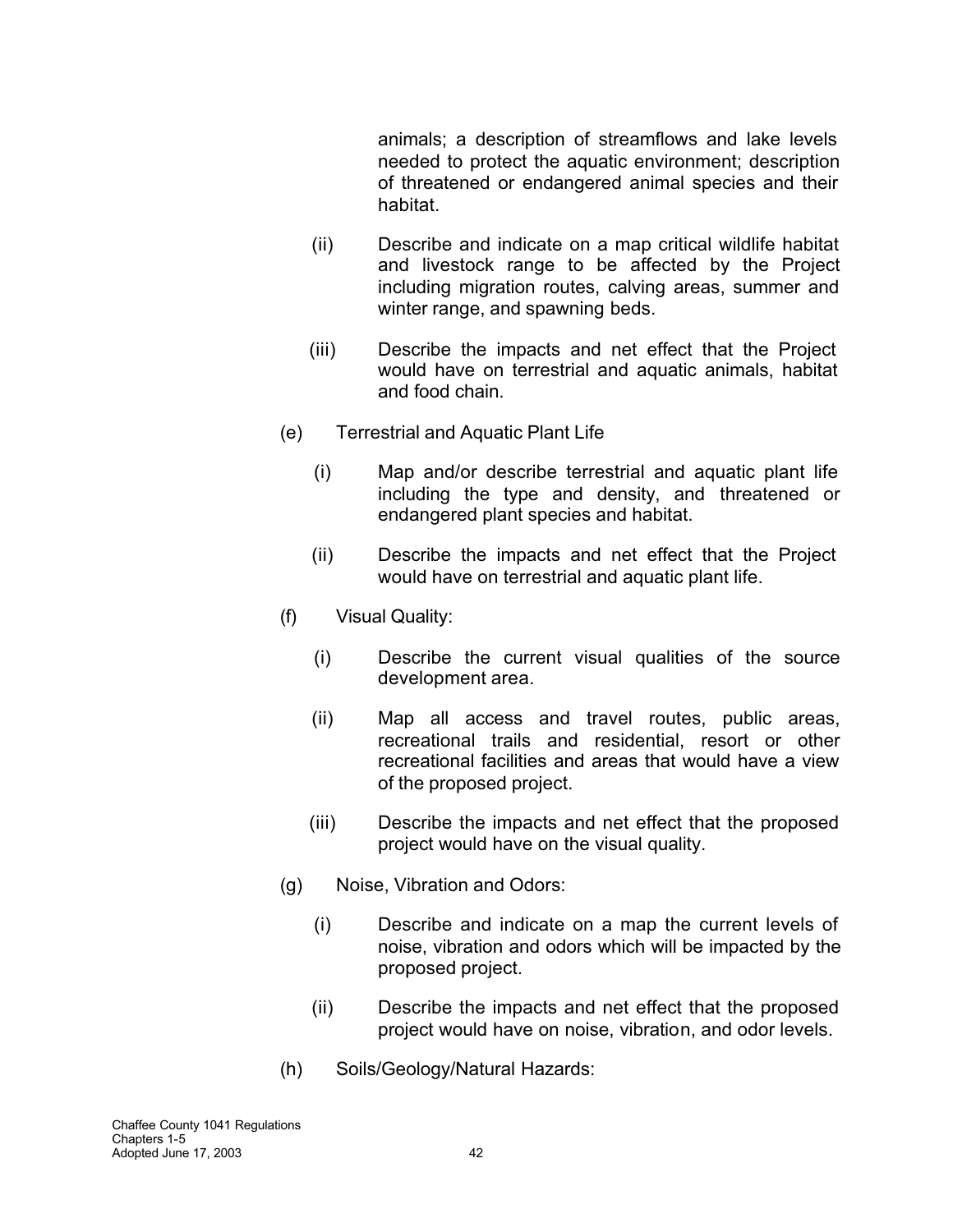- (i) Describe and indicate on a map the soil and geologic conditions to be impacted by or that will impact the proposed project, including topography, soil morphology, soil productivity, natural drainage, avalanche areas, rockslide areas, landslide/earthflow areas, mud flows and debris fans, unstable and potentially unstable slopes, special seismic considerations, areas of high radioactivity, subsidence areas, expansive soils and rock, soil erosion potential, stream sedimentation and geomorphology, lake/reservoir sedimentation, safety of existing reservoirs, and the stability of stream channels and lake and reservoir banks.
- (ii) Describe the impact and net effect of the proposed project on soil and geologic conditions in the source development area.
- (iii) Descriptions of the impact and net effect of the soil and geologic conditions in the development area on the proposed project, including the impact and net effect of earthquakes, floods, fires, snow slides, avalanches, rockslides, landslides, subsidence and expansive soils and rocks.
- (iv) Describe the risks to the proposed project from natural hazards.
- (4) Any demographic data needed to fulfill the requirements of these Regulations shall be consistent with those used by the Colorado State Demographic office or it's successor;
- (5) A description of how the benefits accruing to the County and its citizens from the Project outweigh the losses of any natural, agricultural or recreational resources within the County, or the losses of opportunities to develop such resources.
- (6) For each alternative site or expansion area for which a permit is being sought by the applicant, the information specified in this Section, as set forth above.

# 3-303 Action on Permit Application

(1) The Permit Authority shall act upon the permit application within 60 days after the public hearing on the application has been concluded. In determining whether to approve, approve with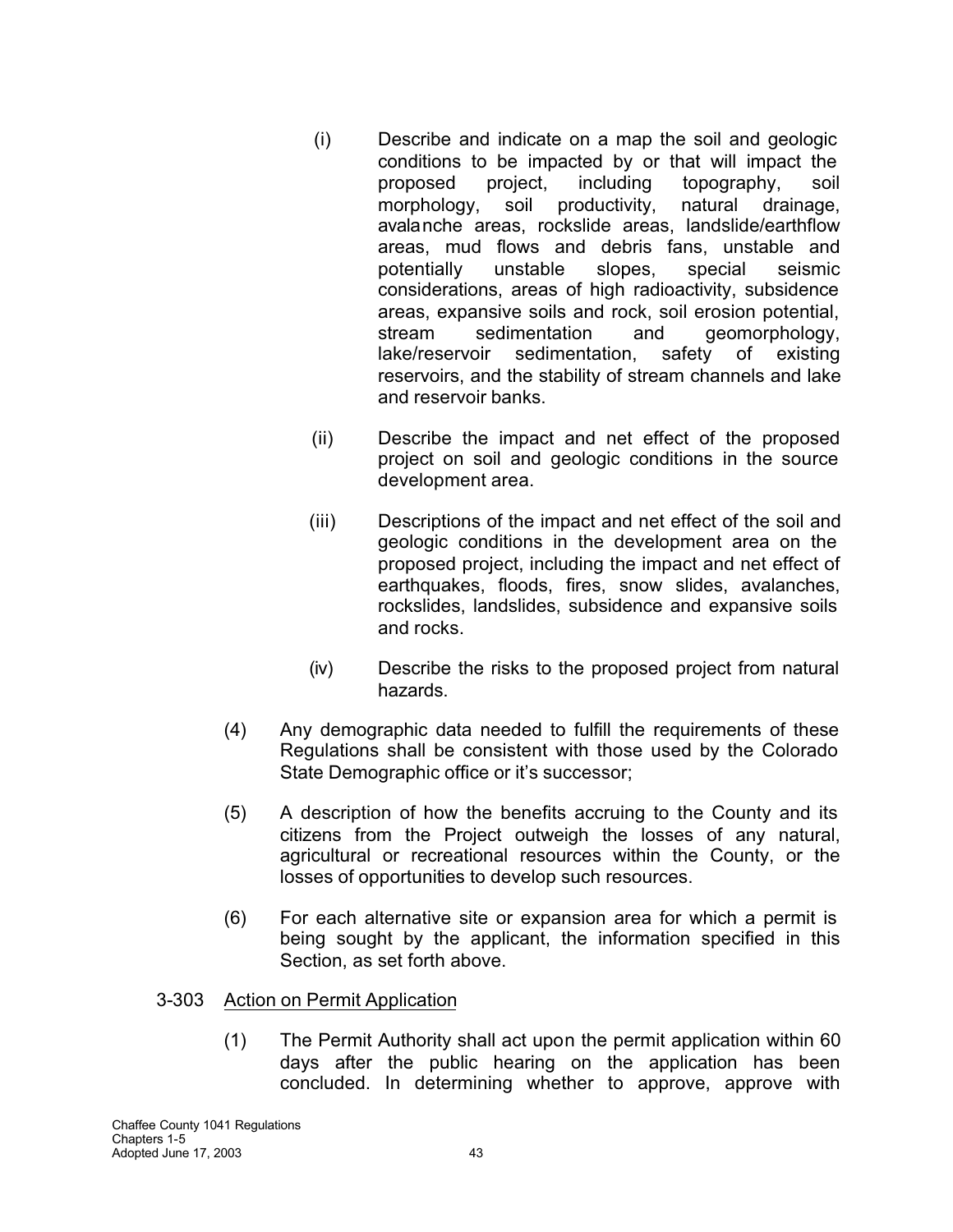conditions, or disapprove a permit application, the Permit Authority shall take into consideration the following criteria:

- (a) To the extent applicant's service area is located within or partially within the boundaries of the County, the need for the proposed project can be substantiated;
- (b) The proposed project is consistent with relevant provisions of adopted land use or comprehensive plans of the county, municipalities within the County and state, federal and regional land use regulations, comprehensive plans and water quality plans.
- (c) The proposed project emphasizes the most efficient use of water, including, to the extent permissible under existing law, the recycling and reuse of water. Urban development, population densities, and site layout and design of stormwater and sanitation systems shall be accomplished in a manner that will prevent the pollution of aquifer recharge areas;
- (d) The proposed project is capable of providing water meeting the requirements of the Colorado Department of Public Health and Environment, the Colorado Water Conservation Board, and other state and federal water supply, in-stream flow, and water quality requirements;
- (e) The proposed project and the proposed diversion of water from the Source Development Area shall not decrease the quality and total maximum daily load of peripheral or downstream surface water resources. In determining impacts to surface water quality, the following considerations shall apply:
	- (i) Changes to existing water quality.
	- (ii) Changes in non-point and point source pollution, including without limitation whether the project affects the ability of municipalities within the County of Chaffee to renew wastewater discharge permits.
- (f) The project shall not significantly degrade groundwater quality. In determining impacts to groundwater quality, the following considerations shall apply: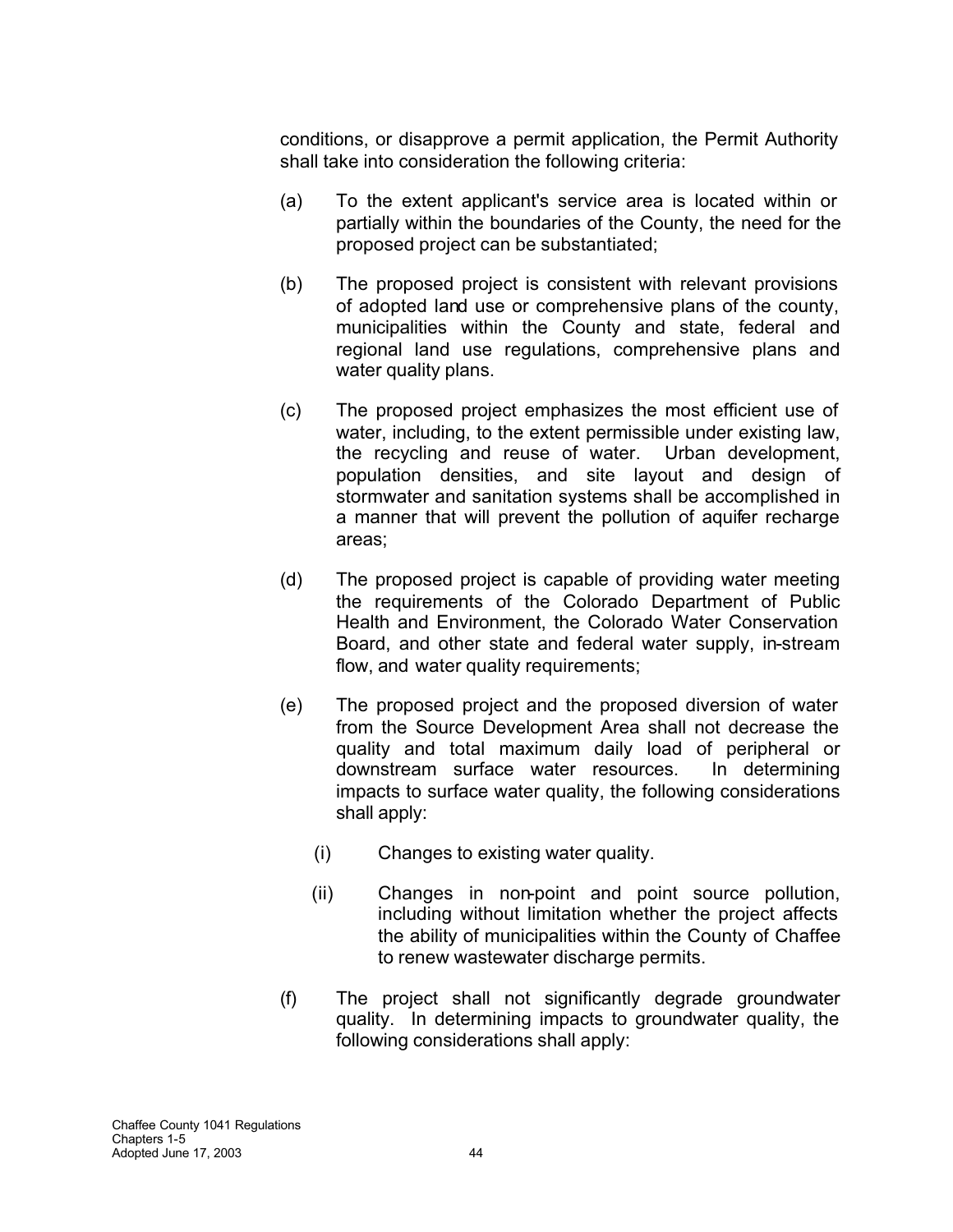- (i) Changes in aquifer recharge rates, groundwater levels and aquifer capacity including seepage losses through aquifer boundaries and at aquifer-stream interfaces.
- (ii) Changes in capacity and function of wells within the Source Development Area.
- (iii) Changes in quality of well water within the Source Development Area.
- (g) The construction of structures, buildings, and improvements associated with the proposed Project will not significantly impact existing or proposed communities within the development area and source development area and will be consistent with the County's regulations and ordinances regarding land use and building.
- (h) The proposed Project will not significantly deteriorate:
	- (i) Air quality;
	- (ii) Wetlands and floodplain areas;
	- (iii) Terrestrial or aquatic animal life or its habitats;
	- (iv) Terrestrial plant life or plant habitat; or
	- (v) Soils and geologic conditions; or
	- (vi) Existing visual quality.
- (i) The proposed Project will not cause significant noise, vibrations or odors in the Source Development Area.
- (j) The proposed Project is not subject to significant risk from natural hazards.
- (k) The proposed Project will not have a significantly adverse net effect on any segment of the local economy (e.g. recreation, tourism, agriculture, and mining) within the County or any portion of the impact area. The determination of effects of the project shall include the following considerations:
	- (i) Changes to projected revenues generated from each economic sector (including recreation, tourism, agriculture, and mining);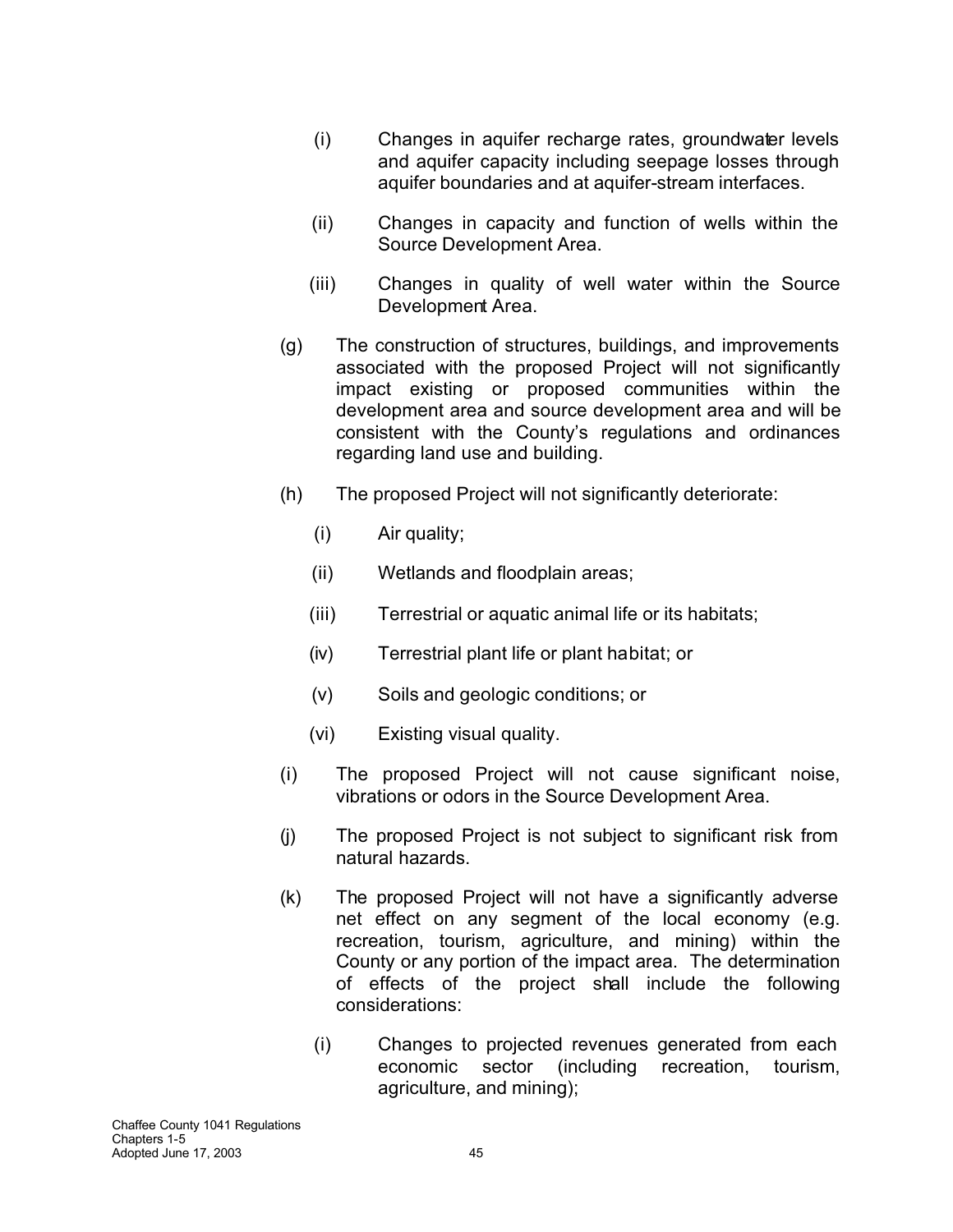- (ii) Changes to existing and projected amounts of recreation visitation in the impact area;
- (iii) Changes in the quality or quantity of the recreation experiences available in the impact area;
- (iv) Changes in the value of agricultural, grazing, recreational, and other lands, and the loss of tax revenues caused by such lands being removed from production or becoming unavailable for those uses;
- (v) Changes in opportunities for economic diversification.
- (vi) The benefits accruing to the County and its citizens from the Project outweigh the losses and any natural, agricultural, or recreational resources within the County, or the losses of opportunities to develop such resources.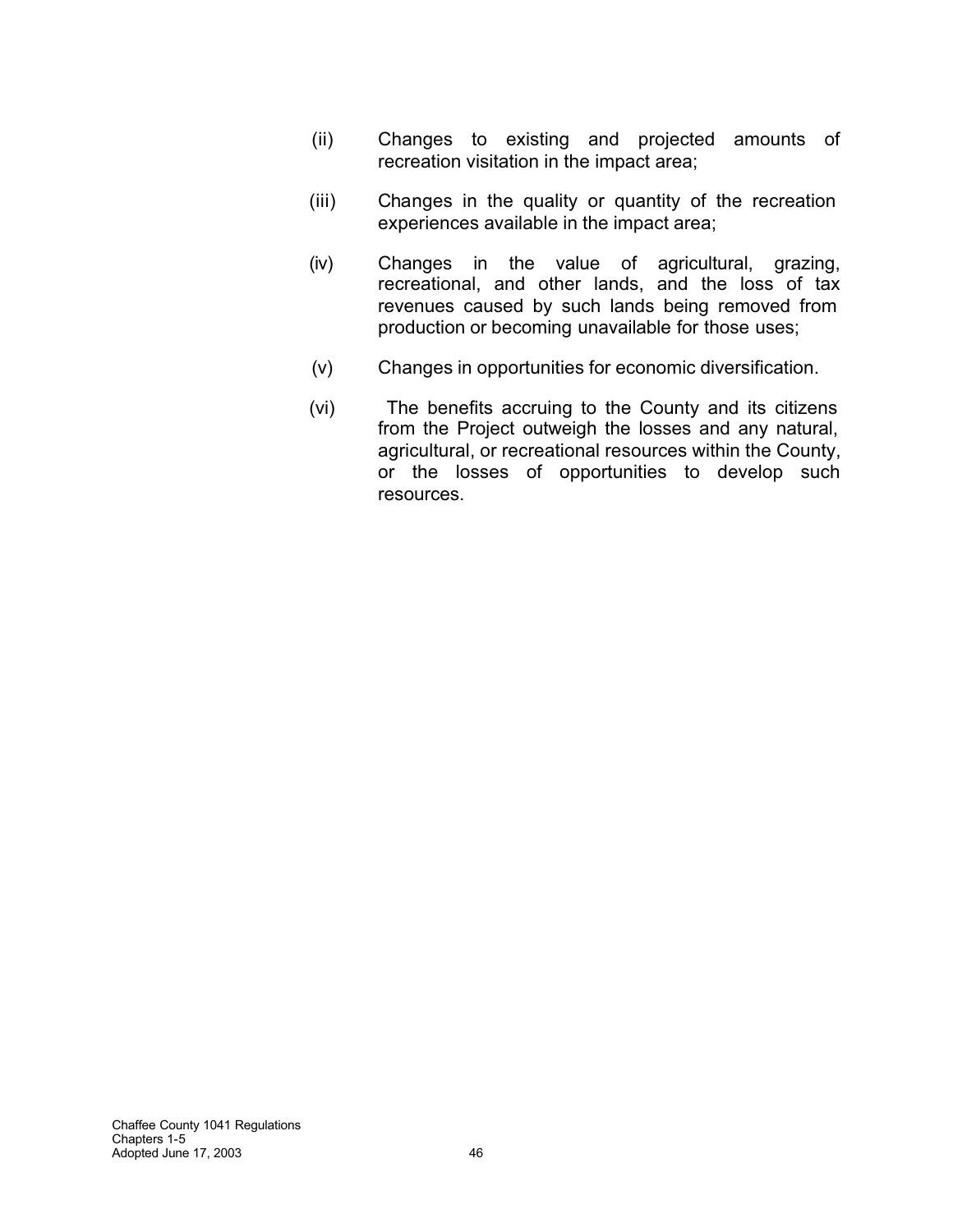# CHAPTER 4

### REGULATIONS FOR SITE SELECTION AND CONSTRUCTION OF MAJOR NEW DOMESTIC WATER AND SEWAGE TREATMENT SYS TEMS

### Article 1 General and Introductory Provisions

- 4-101 Title and Citation
- 4-102 Purpose and Intent
- 4-103 Definitions
- 4-104 Applicability
- Article 2 Designation of Site Selection and Construction of Major New Domestic Water and Sewage Treatment Systems
	- 4-201 Designation of Site Selection and Construction of Major New Domestic Water and Sewage Treatment Systems
	- 4-202 Boundaries of Area Covered by Designation<br>4-203 Reasons for Designation
	- Reasons for Designation
- Article 3 Permit Applications and Permits
	- 4-301 Application Procedure
	- 4-302 Submission Requirements
	- 4-303 Action on Permit Application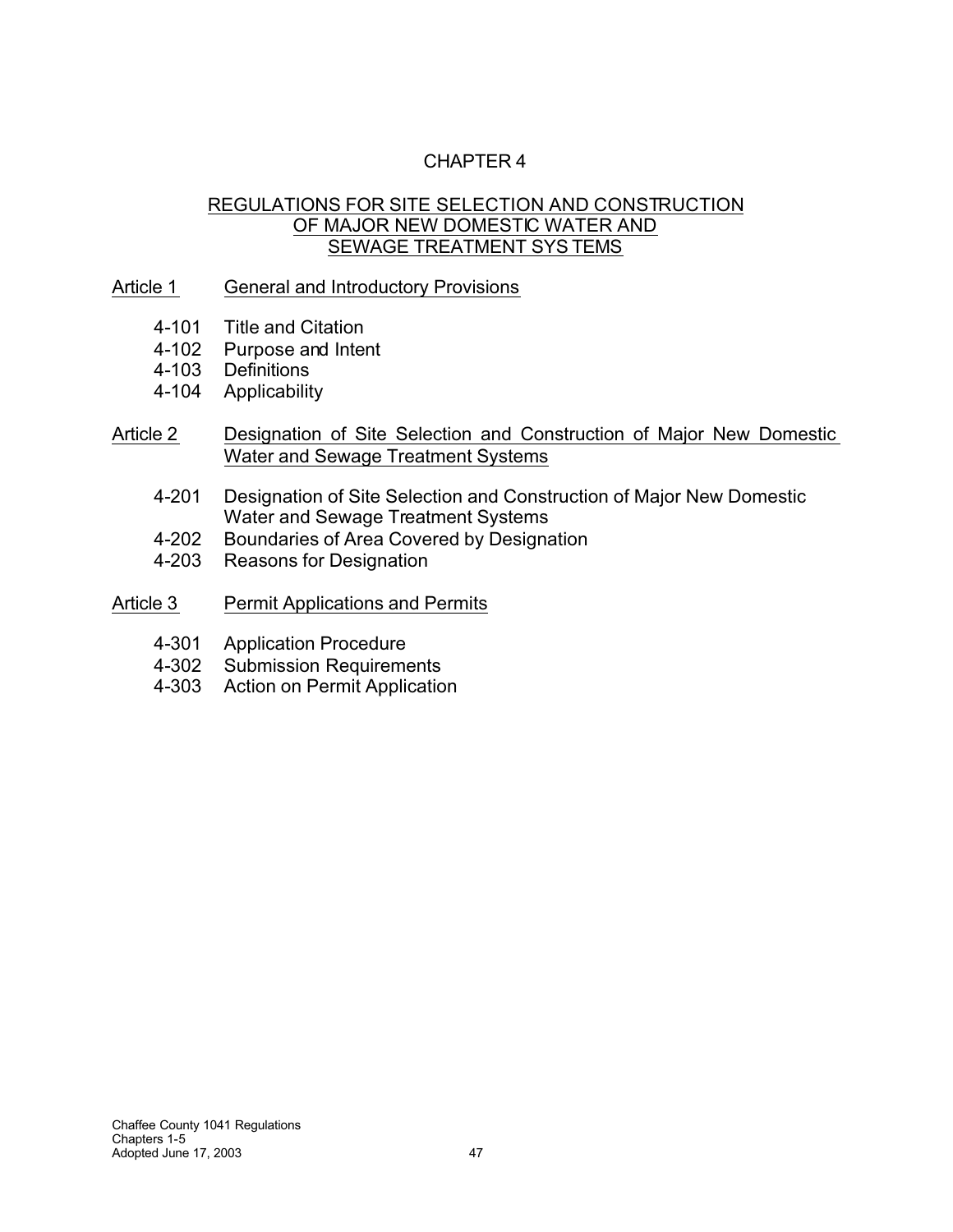## **Article 1 General and Introductory Provisions**

### 4-101 Title and Citation

These various sections constituting Chapter 4 of the "Guidelines and Regulations for Areas and Activities of State Interest of Chaffee County" may be cited as the "Regulations for Site Selection and Construction of Major New Domestic Water and Sewage Treatment Systems."

### 4-102 Purpose and Intent

In addition to the purposes set forth in Chapter 1, the purpose and intent of the regulations contained in this Chapter 4 are:

- (1) To insure that new domestic water and sewage treatment systems are constructed in areas which will result in the proper utilization of existing treatment plants and the orderly development of domestic water and sewage treatment systems within this County and encourage the focus of such development around existing communities;
- (2) To insure that site selection and construction of major new domestic water and sewage treatment systems are conducted in such a manner as to minimize environmental impacts associated with such development;
- (3) To insure that site selection and construction of major new domestic water and sewage treatment systems are planned and developed in a manner so as not to impose an undue economic burden on existing or proposed communities within this County;
- (4) To insure that urban development, population densities, and site layout and design of water, wastewater, storm water and sanitation systems shall be accomplished in a manner that will prevent the pollution of aquifer recharge areas;
- (5) To insure that the off-site impacts of new domestic water and sewage treatment systems are effectively mitigated; and
- (6) To insure that the impacts of the proposed project do not significantly impact the County's economy in terms of its recreational, agricultural and natural resources.

4-103 Definitions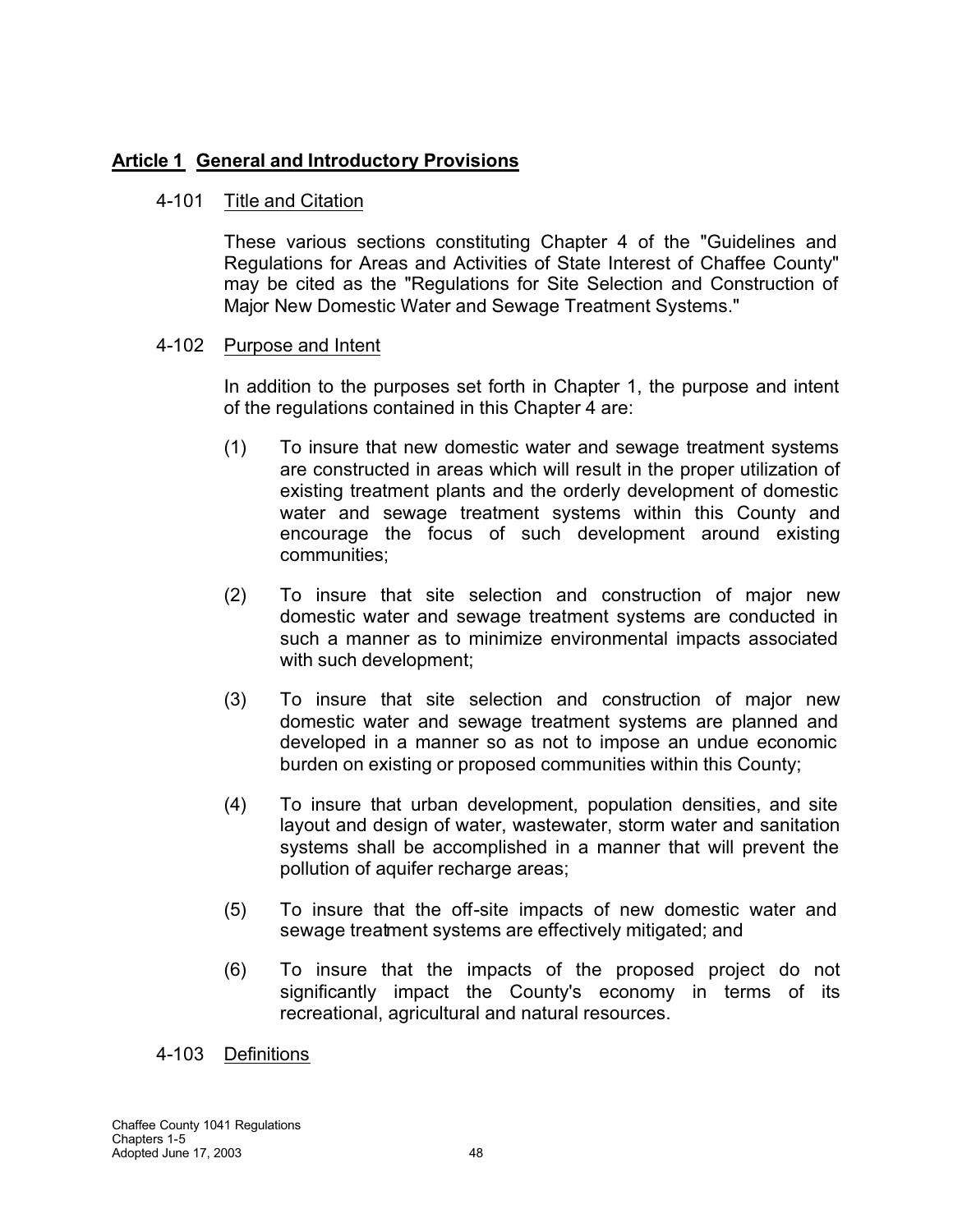- (1) "Major new domestic water system" means a new system for provision of piped water for human consumption or a system for the provision of piped water which will be used in exchange for water for human consumption, if such system: is intended or estimated (a) to obtain, treat, sell or distribute at least 30-acre feet of water per year; or (b) to divert groundwater through wells pumping at the following minimum volume: 30-acre feet per year.
- (2) "Major new domestic sewage treatment system" means a new sewage treatment system and collector system capable of treating the wastewater generating 27,000/gallons/day by any system or set of systems (actual capacity rather than average capacity)
- (3) "Domestic water and sewage treatment system" means a wastewater treatment plant, water treatment plant, or water supply system, and any system of pipes, structures, and facilities through which water and wastewater is collected for treatment as more specifically defined below.
	- (a) "Wastewater treatment plant" means the facility or group of units used for treatment of wastewater from sewer systems and for the reduction and handling of solids and gases removed from such wastes.
	- (b) "Water supply system" means the system of wells, diversions, pipes, structures and facilities including impoundments and their related structures through which a water supply is obtained, collected, treated and sold or distributed for human consumption or the system of pipes, structures and facilities through which a water supply is obtained which will be exchanged or traded for water which will be used for human consumption.
	- (c) "Water treatment plant" means the facility or facilities within the water supply system which can alter the physical, chemical or bacteriological quality of the water.
	- (d) Each of the following are excluded from the term "domestic water and sewage treatment system":
		- A system comprising exclusively of a storage vessel having a capacity not exceeding 100-acre feet, approved by the Board of County Commissioners as part of a County-wide master plan for an aquifer recharge program.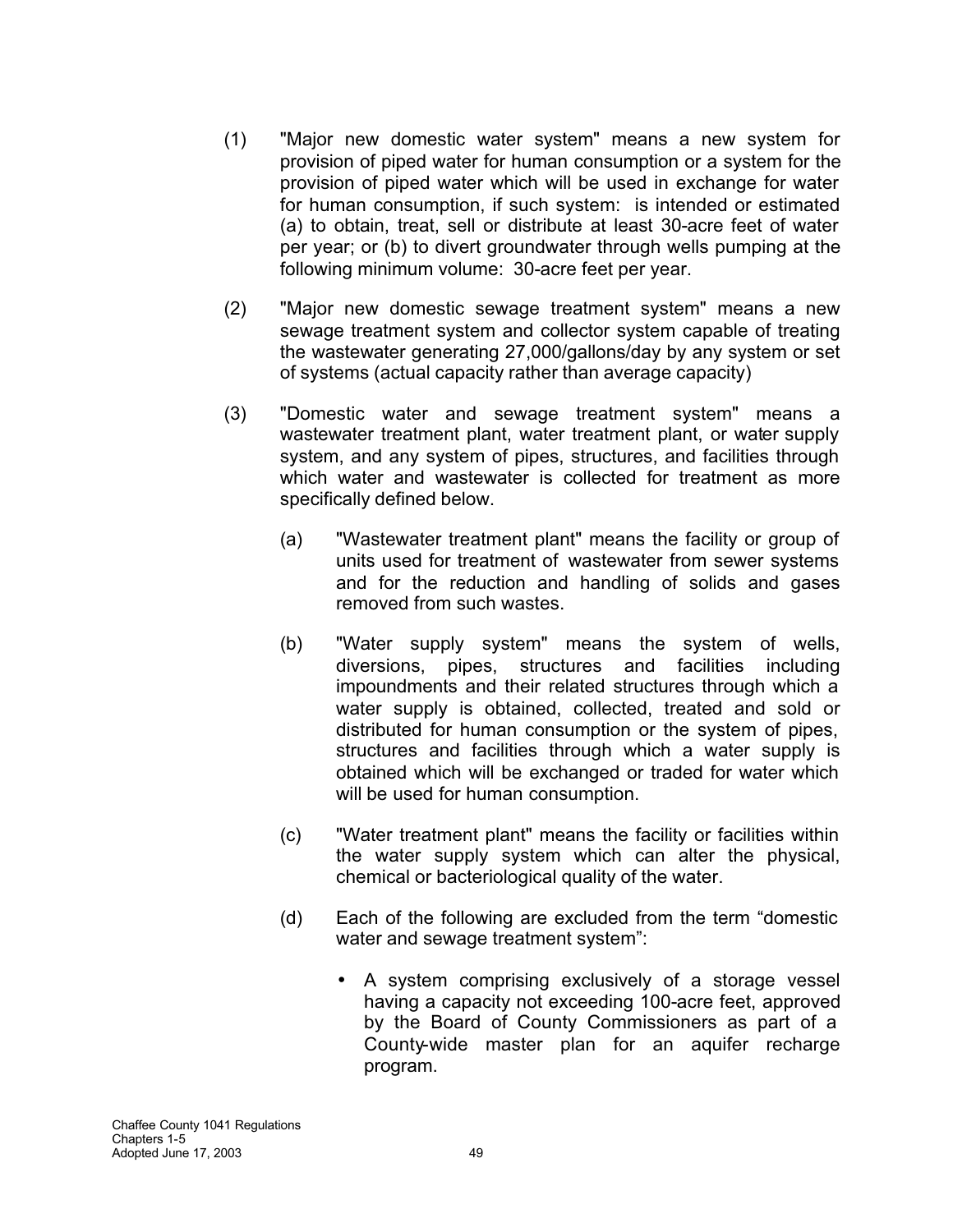- A storage vessel having a capacity not exceeding 50 acre feet, used exclusively for agricultural purposes.
- (4) "Collector system" means a network of pipes and conduits through which sewage flows to a sewage treatment plant.
- (5) "Distribution system" means a network of pipes and conduits through which water is piped for human consumption or through which water is piped for exchange or trade for water which will be used for human consumption.
- 4-104 Applicability
	- (1) These Regulations shall apply to the site selection and construction of all major new domestic water and sewage treatment systems wholly or partially within the unincorporated territory of this County, excluding projects intended or anticipated to exclusively service areas located wholly within a "municipal growth area" adopted by the Board of County Commissioners pursuant to an intergovernmental planning agreement between any incorporated area within Chaffee County and Chaffee County.
	- (2) A permit under these Regulations shall also be required prior to or in conjunction with subdivision, PUD or preliminary plan approval, but in every case must be obtained prior to commencement of construction of the project.

### **Article 2 Designation of Site Selection and Construction of Major New Domestic Water and Sewage Treatment Systems**

4-201 Designation of Site Selection and Construction of Major New Domestic Water and Sewage Treatment Systems

The Board of County Commissioners having considered the intensity of current and foreseeable development pressures and applicable Guidelines for Identification and Designation adopted and issued by the Colorado Land Use Commission, it is the order of this Board of County Commissioners that site selection and construction of major new domestic water and sewage treatment systems be designated a matter of state interest and regulated pursuant to the provisions of this Chapter.

### 4-202 Boundaries of Area Covered by Designation

The site selection and construction of any major new domestic water and sewage treatment systems wholly or partially within the unincorporated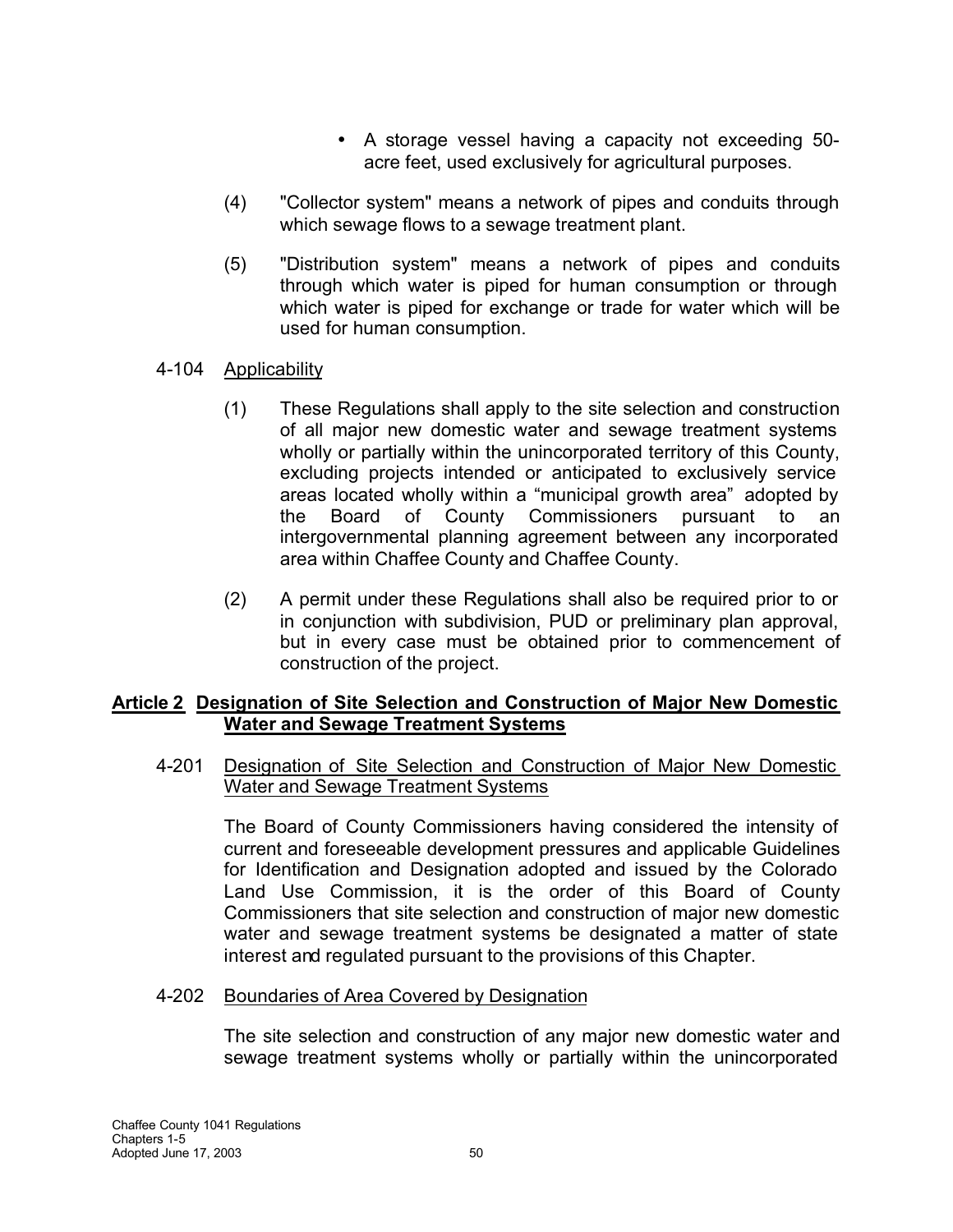territory of this County shall be subject to this designation and these Regulations.

### 4-203 Reasons for Designation

Site selection and construction of major new domestic water and sewage treatment systems is hereby designated as a matter of state interest for the reasons stated in Sections 1-102 and 4-102 of these Regulations.

### **Article 3 Permit Applications and Permits**

### 4-301 Application Procedure

The procedures concerning permit applications, notice and conduct of permit hearings, review of Permit Authority decisions, and the issuance and content of permits to engage in site selection and development of major new domestic water and sewage treatment systems shall comply with the provisions set forth in Chapter 2, the Permit Regulations.

#### 4-302 Submission Requirements

In addition to requirements set forth in Section 2-203, an application for a permit to locate or construct a major new domestic water or sewage treatment system shall be accompanied by ten copies of the following documents and information:

- (1) Preliminary review and comment on the proposal by the appropriate agency of the Colorado Department of Natural Resources and/or the Colorado Department of Public Health and Environment, as deemed applicable by the County planning office;
- (2) A detailed report on the project:
	- (a) The detailed engineering plans and specifications of the proposed project as required in Section 2-203(2), shall include proposed system capacity and service area plans mapped at a scale determined by the Permit Authority;
	- (b) Provide a description of all existing or approved proposed domestic water or sewage treatment systems within the development area and source development area;
	- (c) Describe the design capacity of each domestic water or sewage treatment system and the distribution or collection network in the development area and source development area and specify at what percentage of the design capacity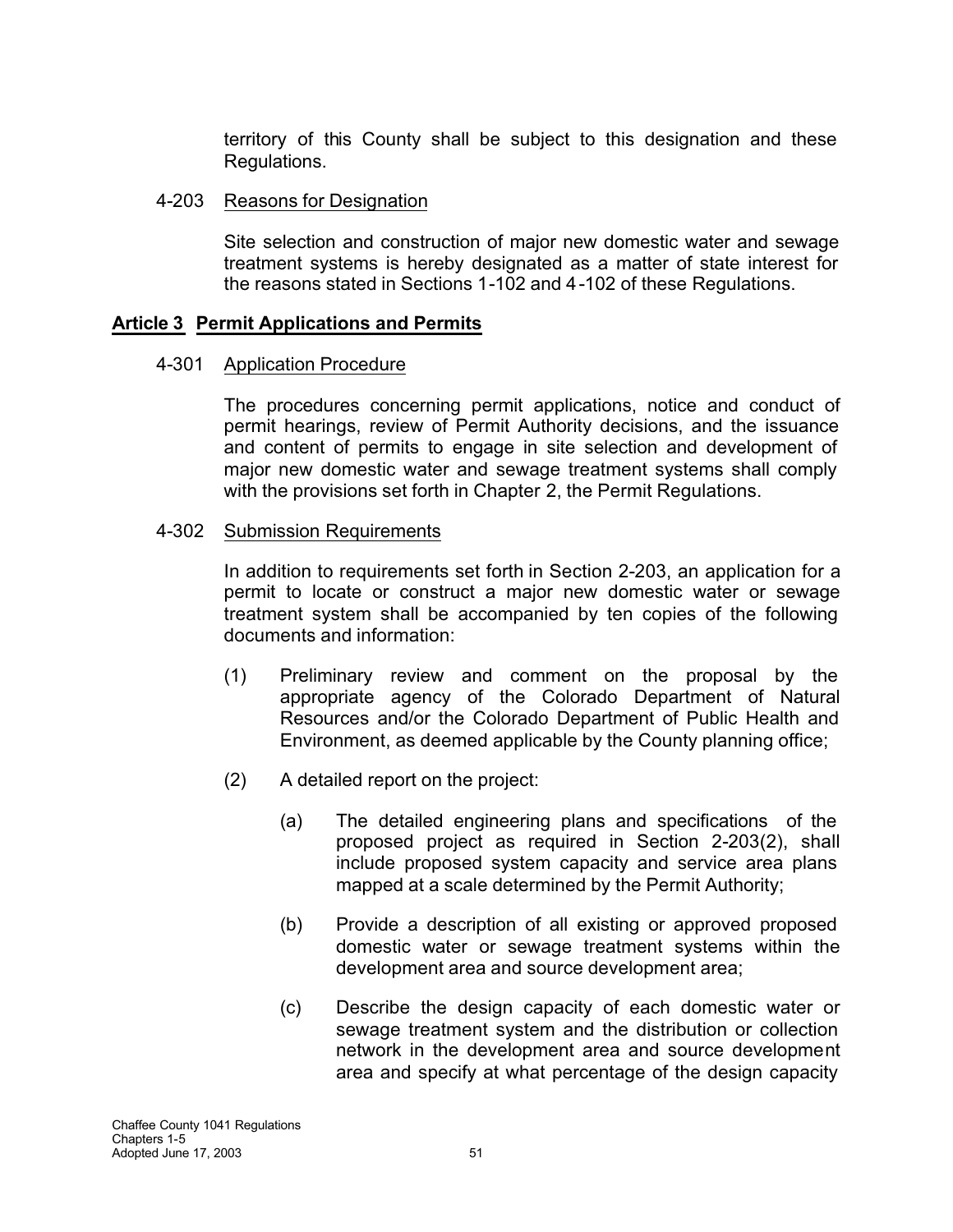the current system is now operating in the development area and source development area:

- (d) Describe the excess capacity of each treatment system and distribution or collection network in the development area and source development area;
- (e) Provide an inventory of total commitments already made for current water or sewage services in the development area and source development area;
- (f) Describe the operational efficiency of each existing system in the development area and source development area, including age, state of repair, and level of treatment;
- (g) Specify how the proposed development will utilize existing easements or rights-of-way for new associated distribution or collector networks;
- (h) Describe existing water utilization water rights pertaining to the proposed project including historic yield from rights and use by category such as agricultural, municipal and industrial and supply obligations to other systems; and
- (i) Assurance that the proposed Domestic Water System is capable of supplying water of a quality acceptable to the Colorado Department of Public Health and Environment;
- (j) Assurance that the proposed Domestic Water and/or Sewage Treatment System will not affect the ability of municipalities or districts within the County of Chaffee to renew water discharge permits.
- (3) Environmental Impact Analysis:
	- (a) Describe the agricultural productivity capability of the land in the Development Area and the Source Development Area (NRCS classification) and describe the potential effects of the diversion of water for the municipal or industrial water project on that agricultural productivity capability.
	- (b) Water Resources:
		- (i) Surface Water: Describe and indicate on an appropriate map all surface waters located in the Development Area or Source Development Area or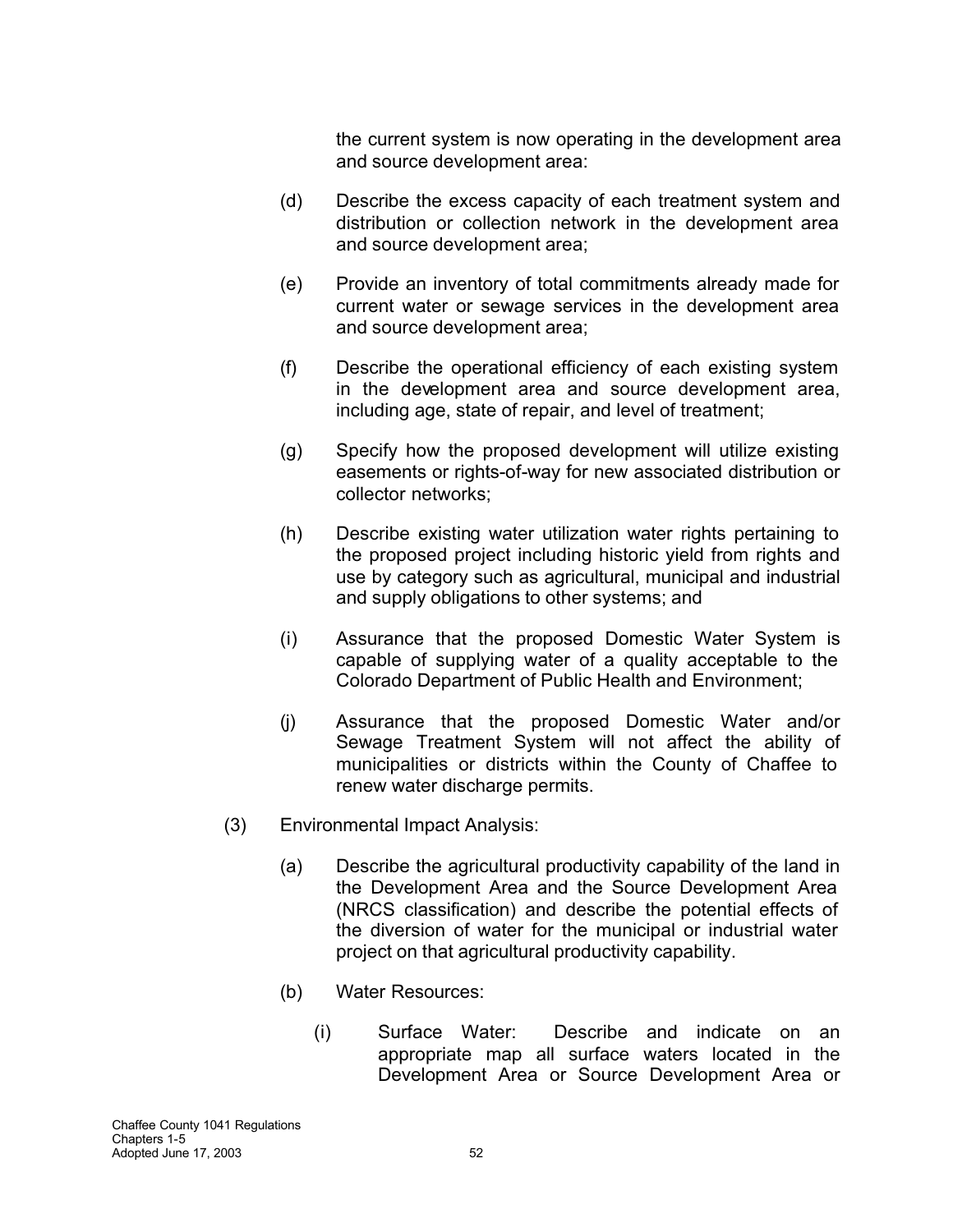which to be impacted by the Project, and describe the potential effects of the Development on the quantity and quality of such surface water, including the belowdescribed features and water quality standards, including, but not limited to antidegredation standards, and all applicable basic or numeric standards for physical, biological, organic, inorganic, and metals pollutants:

- 1) Daily streamflows and lake and reservoir levels for a typical year, one-in-ten wet year, and onein-ten dry year.
- 2) Monthly streamflows, lake and reservoir levels for an historical period of record at least 20 consecutive years, the final year being within the five years immediately prior to the date of the project application.
- 3) Physical stream, lake and reservoir features, including dimensions, capacities, and functions.
- 4) Existing chemical and biological quality including water quality parameters as defined in the Colorado Water Quality Control Commission Basic Standards and Methodologies including pH, conductivity, temperature, dissolved oxygen, nutrients, ions, total dissolved solids, metals, hardness and total alkalinity, and total suspended sediments; and the fishery community, including phytoplankton and zooplankton and a description of the benthic habitat (all measurements shall be taken at points which will reflect the most accurate readings).
- 5) The present uses, the water need of present users and use classifications and designations of the surface waters.
- 6) All instream flow requirements that apply to the surface waters, including all instream flow filings by the Colorado Water Conservation Board and all minimum bypass requirements of the U.S. Forest Service.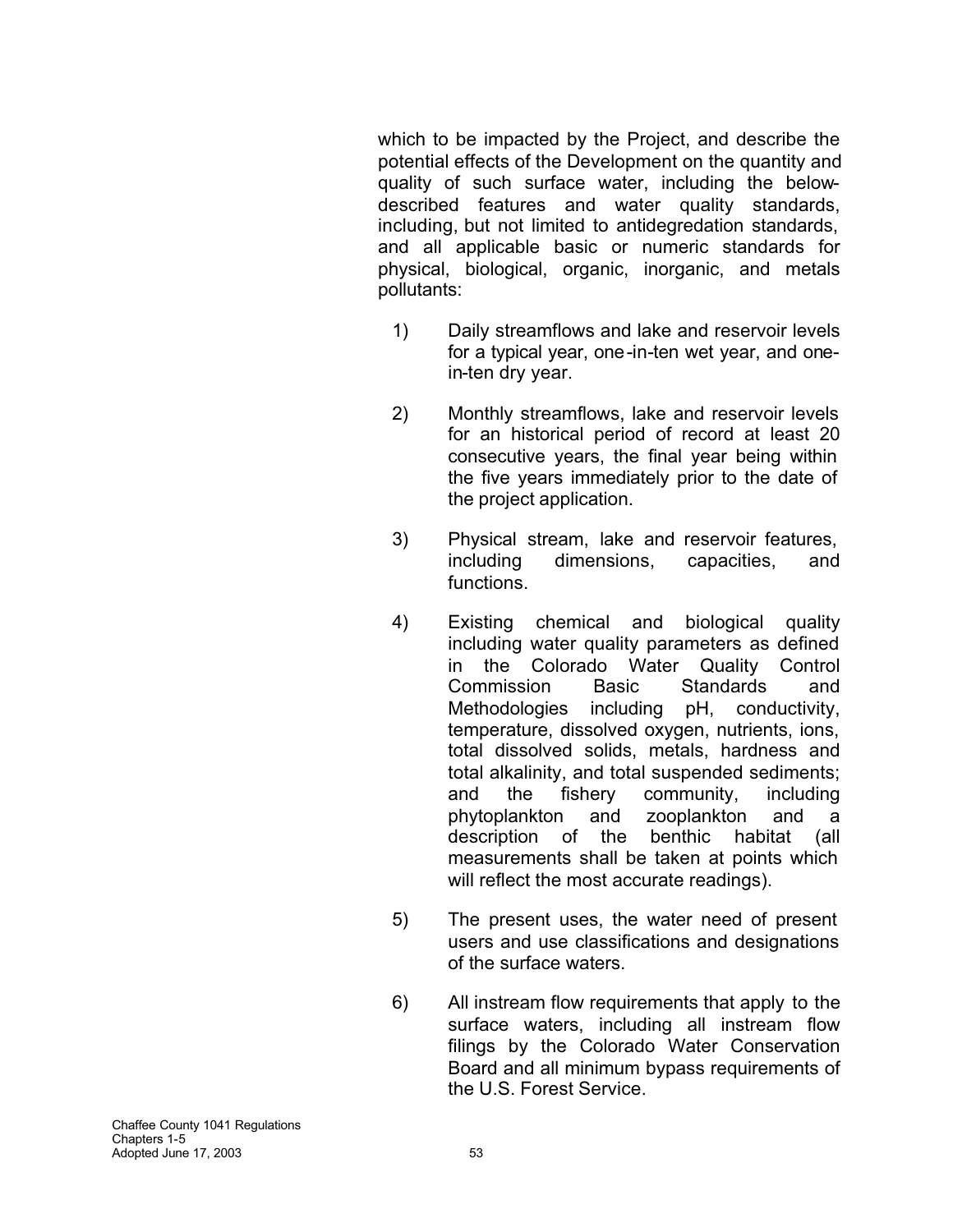- 7) Descriptions of provisions of the applicable regional water quality management plan that apply to the Project and assessment of whether the Project would comply with those provisions.
- 8) Descriptions of the immediate and long-term impact and net effects that the proposed project would have on the quantity and quality of surface water under both average and worst case conditions.
- (ii) Groundwater: Describe and indicate on an appropriate map all groundwater, including any aquifers, located in the Development Area or Source Development Area or which to be impacted by the Project, and describe the potential effects of the Development on the quantity and quality of such groundwater on the below-described features and water quality standards, including, but not limited to antidegredation standards, and all applicable basic or numeric standards for physical, biological, organic, inorganic, and metals pollutants:
	- 1) The permeability, thickness, volume, and depth of the aquifers.
	- 2) Aquifer recharge areas and recharge rates and the methodology used to calculate recharge.
	- 3) The geology of strata overlying the aquifers (e.g., percolation rates and travel time).
	- 4) The seasonal levels of the water table in unconfined aquifers, and of the artesian pressure in confined aquifers.
	- 5) Chemical, physical, and biological water quality of the aquifers.
	- 6) The uses of the aquifers.
	- 7) Groundwater flow directions and levels.
	- 8) Descriptions of the impacts and net effect that the proposed project would have on the quality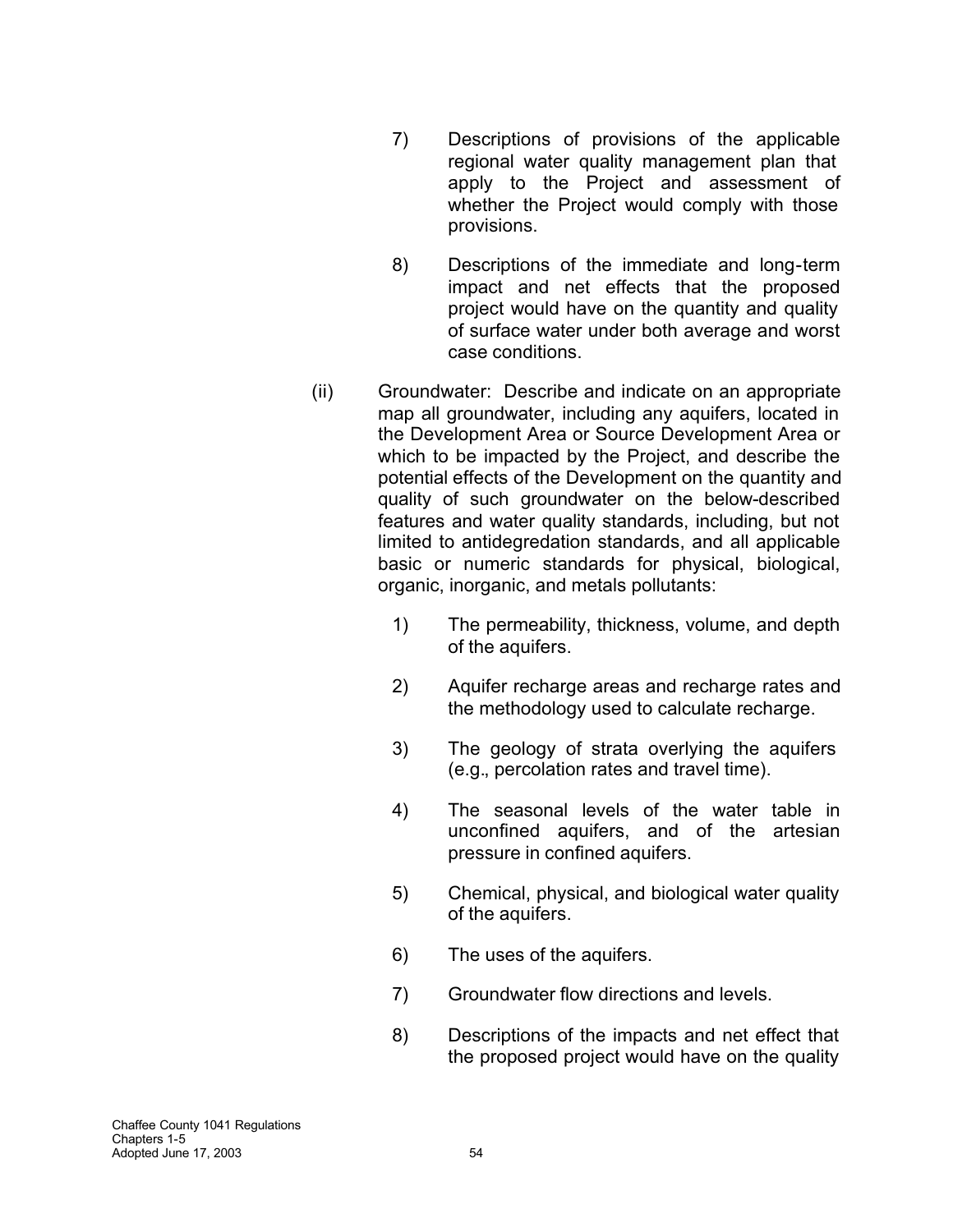and quantity of groundwater under both average and worst case conditions.

- 9) Location of all water wells and their uses.
- 10) For aquifers to be used as part of a water storage system, methodology and results of tests used to determine the ability of aquifers to impound groundwater and aquifer storage capacity.
- 11) Seepage losses expected at any subsurface dam and at stream-aquifer interfaces and methodology used to calculate seepage losses in the affected streams, including description and location of measuring devices.
- (c) Air Quality:
	- (i) Describe the airsheds to be impacted by the proposed project, including the seasonal pattern of air circulation and microclimates.
	- (ii) Describe and indicate on a map the ambient air quality and state air quality standards of the airsheds to be impacted by the proposed project, including particulate matter and aerosols, oxides, hydrocarbons, oxidants and other chemicals, temperature effects and atmospheric interactions.
	- (iii) Describe the impacts and net effect that the proposed project would have on ambient air quality, visibility and microclimates during both construction and operation, and under both average and worst case conditions.
- (d) Floodplains, Wetlands and Riparian areas:
	- (i) Map and/or describe all floodplains, wetlands, and riparian areas to be affected by the Project, including a description of the types of wetlands, species composition, and biomass and a delineation of the 100 year flood event.
	- (ii) Describe the source of water interacting with the surface systems to create each wetland (i.e., side-slope runoff, over-bank flooding, groundwater seepage, etc.).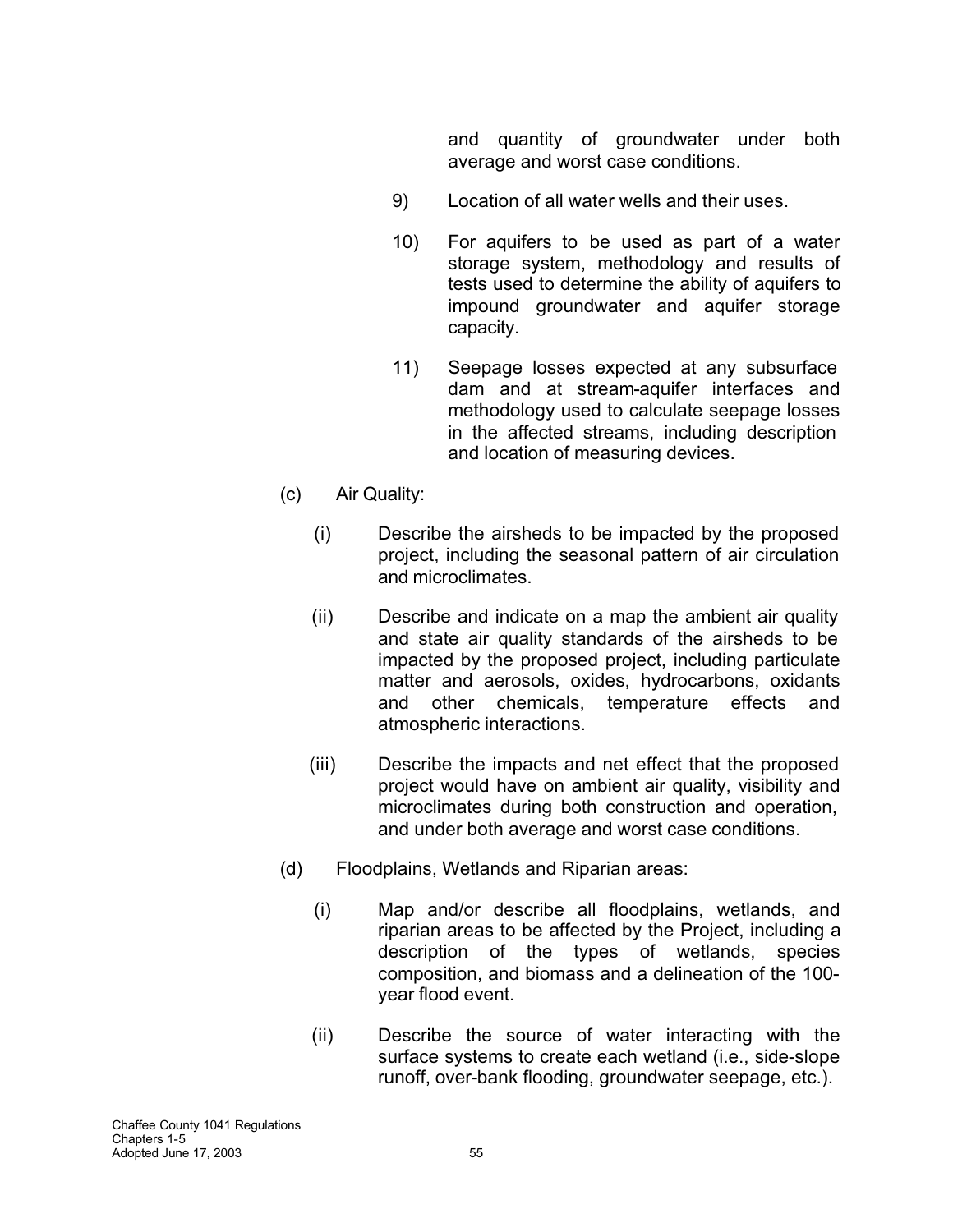- (iii) Describe the impacts and net effect that the proposed project would have on the floodplains, wetlands, and riparian areas.
- (e) Terrestrial and Aquatic Animals and Habitat:
	- (i) Describe and indicate on a map terrestrial and aquatic animals including the status and relative importance of game and non-game wildlife, livestock and other animals; a description of streamflows and lake levels needed to protect the aquatic environment; description of threatened or endangered animal species and their habitat.
	- (ii) Describe and indicate on a map critical wildlife habitat and livestock range to be affected by the proposed project including migration routes, calving areas, summer and winter range, and spawning beds.
	- (iii) Describe the impacts and net effect that the proposed project would have on terrestrial and aquatic animals, habitat and food chain.
- (f) Terrestrial and Aquatic Plant Life
	- (i) Map and/or describe terrestrial and aquatic plant life including the type and density, and threatened or endangered plant species and habitat.
	- (ii) Describe the impacts and net effect that the Project would have on terrestrial and aquatic plant life.
- (g) Visual Quality:
	- (i) Describe the current visual qualities of the source development area.
	- (ii) Map all access and travel routes, public areas, recreational trails and residential, resort or other recreational facilities and areas that would have a view of the proposed project.
	- (iii) Describe the impacts and net effect that the proposed project would have on the visual quality.
- (h) Noise, Vibration and Odors: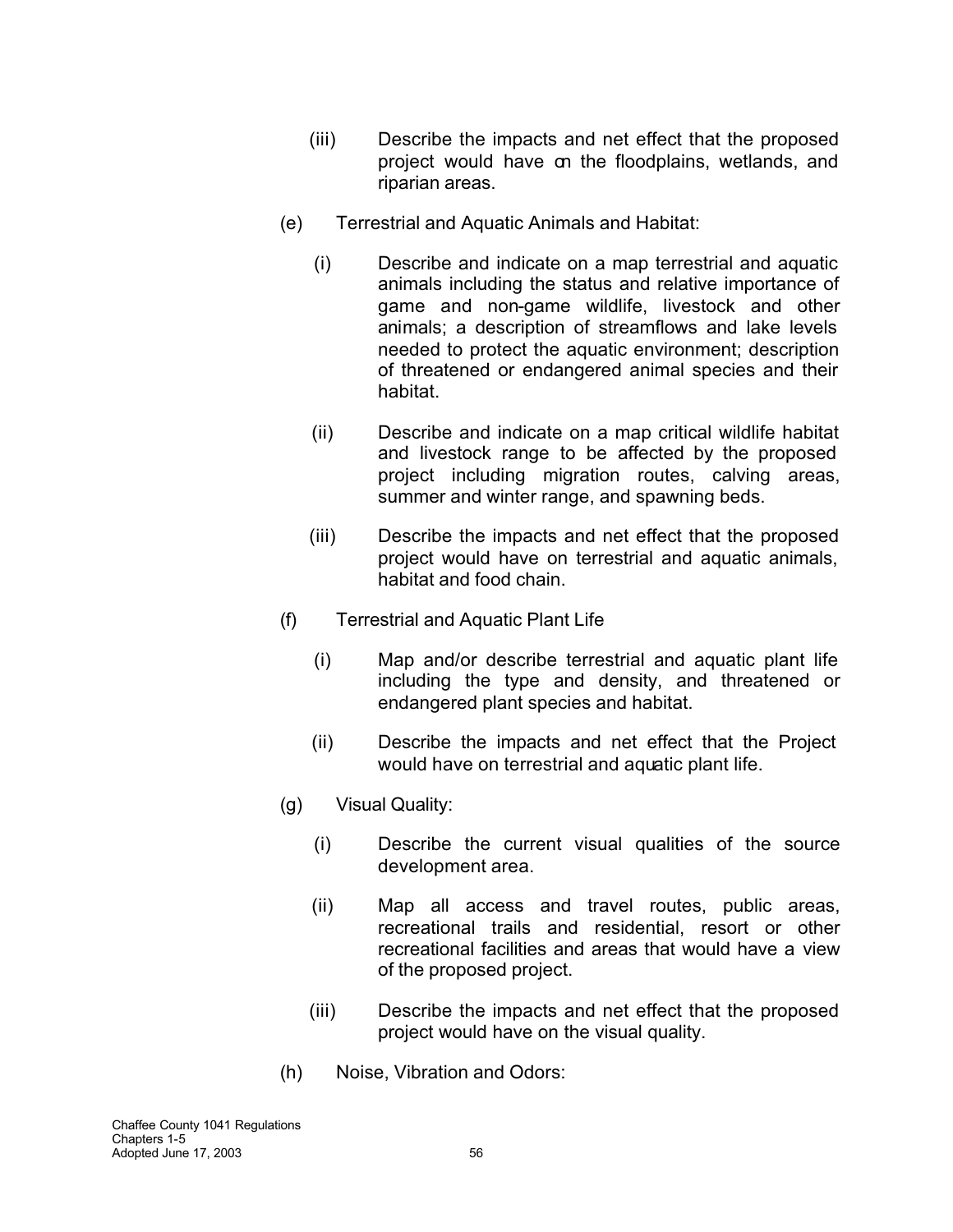- (i) Describe and indicate on a map the current levels of noise, vibration and odors which will be impacted by the proposed project.
- (ii) Describe the impacts and net effect that the proposed project would have on noise, vibration, and odor levels.
- (i) Soils/Geology/Natural Hazards:
	- (i) Describe and indicate on a map the soil and geologic conditions to be impacted by or that will impact the proposed project, including topography, soil morphology, soil productivity, natural drainage, avalanche areas, rockslide areas, landslide/earthflow areas, mud flows and debris fans, unstable and potentially unstable slopes, special seismic considerations, areas of high radioactivity, subsidence areas, expansive soils and rock, soil erosion potential, stream sedimentation and geomorphology, lake/reservoir sedimentation, safety of existing reservoirs, and the stability of stream channels and lake and reservoir banks.
	- (ii) Describe the impact and net effect of the proposed project on soil and geologic conditions in the source development area.
	- (iii) Descriptions of the impact and net effect of the soil and geologic conditions in the development area on the proposed project, including the impact and net effect of earthquakes, floods, fires, snow slides, avalanches, rockslides, landslides, subsidence and expansive soils and rocks.
	- (iv) Describe the risks to the proposed project from natural hazards.
- (4) Financial impact analysis, including but not limited to the following:
	- (a) Review and summary of any existing engineering and/or financial feasibility studies, assessed taxable property valuations, property tax collection experience, and all other matters of aid in determining the feasibility of the new facility, including such as related to: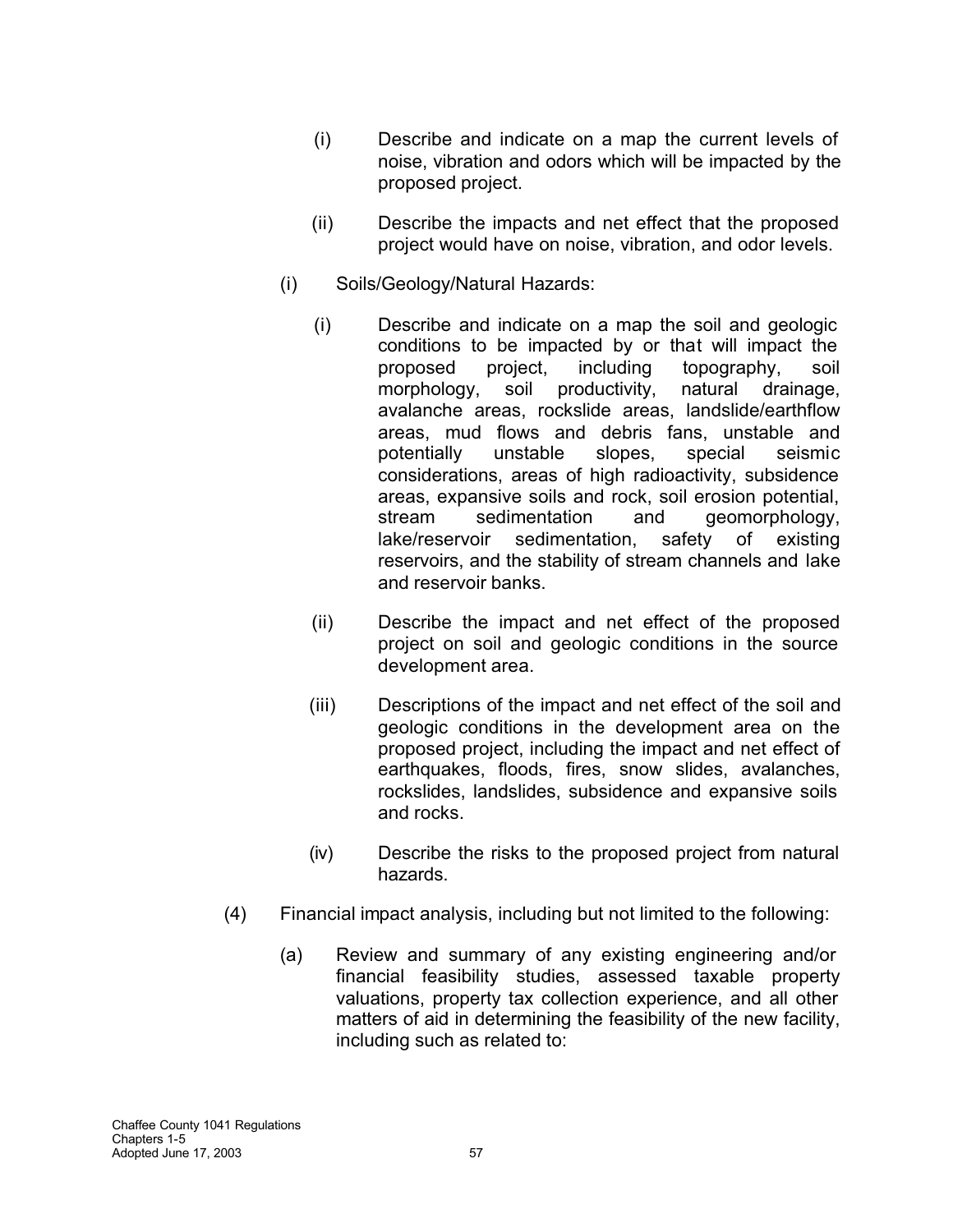- (i) Assessed valuation of the property to be included within the service area and/or boundaries;
- (ii) Applicable methods of transmitting, storing, treating and delivering water, and collecting, transmitting, treating and discharging sewage (including effluent and/or sludge disposal);
- (b) If the new water or sewage treatment system exceeds the proposed ten (10) year projected increase in demand, then describe the excess service capacity and the cost of such excess capacity to the community.
- (c) Increased domestic and/or municipal water treatment costs and/or wastewater treatment costs:

The applicant shall submit a plan to offset increased domestic and/or municipal water treatment and/or wastewater treatment necessary to meet water quality standards and determined to be a direct result of flow modification through changes in the transport of nutrients, total dissolved solids, hardness, minerals or other pollutants due to the operation of any project facilities proposed by the applicant. This may be accomplished either by construction and operation of additional domestic and/or municipal water treatment facilities made necessary by the reduction in flow, or the applicant may elect to pay a fee in lieu of those mitigation measures. This fee will be based upon the additional costs of domestic and/or municipal treatment and/or wastewater treatment (capital, operation and maintenance); and it will be used exclusively for meeting the costs of such additional domestic and/or municipal treatment and/or wastewater treatment.

- (5) Any demographic data needed to fulfill the requirements of these regulations shall be consistent with those used by the Colorado State Demographic office or its successor.
- (6) A description of how the benefits accruing to the County and its citizens from the Project outweigh the losses of any natural, agricultural or recreational resources within the County, or the losses of opportunities to develop such resources.
- (7) For each alternative site or expansion area for which a permit is being sought by the applicant, the information specified in this Section 4-302 as set forth above.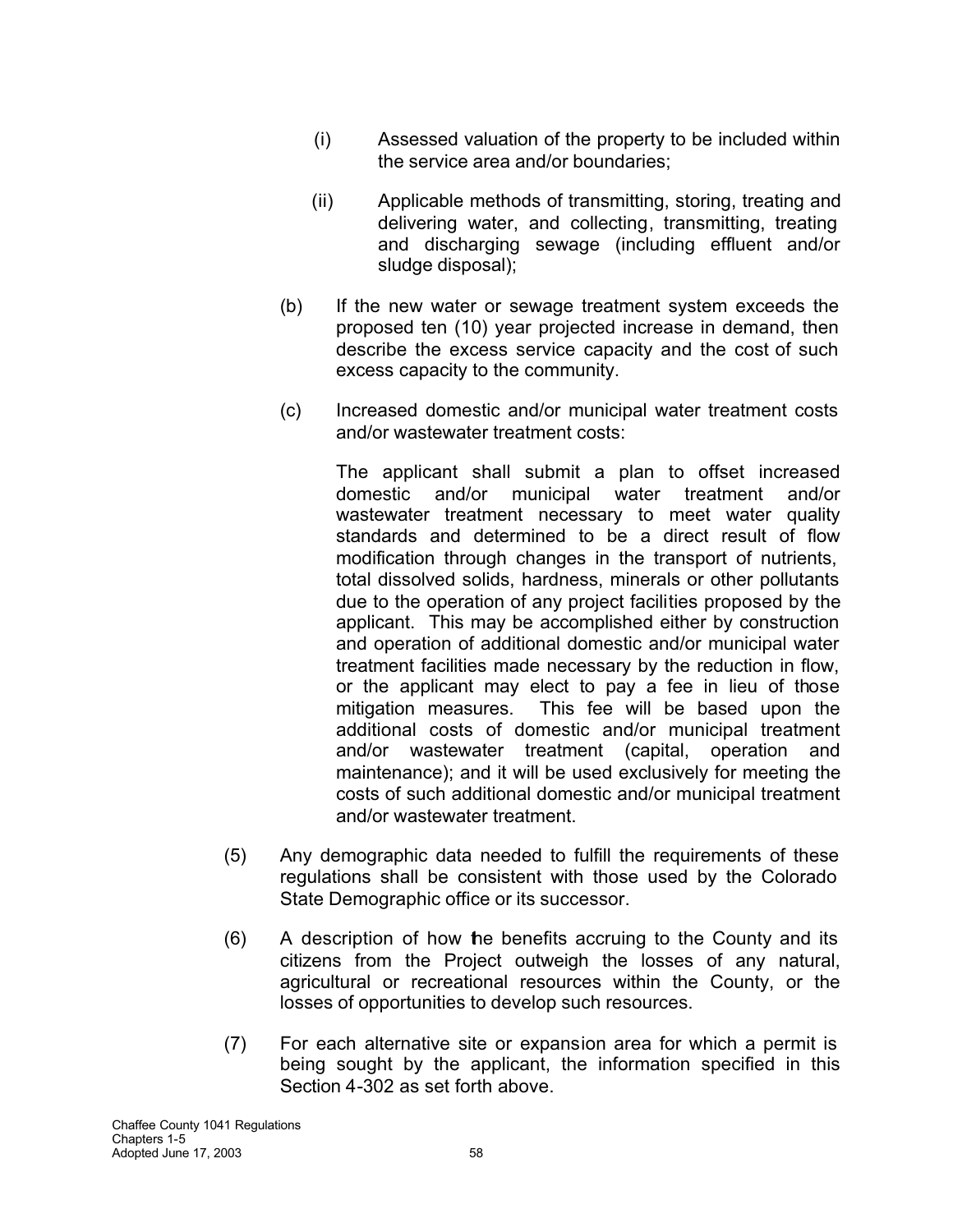## 4-303 Action on Permit Application

- (1) The Permit Authority shall act upon the permit application within 60 days after the public hearing on the Application has been concluded. In determining whether to approve, approve with conditions, or disapprove a permit application, the Permit Authority shall take into consideration the following criteria:
	- (a) The proposed project shall be constructed in areas which will result in the proper utilization of existing treatment plants and the orderly and efficient development of domestic water and sewage treatment systems within this County within the development area and source development area.
	- (b) The proposed project is consistent with relevant provisions of adopted land use or comprehensive plans of the County, municipalities within the County and state, federal and regional land use regulations, comprehensive plans and water quality plans.
	- (c) The proposed development does not adversely affect either surface or subsurface water rights of upstream or downstream users; in determining whether there is an adverse effect, the mere exercise of a senior water right in such a manner as to not cause material injury to other water rights in accordance with state statutes, decided case law and decrees of the water court, shall not be considered to create any adverse water rights impact upon such junior water rights;
	- (d) Existing domestic water treatment systems which are located in the County and supply the service area must be at or greater than eighty percent (80%) of operational capacity and without the capability to expand to accommodate the proposed development and/or service area;
	- (e) Existing domestic sewage treatment facilities which are located in the County and supply the service area must be at or greater than fifty percent (50%) of operational capacity and without the capability to expand to accommodate the proposed development and/or service area;
	- (f) The scope and nature of the proposed development will not compete with existing water and sewage services or create duplicative services within the County;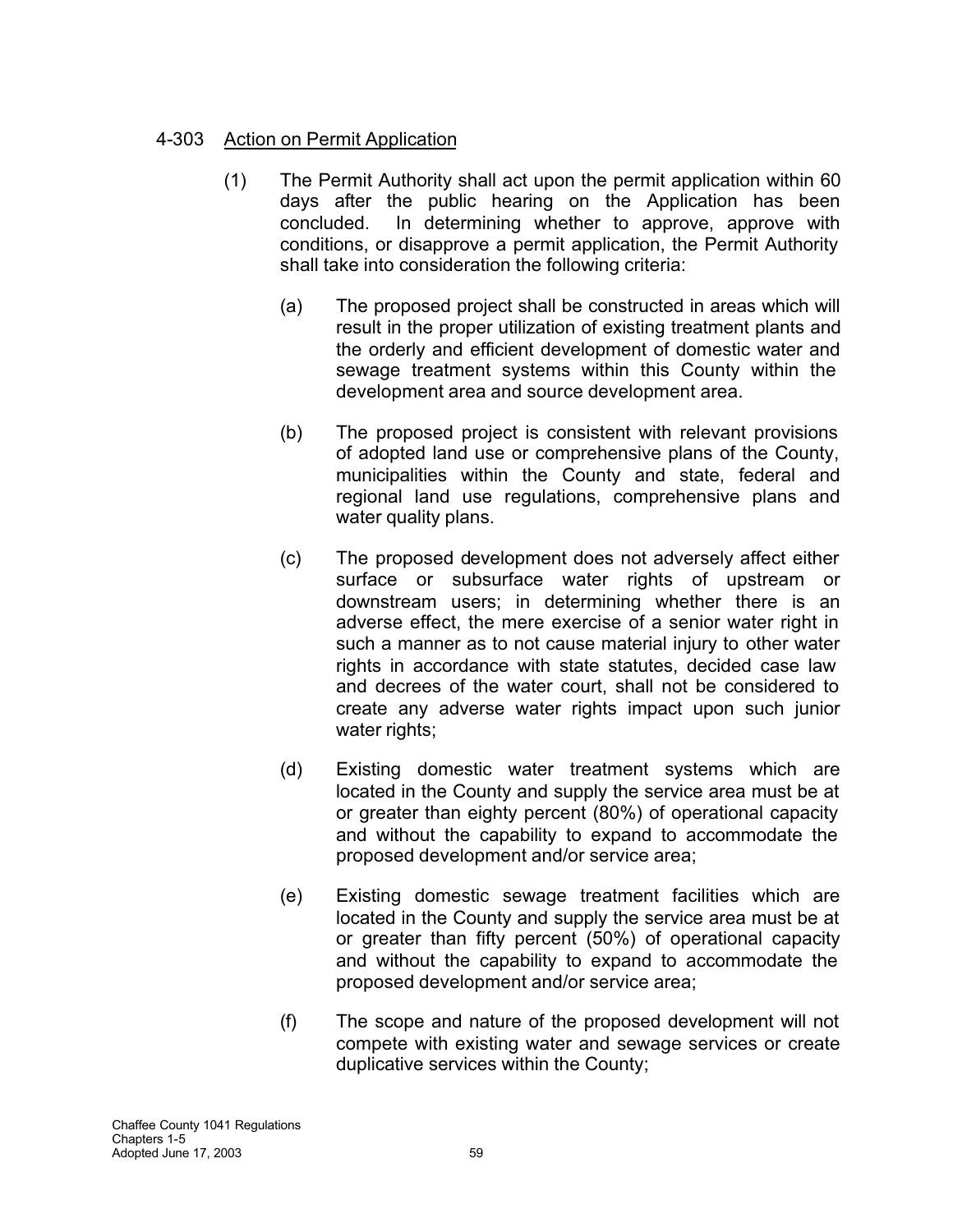- (g) If the purpose and need of the proposed project is to replace aging facilities within the County, the age of existing water and sewage systems, operational efficiency, state of repair or level of treatment is such that replacement is warranted;
- (h) If the proposed project is designed to serve all or part of the County, area and community development and population trends demonstrate clearly a need for such development;
- (i) If the proposed project is designed to serve all or part of the County, existing facilities cannot be upgraded or expanded to meet waste discharge permit conditions of the Colorado Water Quality Control Commission;
- (j) Appropriate easements can be obtained for any associated collector or distribution system that will serve existing and proposed needs;
- (k) The benefits of the proposed Project outweigh the losses of any natural resources or agricultural lands rendered unavailable or less productive as a result of the proposed development;
- (l) The proposed development or its associated collector or distribution system or new service areas will not violate federal or state air quality standards.
- (m) The proposed Project shall not decrease the quality and total maximum daily load of peripheral or down-stream surface or subsurface water resources. In determining impacts to surface water quality, the following considerations shall apply:
	- (i) Changes to existing water quality.
	- (ii) Changes in non-point and point source pollution, including without limitation whether the Project affects the ability of municipalities within the County of Chaffee to renew waste water discharge permits.
- (n) The proposed Project shall not significantly degrade groundwater quality. In determining impacts to groundwater quality, the following considerations shall apply: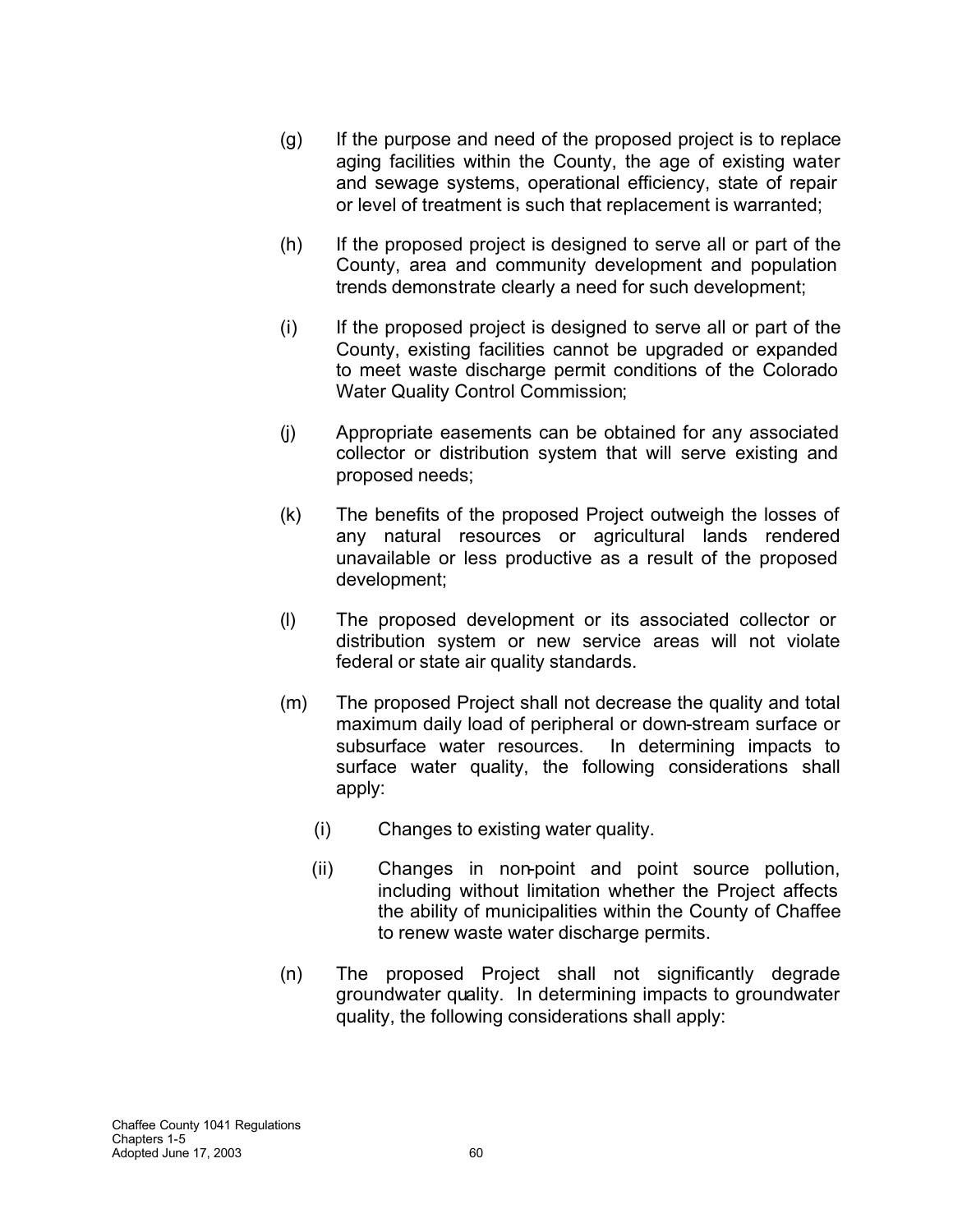- (i) Changes in aquifer recharge rates, groundwater levels and aquifer capacity including seepage losses through aquifer boundaries and at aquifer-stream interfaces.
- (ii) Changes in capacity and function of wells within the Source Development Area.
- (iii) Changes in quality of well water within the Source Development Area.
- (o) The proposed Project or its associated collector or distribution system will not create an undue financial burden on existing or future residents within the development area and source development area. The cost of securing an adequate supply of water for existing and future needs of the residents of this County shall be considered in determining whether an "undue financial burden" will result.
- (p) Water treatment offset plans, if required, have been approved by the Permit Authority and required fees associated therewith, if any, have been paid.
- (q) The construction of structures, buildings and improvements associated with the proposed development will not significantly impact existing or proposed communities within the development area and source development area and will be consistent with the County's regulations and ordinances regarding land use and building.
- (r) The proposed development is capable of providing water meeting the requirements of the Colorado Department of Public Health and Environment, the Colorado Water Conservation Board and other state and federal water supply, in-stream flow, and water quality requirements.
- (s) The proposed Project will not significantly degrade:
	- (i) Air Quality;
	- (ii) Wetlands and floodplain areas;
	- (iii) Terrestrial or aquatic animal life or its habitats;
	- (iv) Terrestrial plant life or plant habitat;
	- (v) Soils and geologic conditions; or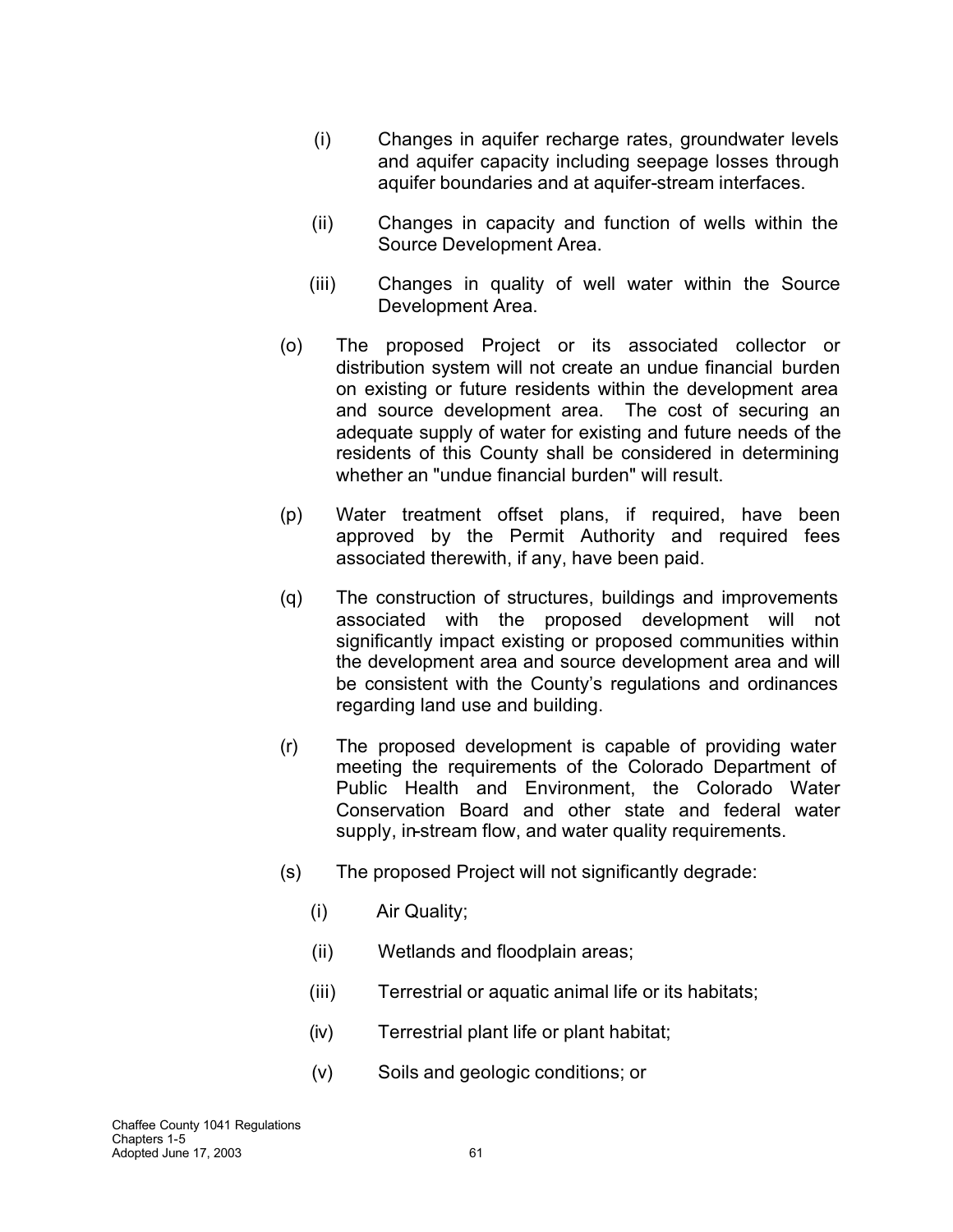- (vi) Existing visual quality.
- (t) The proposed Project will not cause significant noise, vibrations or odors in the Source Development Area; and
- (u) The proposed Project is not subject to significant risk from natural hazards.
- (v) The proposed Project will not have a significantly adverse net effect on any segment of the local economy (e.g. recreation, tourism, agriculture, or mining) within the County or any portion of the impact area. The determination of effects of the project shall include the following considerations:
	- (i) Changes to projected revenues generated from each economic sector (including recreation, tourism, agriculture, or mining);
	- (ii) Changes to existing and projected amounts of recreation visitation in the impact area;
	- (iii) Changes in the quality or quantity of the recreation experiences available in the impact area;
	- (iv) Changes in the value of agricultural, grazing, recreational, and other lands, and the loss of tax revenues caused by such lands being removed from production or becoming unavailable for those uses;
	- (v) Changes in opportunities for economic diversification.

(w) The benefits accruing to the County and its citizens from the Project outweigh the losses of any natural, agricultural or recreational resources within the County, or the losses of opportunities to develop such resources.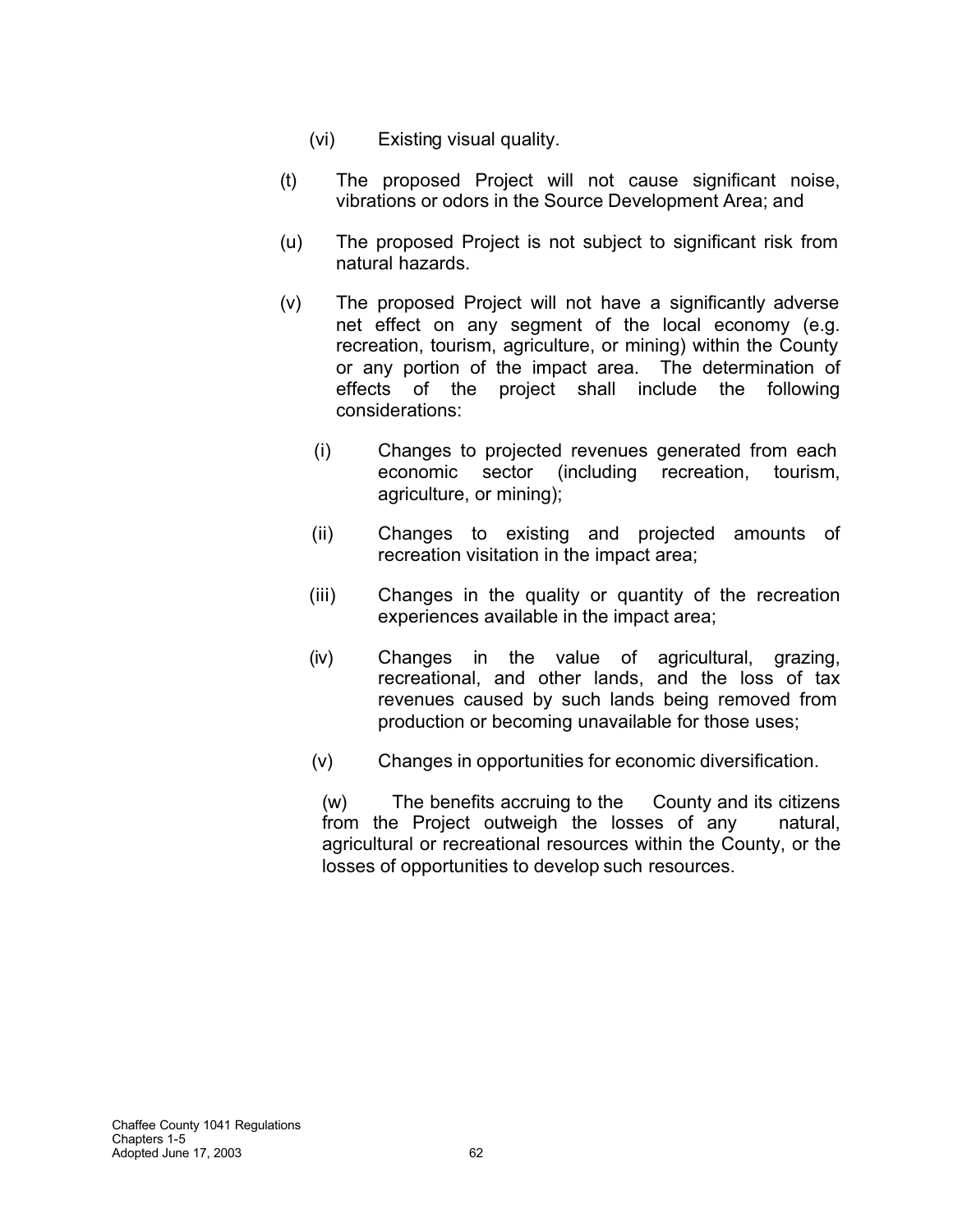# CHAPTER 5

### REGULATIONS FOR MAJOR EXTENSION OF EXISTING DOMESTIC WATER AND SEWAGE TREATMENT SYSTEMS

### Article 1 General and Introductory Provisions

- 5-101 Title and Citation
- 5-102 Purpose and Intent
- 5-103 Definitions
- 5-104 Applicability
- Article 2 Designation of Major Extension of Existing Domestic Water and Sewage Treatment Systems
	- 5-201 Designation of Major Extension of Existing Domestic Water and Sewage Treatment Systems
	- 5-202 Boundaries of Area Covered by Designation
	- 5-203 Reasons for Designation
- Article 3 Permit Applications and Permits
	- 5-301 Application Procedure
	- 5-302 Submission Requirements
	- 5-303 Action on Permit Application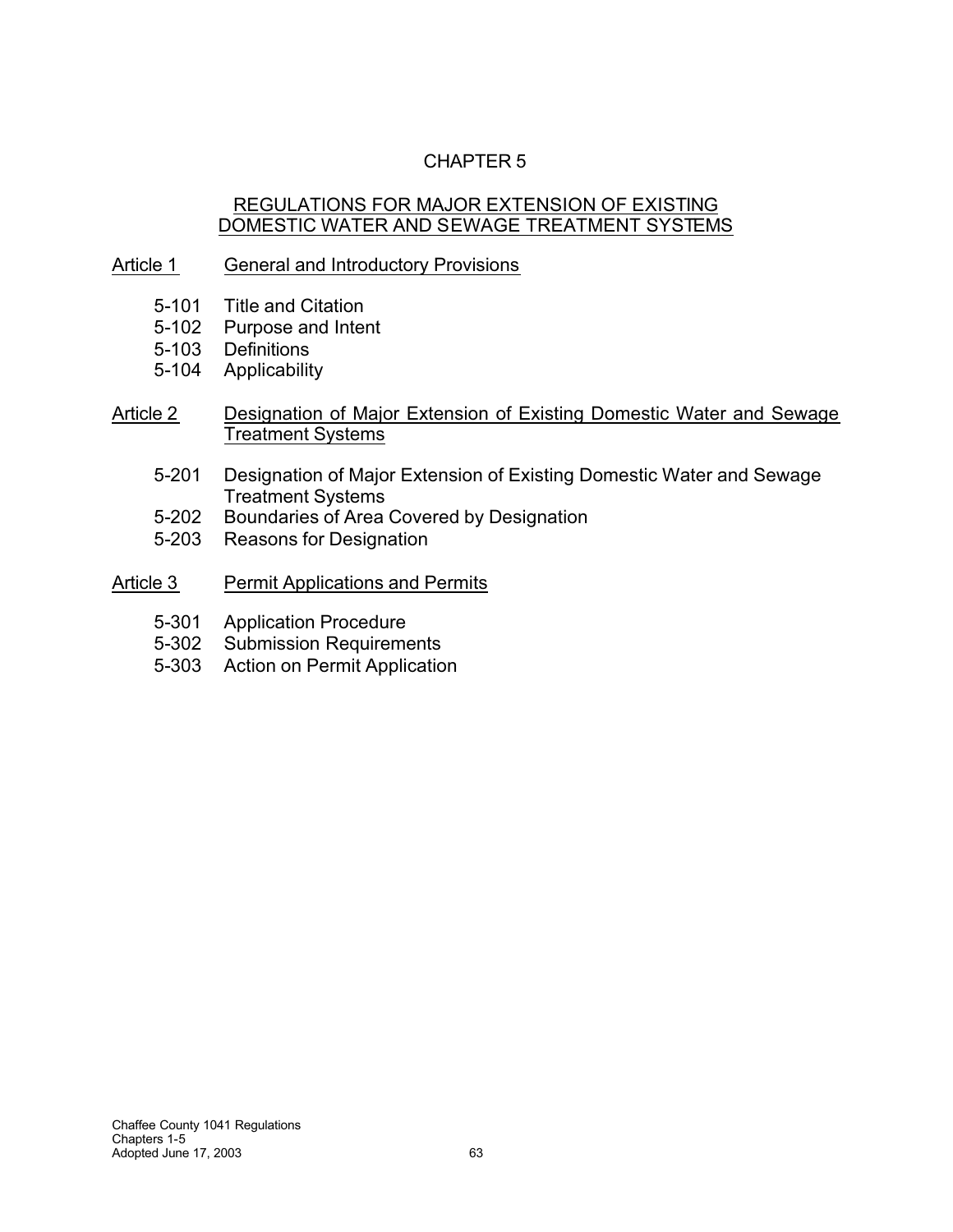# **Article 1 General and Introductory Provisions**

# 5-101 Title and Citation

(1) These various sections constituting Chapter 5 of the "Guidelines and Regulations for Areas and Activities of State Interest of Chaffee County" may be cited as the "Regulations for Major Extension of Existing Domestic Water Supply and Sewage Treatment Systems."

# 5-102 Purpose and Intent

In addition to the purposes set forth in Chapter 1, the purpose and intent of the regulations contained in this Chapter 5 are:

- (1) To insure that anticipated growth and development that may occur as a result of major extension of domestic water and sewage treatment systems can be accommodated within the financial and environmental capacity of the development area and source development area to sustain such growth and development;
- (2) To insure the planned and orderly land use development that may occur as a result of major extension of domestic water and sewage treatment systems within the development area and source development area and encourage the focus of such development around existing communities; and
- (3) To regulate the use of land on the basis of the financial and environmental impact thereof on the community or surrounding areas within the development area and source development area.
- 5-103 Definitions
	- (1) "Domestic water and sewage treatment system" means a wastewater treatment plant, water treatment plant, or water supply system and any system of pipes, structures, and facilities through which wastewater is collected for treatment.
		- (a) "Wastewater treatment plant" means the facility or group of units used for treatment of wastewater from sewer systems and for the reduction and handling of solids and gases removed from such wastes.
		- (b) "Water supply system" means the system of wells, diversions, pipes, structures and facilities including impoundments and their related structures through which a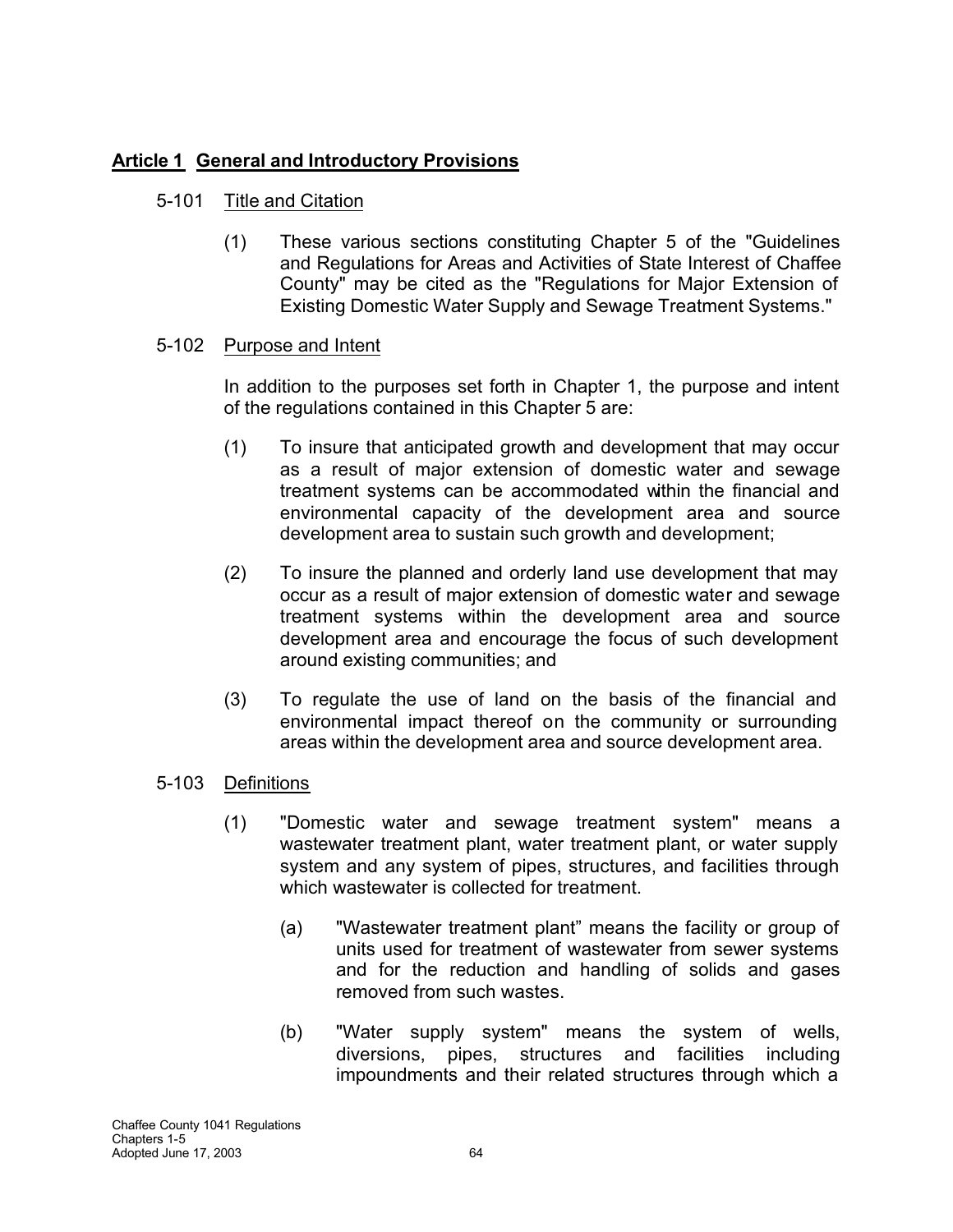water supply is obtained, treated and sold or distributed for human consumption or the system of pipes, structures and facilities through which water is obtained which will be exchanged or traded for water which will be used for human consumption.

- (c) "Water treatment plant" means the facility or facilities within the water supply system which can alter the physical, chemical or bacteriological quality of the water.
- (d) Each of the following are excluded from the term "domestic water and sewage treatment system":
	- A system comprising exclusively of a storage vessel having a capacity not exceeding 100-acre feet, approved by the Board of County Commissioners as part of a County-wide master plan for an aquifer recharge program.
	- A storage vessel having a capacity not exceeding 50 acre feet, used exclusively for agricultural purposes.
- (2) "Major extension of an existing domestic water treatment system" means (1) the intended or estimated expansion of existing domestic water treatment capacity for storage by at least one million gallons; or (2) any extension of existing water supply systems which is intended or estimated: (a) to obtain, treat, sell or distribute an additional 30-acre feet or more of water per year; or (b) which diverts groundwater through wells pumping at the following minimum volume: 30-acre feet per year.
- (3) "Major extension of an existing sewage treatment system" means any modification of an existing sewage treatment plant to increase hydraulic capacity or upgrade treatment capability or any extension of existing main collector sewer lines or any increase in capacity of existing main sewer lines or any extensions, by at least 27,000/gallons/day by any system or set of systems (actual additional capacity rather than average capacity).
- (4) "Collector system" means a network of pipes and conduits through which sewage flows to a sewage treatment plant.
- (5) "Distribution system" means a network of pipes and conduits through which water is piped for human consumption or a network of pipes and conduits through which water is piped in exchange or trade for water for human consumption.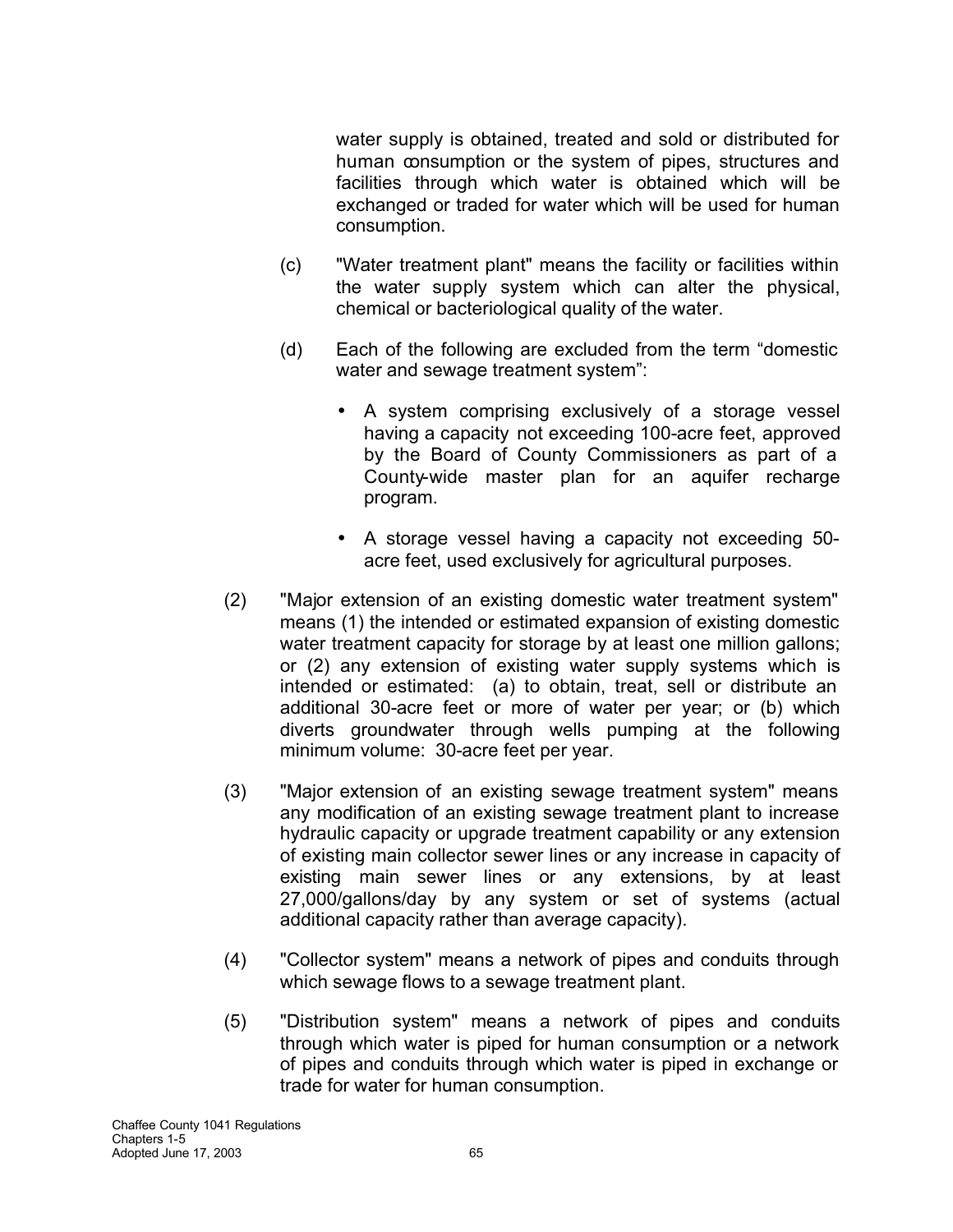## 5-104 Applicability

- (1) These Regulations shall apply to the site selection and construction of all major extensions of existing domestic water and sewage treatment systems wholly or partially within the unincorporated territory of this County, excluding projects intended or anticipated to exclusively service areas located wholly within a "municipal growth area" adopted by the Board of County Commissioners pursuant to an intergovernmental planning agreement between any incorporated area within Chaffee County and Chaffee County.
- (2) A permit under these Regulations shall also be required prior to or in conjunction with subdivision, PUD or preliminary plan approval, but in every case must be obtained prior to commencement of construction of the project.

### **Article 2 Designation of Major Extension of Existing Water and Sewage Treatment Systems**

5-201 Designation of Major Extension of Existing Domestic Water and Sewage Treatment Systems

The Board of County Commissioners having considered the intensity of current and foreseeable development pressures and applicable Guidelines for Identification and Designation adopted and issued by the Colorado Land Use Commission, it is the order of this Board of County Commissioners that major extension of existing domestic water and sewage treatment systems be designated a matter of state interest and regulated pursuant to the provisions of this Chapter.

### 5-202 Boundaries of Area Covered by Designation

Major extension of existing domestic water and sewage treatment systems wholly or partially within the unincorporated territory of this County shall be subject to this designation and these Regulations.

### 5-203 Reasons for Designation

Major extension of existing domestic water and sewage treatment systems is hereby designated as a matter of state interest for the reasons stated in Section 5-102 of this Chapter.

### **Article 3 Permit Applications and Permits**

### 5-301 Application Procedure